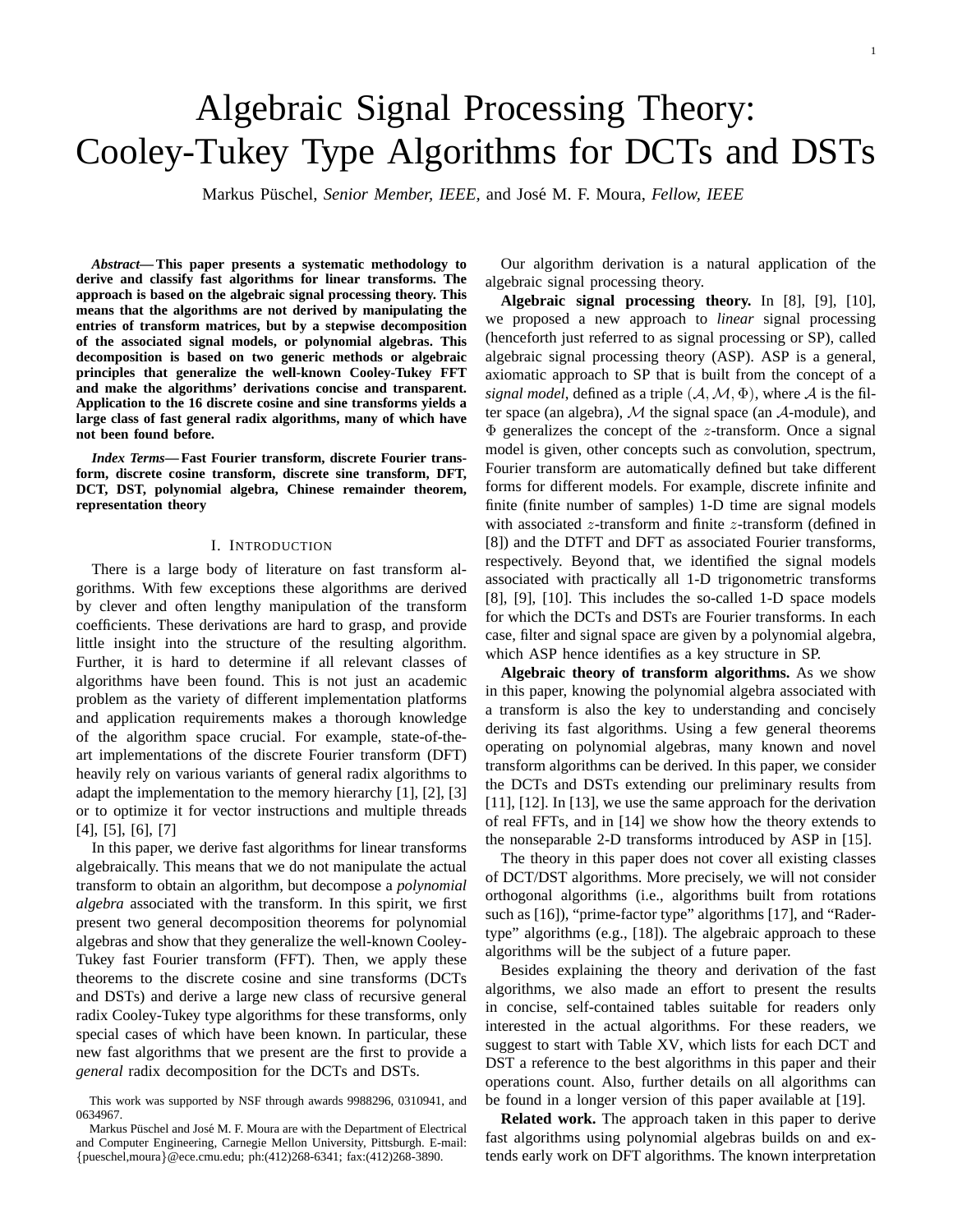of the DFT<sub>n</sub> in terms of the polynomial algebra  $\mathbb{C}[x]/(x^n-1)$ was used to derive and explain the (radix-2) Cooley-Tukey FFT by Auslander, Feig, and Winograd [20] using the Chinese remainder theorem (CRT). Equivalently, Nicholson [21] explains DFT and FFT using group theory; so does Beth [22] and generalizes the approach to more general groups. Winograd's DFT algorithms [23], [24] and his results in complexity theory make heavy use of polynomial algebras and the CRT. So do extensions of the above work by Burrus et al. [25], [26]. The first book on FFTs by Nussbaumer uses polynomial algebras as a framework for algorithm derivation [27].

For the DFT, it turns out that to derive the most important FFTs it is not necessary to work with polynomial algebras, but sufficient to work with index arithmetic modulo  $n$ . This approach is used in [28] as a consistent FFT framework. However, this arithmetic approach provides no insight into how to derive algorithms for other transforms. In contrast, our algebraic approach provides one theory that explains both DFT and DCT/DST algorithms (and algorithms for other transforms).

Further, the algorithm theory is a natural application and extension of ASP, which shows that polynomial algebras are a natural structure from an SP point of view [8].

The only (implicit) use of polynomial algebras for DCT or DST algorithms we found in the literature is in the derivation of a DCT (type 3) algorithm by Steidl [29], [30]. These papers provided valuable hints for developing the work in this paper.

We provide many more references to existing DCT/DST algorithms later and place them into our algebraically derived algorithm space.

**Organization of the paper.** Section II explains the relationship between polynomial algebras and transforms and connects to the notion of signal model in ASP. Most relevant for this paper are the polynomial algebras associated with the DFT and DCTs/DSTs. Section III introduces the notation we use to represent algorithms as products of structured matrices. Two general algebraic methods to derive algorithms from a polynomial algebra are explained in Section IV using the DFT as an example. Then we apply these methods to derive numerous Cooley-Tukey type algorithms for the DCTs and DSTs in Sections V and VI. These algorithms are analyzed and discussed in Section VII. We conclude in Section VIII.

## II. BACKGROUND: POLYNOMIAL ALGEBRAS AND TRANSFORMS

In this section, we explain the relationship between polynomial algebras and transforms. Knowing the polynomial algebra associated with a transform is the key to understanding and deriving many of its fast algorithms as we show later.

**Polynomial algebra.** An *algebra* A is a vector space where also the multiplication of elements is defined such that the distributivity law holds. Examples of algebras include C (complex numbers) and  $\mathbb{C}[x]$  (set of polynomials with complex coefficients).

Particularly important in signal processing (as shown below) are *polynomial algebras*  $A = \mathbb{C}[x]/p(x)$  with a suitable polynomial  $p(x)$ . They are defined as

$$
\mathbb{C}[x]/p(x) = \{q(x) \mid \deg(q) < \deg(p)\}.
$$

In words, given  $p(x)$ ,  $\mathbb{C}[x]/p(x)$  is the set of all polynomials of degree smaller than  $\deg p$  with addition and multiplication modulo p. If  $deg(p) = n$ , then  $dim(\mathbb{C}[x]/p(x)) = n$ .

**Polynomial transforms.** Given a polynomial algebra  $A =$  $\mathbb{C}[x]/p(x)$  and assuming that the zeros of  $p(x)$  are pairwise distinct, given by  $\alpha = (\alpha_0, \dots, \alpha_{n-1})$ , A can be decomposed using the *Chinese remainder theorem (CRT)* (see Appendix I) as follows:

$$
\mathcal{F}: \mathbb{C}[x]/p(x) \rightarrow \bigoplus_{0 \leq k < n} \mathbb{C}[x]/(x - \alpha_k),
$$
\n
$$
s(x) \rightarrow (s(\alpha_0), \ldots, s(\alpha_{n-1})). \tag{1}
$$

This mapping is linear. Hence, if we fix a basis  $b =$  $(p_0, \ldots, p_{n-1})$  in A and choose bases (of length 1)  $(x^0) = (1)$ in each  $\mathbb{C}[x]/(x - \alpha_k)$ , *F* is represented by the matrix

$$
\mathcal{F} = \mathcal{P}_{b,\alpha} = [p_{\ell}(\alpha_k)]_{0 \le k,\ell < n}.\tag{2}
$$

We call  $P_{b,\alpha}$  the *polynomial transform* for A with basis b. It is possible to choose a different basis  $(\beta_k)$ ,  $\beta_k \in \mathbb{C}$  in each  $\mathbb{C}[x]/(x-\alpha_k)$ , in which case we obtain the *scaled polynomial transform*

$$
\mathcal{F} = \text{diag}(1/\beta_0, \dots, 1/\beta_{n-1}) \cdot \mathcal{P}_{b,\alpha}.
$$
 (3)

**Connection to ASP.** ASP [8] uses the concept of *signal model* to capture different SP frameworks. It is defined as a triple  $(A, M, \Phi)$ , where A is the algebra of filters, M the module of signals, and  $\Phi$  generalized the concept of a ztransform. Once a signal model is given, other concepts, such as filtering, spectrum, and Fourier transform follow.

ASP asserts that if a signal model is for finite-length 1-D signals  $\mathbf{s} = (s_0, \dots, s_{n-1}) \in \mathbb{C}^n$  and supports shift-invariance, then A has to be a polynomial algebra  $\mathbb{C}[x]/p(x)$ . Conversely, if  $\mathbb{C}[x]/p(x)$  is given with basis  $b = (p_0, \ldots, p_{n-1})$ , then  $\mathcal{A} = \mathcal{M} = \mathbb{C}[x]/p(x)$  with

$$
\Phi: \ \mathbb{C}^n \to \mathcal{M}, \quad \mathbf{s} \mapsto s = s(x) = \sum_{0 \le \ell < n} s_\ell p_\ell, \qquad (4)
$$

defines a signal model;  $\Phi$  is the "z-transform" in this model. Once the model is given, other key SP concepts are automatically defined. For example, for the above model, filtering is the multiplication  $h(x)s(x) \mod p(x)$ . The spectral decomposition of  $s \in \mathcal{M}$  with respect to this model is given by (1), and  $\mathcal F$  defined in (1) or in matrix form (2) or (3) (scaled or unscaled polynomial transform) is the Fourier transform for this model.

**Example: finite time model.** As an example consider the signal model  $A = \mathcal{M} = \mathbb{C}[x]/(x^n - 1)$  with basis  $b =$  $(x^0, \ldots, x^{n-1})$  in M and thus, for  $\mathbf{s} = (s_0, \ldots, s_{n-1})^T \in \mathbb{C}^n$ ,

$$
\Phi: \mathbf{s} \mapsto s = s(x) = \sum_{0 \le \ell < n} s_\ell x^\ell \in \mathbb{C}[x]/(x^n - 1), \quad (5)
$$

which we call the *finite* z*-transform* [8]. After applying the model, filtering is defined for  $h = h(x) \in A$  and  $s = s(x) \in A$  $M$  as

$$
h(x)s(x) \bmod (x^n-1),
$$

which is equivalent to computing the circular convolution of the coefficient sequences **h** and **s** [27].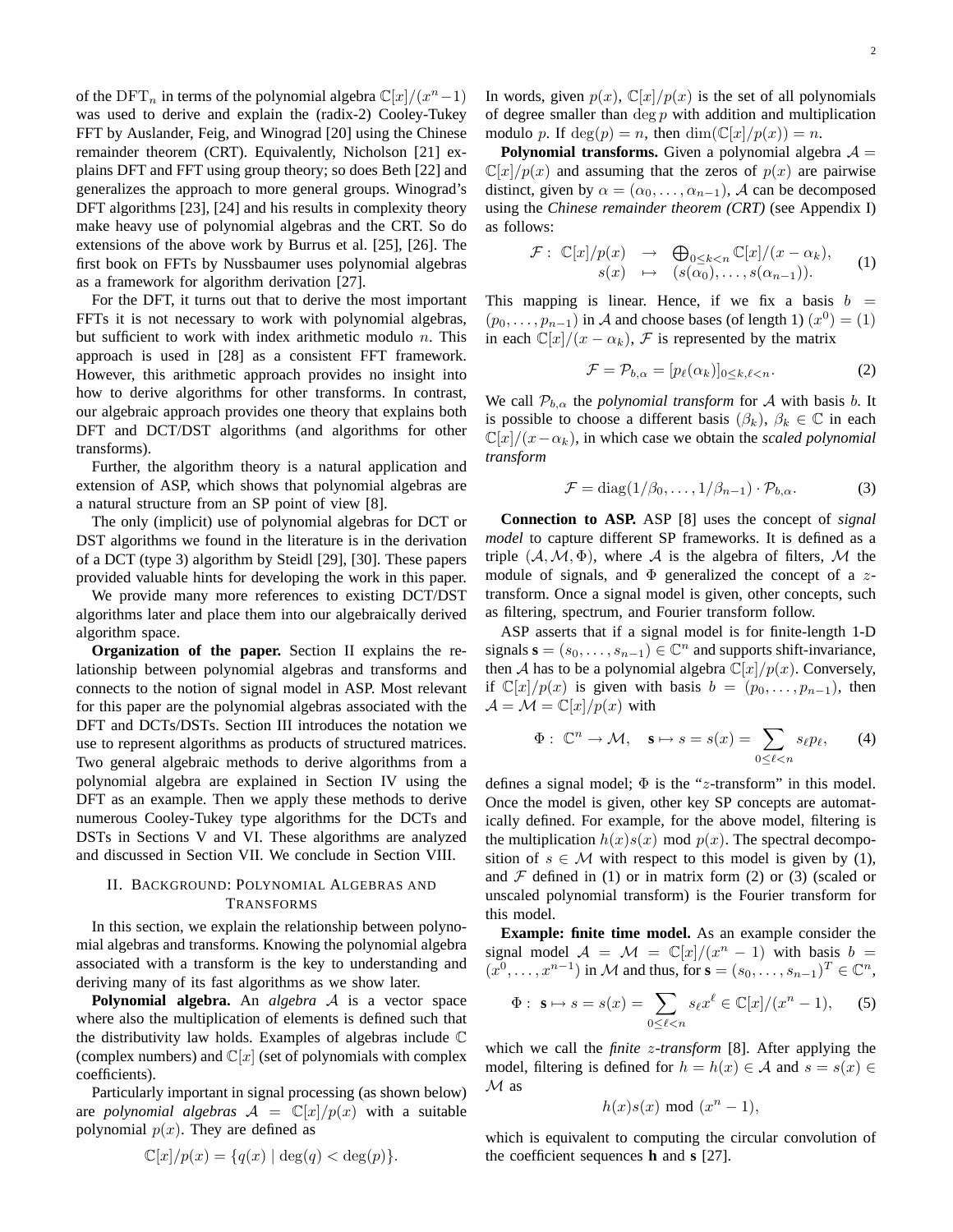TABLE I SIGNAL MODELS ASSOCIATED TO THE DFTS.

| $\mathcal{F}$ | p(x)                     | b          |                  | $f(\alpha_k)$ $(k, \ell)$ entry of $\mathcal F$ |
|---------------|--------------------------|------------|------------------|-------------------------------------------------|
| $DFT-1 = DFT$ | $x^n-1$ $x^{\ell}$       |            |                  | $\omega_n^{k\ell}$                              |
| $DFT-2$       | $x^n-1$                  | $x^{\ell}$ | $\alpha_k^{1/2}$ | $\omega_n^{k(\ell+1/2)}$                        |
| $DFT-3$       | $x^n + 1$ $x^{\ell}$     |            |                  | $\omega_n^{(k+1/2)\ell}$                        |
| DFT-4         | $x^n + 1 \quad x^{\ell}$ |            | $\alpha_k^{1/2}$ | $\omega_n^{(k+1/2)(\ell+1/2)}$                  |
| DFT(a)        | $x^n - a \quad x^{\ell}$ |            |                  | $\omega_n^{k\ell} \sqrt[n]{a}^{\ell}$           |

The zeros of  $x^n - 1$  are  $\alpha = (\omega_n^0, \dots, \omega_n^{n-1})$  with  $\omega_n =$  $e^{-2\pi j/n}$ . Hence, the Fourier transform for this model is given by

$$
\mathcal{F}: \ \mathbb{C}[x]/(x^n-1) \to \bigoplus_{0 \le k < n} \mathbb{C}[x]/(x - \omega_n^k)
$$

and in matrix form

$$
\mathcal{F} = \mathcal{P}_{b,\alpha} = [\omega_n^{k\ell}]_{0 \le k,\ell < n} = \text{DFT}_n \tag{6}
$$

is precisely the discrete Fourier transform. This explains why we call this signal model the *finite time model*.

## *A. Signal Models for DFTs and DTTs*

In this section we list the signal models (and hence polynomial algebras) for 4 types of DFTs and all the 16 DCTs and DSTs introduced in [31]. We refer to the DCTs and DSTs collectively as DTTs (discrete trigonometric transforms) even though this class is actually larger (e.g., including the discrete Hartley transform other real discrete Fourier transforms). Further, we define 4 types of skew DTTs, which were introduced in [9], and which are necessary to derive a complete set of algorithms.

Each of these transforms is a Fourier transform for a finite shift-invariant regular 1-D signal model. These models are uniquely determined by  $p(x)$ , which defines  $A = M$  $\mathbb{C}[x]/p(x)$ , and the basis b of M, which defines  $\Phi$  in (4). The model in turn uniquely determines the associated *polynomial* Fourier transform  $\mathcal{P}_{b,\alpha}$  in (2). To characterize an *arbitrary* Fourier transform, we need to specify in addition the diagonal matrix in (3). We do this in the following by providing a function  $f$  such that the diagonal matrix is given by

$$
D_f = \text{diag}_{0 \le k < n} (f(\alpha_k)),
$$

where the  $\alpha_k$  are, as before, the zeros of  $p(x)$ .

A derivation and explanation of these signal models can be found in [8], [9].

**DFTs.** We consider the DFTs of type 1–4 following [32], and a parameterized  $DFT(a)$ . Each one of those is a Fourier transform for a variant of the finite time model as shown in Table I. In particular,  $DFT-1 = DFT(1) = DFT$ . Both type 1 and 3 are polynomial transforms and special cases of  $DFT(a)$ briefly discussed next.

Consider the signal model given by  $A = \mathcal{M} = \mathbb{C}[x]/(x^n$ a) and  $\Phi$  :  $\mathbf{s} \mapsto \sum_{0 \leq \ell < n} s_{\ell} x^{\ell}$ . The zeros of  $x^{n} - a$  are the n nth roots of  $a$  and thus straightforward computation yields as polynomial Fourier transform

$$
\text{DFT}(a) = \mathcal{P}_{b,\alpha} = \text{DFT}_n \operatorname{diag}_{0 \le \ell < n} \left( \sqrt[n]{a}^{\ell} \right),\tag{7}
$$

TABLE II SIGNAL MODELS ASSOCIATED TO THE 16 DTTS (DCTS AND DSTS).

| $\mathcal{F}$           | $p = p(x)$       | b          | $f(\alpha_k)$ , $\alpha_k = \cos \theta$ |
|-------------------------|------------------|------------|------------------------------------------|
| $T$ -group              |                  |            |                                          |
| $DCT-3$                 | $T_n$            | $T_{\ell}$ | 1                                        |
| $DST-3$                 | $T_n$            | $U_{\ell}$ | $\sin(\theta)$                           |
| $DCT-4$                 | $T_n$            | $V_{\ell}$ | $\cos(\theta/2)$                         |
| $DST-4$                 | $T_n$            | $W_{\ell}$ | $\sin(\theta/2)$                         |
| $U$ -group              |                  |            |                                          |
| $DCT-1$                 | $(x^2-1)U_{n-2}$ | $T_{\ell}$ | 1                                        |
| $DST-1$                 | $U_n$            | $U_{\ell}$ | $\sin(\theta)$                           |
| $DCT-2$                 | $(x-1)U_{n-1}$   | $V_{\ell}$ | $\cos(\theta/2)$                         |
| $DST-2$                 | $(x+1)U_{n-1}$   | $W_{\ell}$ | $\sin(\theta/2)$                         |
| V-group                 |                  |            |                                          |
| $DCT-7$                 | $(x+1)V_{n-1}$   | $T_{\ell}$ | 1                                        |
| $DST-7$                 | $V_n$            | $U_{\ell}$ | $\sin(\theta)$                           |
| $DCT-8$                 | $V_n$            | $V_{\ell}$ | $\cos(\theta/2)$                         |
| $DST-8$                 | $(x+1)V_{n-1}$   | $W_{\ell}$ | $\sin(\theta/2)$                         |
| $W$ -group              |                  |            |                                          |
| $DCT-5$                 | $(x-1)W_{n-1}$   | $T_{\ell}$ | 1                                        |
| $\mathrm{DST}\text{-}5$ | $W_n$            | $U_{\ell}$ | $\sin(\theta)$                           |
| $\rm DCT$ -6            | $(x-1)W_{n-1}$   | $V_{\ell}$ | $\cos(\theta/2)$                         |
| $DST-6$                 | $W_n$            | $W_{\ell}$ | $\sin(\theta/2)$                         |

where  $\sqrt[n]{a} = |a|^{1/n} e^{\nu j/n}$  for  $a = |a| e^{\nu j}$ .

**DTTs.** The 16 DTTs are Fourier transforms for finite *space* models, which are defined in Table II. Space in ASP means that the shift operator on which the models are based operates undirected versus the directed operation of the time shift. In contrast to the time models, the basis polynomials are now Chebyshev polynomials of the first  $(T_\ell)$ , second  $(U_\ell)$ , third  $(V_{\ell})$ , or fourth  $(W_{\ell})$  kind instead of  $x^{\ell}$ . Appendix II shows their definitions and their properties that we will use in this paper.

As an example consider the most commonly used  $DCT-2<sub>n</sub>$ . The associated model is given from Table II by  $A = \mathcal{M}$  =  $\mathbb{C}[x]/(x-1)U_{n-1}$  and  $\Phi$  is the finite V-transform mapping  $\mathbf{s} \mapsto \sum_{0 \leq \ell < n} s_{\ell} V_{\ell}$ . The zeros of  $(x - 1)U_{n-1}$  are given by  $\alpha_k = \cos(k\pi/n), 0 \le k < n$  (see Table XVI in Appendix II). Thus the unique *polynomial* Fourier transform for the model is given by

$$
\mathcal{P}_{b,\alpha} = [V_{\ell}(\alpha_k)]_{0 \le k,\ell < n} = \left[\frac{\cos \frac{k(\ell+1/2)\pi}{n}}{\cos \frac{k\pi}{2n}}\right]_{0 \le k,\ell < n}.\tag{8}
$$

Multiplying  $\mathcal{P}_{b,\alpha}$  from the left by the scaling diagonal

 $\operatorname{diag}_{0 \leq k \leq n}(\cos(k\pi/(2n))) = \operatorname{diag}_{0 \leq k \leq n}(\cos(\alpha \cos(\alpha_k)/2))$ 

cancels the denominator to yield

$$
\text{DCT-2}_n = [\cos \frac{k(\ell+1/2)\pi}{n}]_{0 \le k,\ell < n},
$$

which identifies DCT-2 as a Fourier transform of the form (3) for the specified signal model.

The definitions of all 16 DTTs are given in Table III. Types 1, 4, 5, 8 are symmetric; types 2, 3 and 6, 7 are transposes of each other, respectively.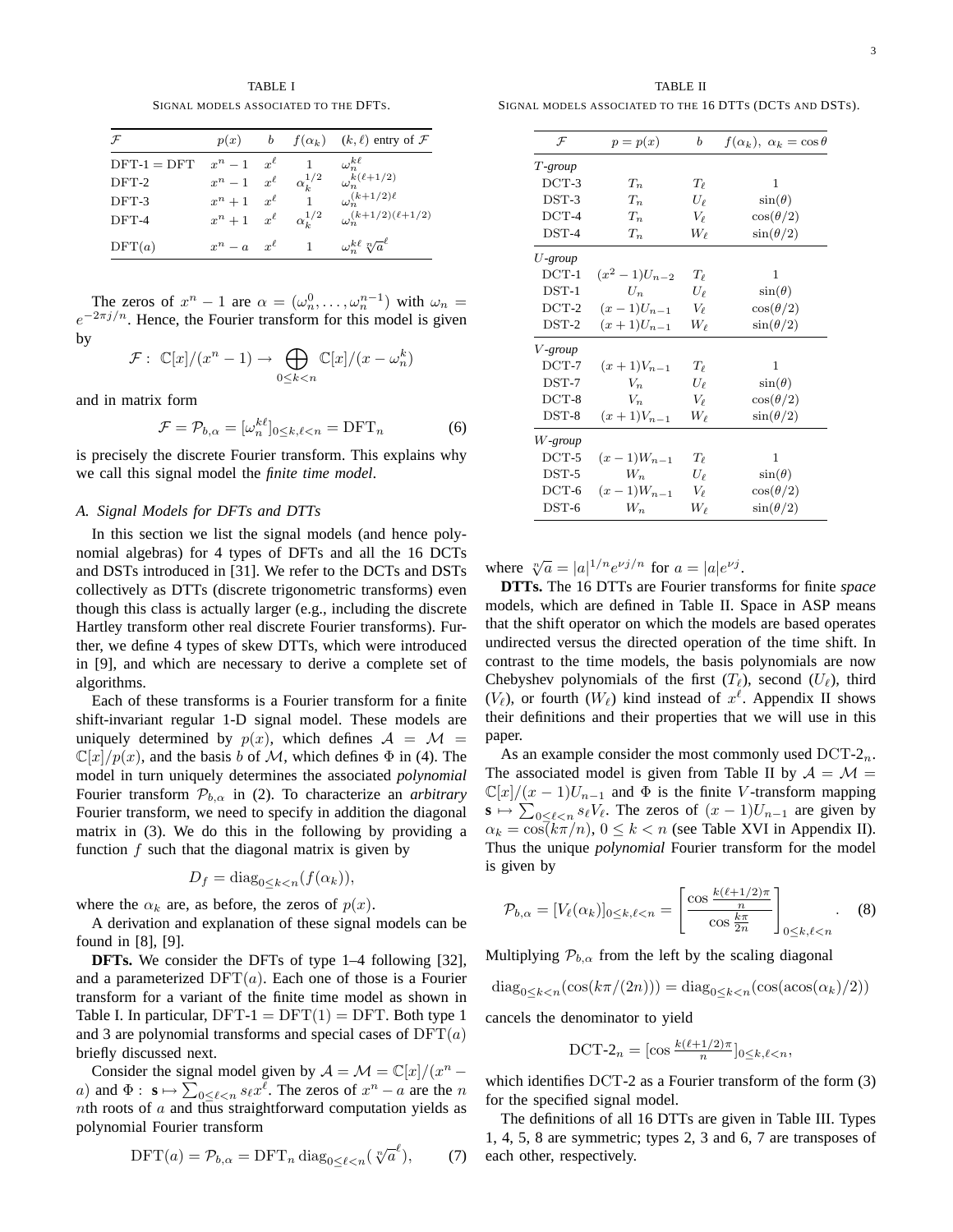TABLE III 8 TYPES OF DCTS AND DSTS OF SIZE  $n$ . The ENTRY AT ROW  $k$  and COLUMN  $\ell$  is given for  $0 \leq k, \ell \leq n$ .

| type           | <b>DCTs</b>                                                      | <b>DSTs</b>                                                      |
|----------------|------------------------------------------------------------------|------------------------------------------------------------------|
| 1              | $\cos k\ell \frac{\pi}{n-1}$                                     | $\sin(k+1)(\ell+1)\frac{\pi}{n+1}$                               |
| $\mathfrak{D}$ | $\cos k(\ell + \frac{1}{2})\frac{\pi}{n}$                        | $\sin(k+1)(\ell+\frac{1}{2})\frac{\pi}{n}$                       |
| 3              | $\cos(k+\frac{1}{2})\ell \frac{\pi}{n}$                          | $\sin(k+\frac{1}{2})(\ell+1)\frac{\pi}{n}$                       |
| 4              | $\cos(k+\frac{1}{2})(\ell+\frac{1}{2})\frac{\pi}{n}$             | $\sin(k+\frac{1}{2})(\ell+\frac{1}{2})\frac{\pi}{n}$             |
| 5              | $\cos k\ell \frac{\pi}{n-\frac{1}{2}}$                           | $\sin(k+1)(\ell+1)\frac{\pi}{n+\frac{1}{2}}$                     |
| 6              | $\cos k(\ell + \frac{1}{2})\frac{\pi}{n-\frac{1}{2}}$            | $\sin(k+1)(\ell+\frac{1}{2})\frac{\pi}{n+\frac{1}{2}}$           |
| 7              | $\cos(k+\frac{1}{2})\ell \frac{\pi}{n-\frac{1}{2}}$              | $\sin(k+\frac{1}{2})(\ell+1)\frac{\pi}{n+\frac{1}{2}}$           |
| 8              | $\cos(k+\frac{1}{2})(\ell+\frac{1}{2})\frac{\pi}{n+\frac{1}{2}}$ | $\sin(k+\frac{1}{2})(\ell+\frac{1}{2})\frac{\pi}{n-\frac{1}{2}}$ |

TABLE IV

4 TYPES OF SKEW DTTS AND ASSOCIATED SIGNAL MODELS. THE PARAMETER r IS IN  $0 \le r \le 1$ . For  $r = 1/2$  they reduce to the T -GROUP DTTS.

| $\mathcal{F}$ | $p = p(x)$                    |                | b $f = f(\alpha_k)$ , $\alpha_k = \cos \theta$ |
|---------------|-------------------------------|----------------|------------------------------------------------|
|               | DCT-3 $(r)$ $T_n - \cos r\pi$ | $T_{\ell}$     |                                                |
|               | DST-3 $(r)$ $T_n - \cos r\pi$ | $U_{\ell}$     | $\sin(\theta)$                                 |
|               | DCT-4 $(r)$ $T_n - \cos r\pi$ | $V_{\ell}$     | $\cos(\theta/2)$                               |
|               | DST-4 $(r)$ $T_n - \cos r\pi$ | W <sub>o</sub> | $\sin(\theta/2)$                               |
|               |                               |                |                                                |

Every DTT has a corresponding polynomial transform, which we write as  $\overline{DTT}$ . For example  $\overline{DCT-2}_n$  is the matrix in (8). For the DCTs of types 1, 3, 5, 7, the scaling function is 1 (see Table II) and hence  $\overline{DTT} = DTT$  in these cases.

We will later see that, in some cases, the polynomial DTTs have a lower arithmetic cost than the corresponding DTTs, which makes them suitable choices in applications in which the transform output is scaled anyway.

We divide the DTTs into 4 groups, called  $T<sub>-</sub>, U<sub>-</sub>, V<sub>-</sub>$ , and W-group depending on  $p$  as shown in Table II. Within each group, the algebra and module are (almost) the same. This leads to sparse relationships (conversion using sparse matrices) between DTTs in one group as we have shown in [9]; examples we will use are in Appendix III.

Further, within a group, the DTTs are pairwise *dual* (they have flipped associated boundary conditions [9]), which means that they can be translated into each other without additional arithmetic operations (see (54) in Appendix III).

**Skew DTTs.** We introduced the skew DTTs in [9] since their associated signal models are also reasonable space models, but, more importantly, because they are important building blocks of Cooley-Tukey type algorithms as we will show in this paper. There are 4 types of skew DTTs, each parameterized by  $0 < r < 1$ . They generalize the four Tgroup DTTs (DCT/DST of type 3/4) and have the same scaling functions as those. The models that define these transforms are shown in Table IV. The corresponding polynomial versions are again denoted using a bar as in DCT-3<sub>n</sub> $(r)$ .

To obtain the exact form of these transforms, we need the zeros of the polynomial  $T_n - \cos r\pi$  and choose a fixed order of these zeros. This is done in the following lemma.

*Lemma 1* Let  $0 \le r \le 1$ . We have the factorization

$$
T_n - \cos r\pi = 2^{n-1} \prod_{0 \le i < n} (x - \cos \frac{r+2i}{n}\pi),\tag{9}
$$

which determines the zeros of  $T_n$  − cos  $r\pi$ . We order the zeros as  $\alpha = (\cos r_0 \pi, \ldots, \cos r_{n-1} \pi)$ , such that  $0 \leq r_i \leq 1$ , and  $r_i \, \langle r_j \rangle$  for  $i \, \langle j \rangle$ . The list of the  $r_k$  is given by the concatenation

$$
(r_k)_{0 \le k < n} = \bigcup_{0 \le i < n/2} \left( \frac{r+2i}{n}, \frac{2-r+2i}{n} \right)
$$

for  $n$  even, and by

$$
(r_k)_{0 \leq k < n} = \left( \bigcup_{0 \leq i < \frac{n-1}{2}} \left( \frac{r+2i}{n}, \frac{2-r+2i}{n} \right) \right) \cup \left( \frac{r+n-1}{n} \right)
$$

for *n* odd. In the particular case of  $r = 1/2$  or  $\cos r\pi = 0$ , we thus have  $\alpha = (\cos((k+1/2)\pi/n))_{0 \leq k < n}$  as in Table XVI in Appendix II.

For example, the DCT-3<sub>n</sub> $(r)$  is given by the matrix

$$
\text{DCT-3}_n(r) = [\cos r_k \ell \pi]_{0 \leq k, \ell < n},
$$

where the  $r_k$  are provided by Lemma 1.

Relationships between the skew DTTs and skew and nonskew DTTs are shown in Appendix III.

## III. BACKGROUND: FAST TRANSFORM ALGORITHMS

In this section, we explain the notation that we use to represent and manipulate transform algorithms.

**Representation of algorithms.** We discuss two representations for transforms<sup>1</sup> and their algorithms. Traditionally, transforms in SP are written as summation like

$$
y_k = \sum_{0 \le \ell < n} t_{k,\ell} s_\ell,\tag{10}
$$

where  $\mathbf{s} = (s_0, \dots, s_{n-1})^T$  is the input signal,  $\mathbf{y} =$  $(y_0, \ldots, y_{n-1})^T$  the output signal, and  $t_{k,\ell}$  the transform coefficients. This representation is usually adopted because these transforms are thought of as truncated versions of infinite series expansions. Correspondingly, algorithms are written as sequences of such summations, cleverly organized to reduce the operations count.

A different approach, equivalent in content, represents transforms as matrix-vector products

$$
\mathbf{y} = T\mathbf{s}, \quad \text{where } T = [t_{k,\ell}]_{0 \le k,\ell < n}.\tag{11}
$$

The transform matrix is  $T$ , and transform algorithms correspond to factorizations of  $T$  into a product of sparse structured matrices. This approach was adopted for the DFT in [33], [28] (and as early as [21]), but also for other transforms in various research papers on fast transform algorithms.

In ASP, we adopt the second approach for two reasons. First, in ASP, a transform is a decomposition of a signal model into its spectral components, e.g., as in (1). This decomposition is a base change and hence represented by a matrix. Further, we

 $1_{\rm BV}$  "transforms," we mean here those computing some sort of spectrum of finite length discrete signals like the DFT or DTTs.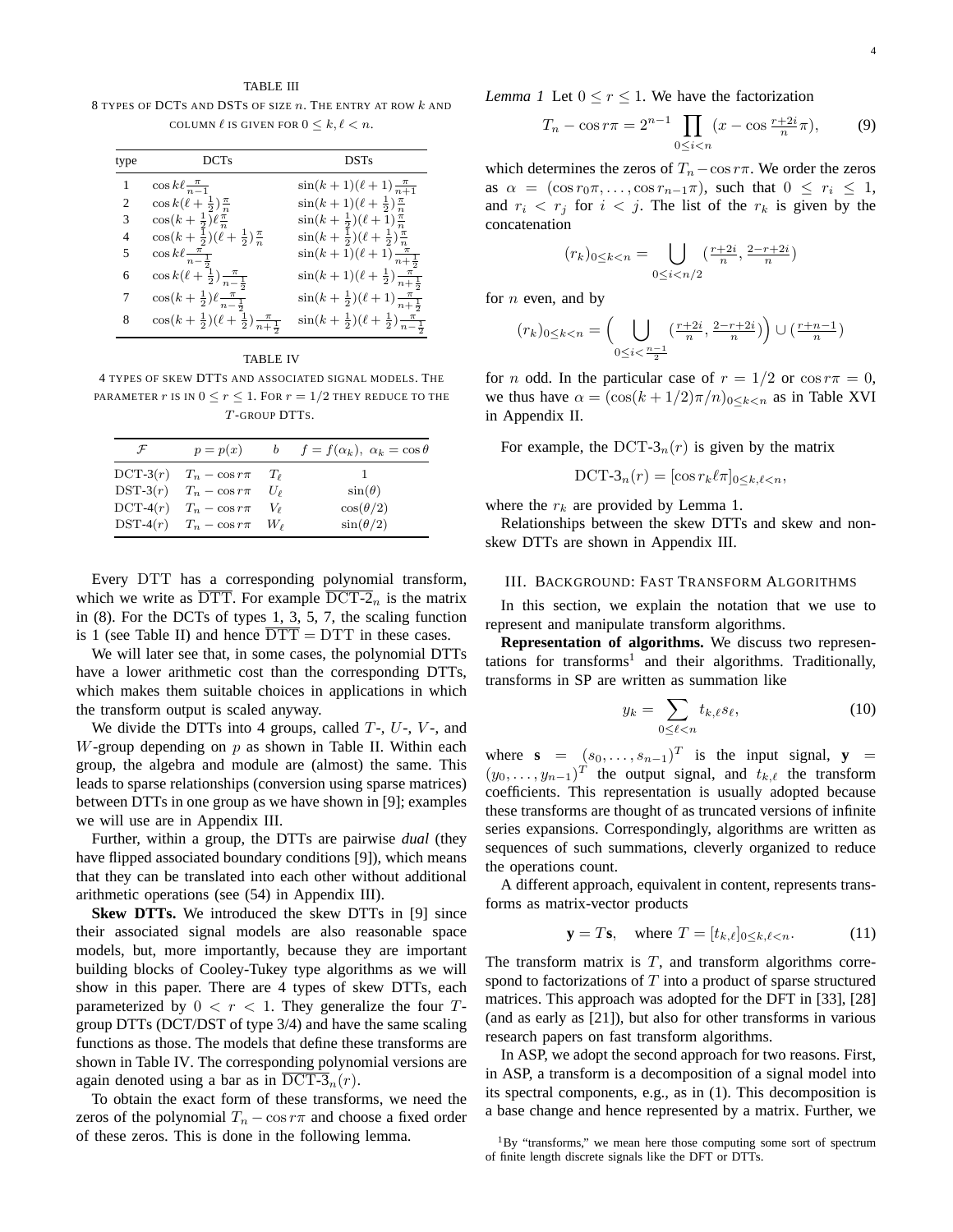## TABLE V AUXILIARY MATRICES USED IN THIS PAPER.

$$
I_n = \begin{bmatrix} 1 & & & \\ & \ddots & & \\ & & 1 \end{bmatrix}, J_n = \begin{bmatrix} & & & 1 \\ 1 & & & \\ & & \ddots & \\ 1 & & & 1 \end{bmatrix}, S_n = \begin{bmatrix} 1 & 1 & & & \\ & \ddots & \ddots & & \\ & & 1 & 1 & \\ & & & 1 \end{bmatrix},
$$

$$
F_2 = \begin{bmatrix} 1 & & 1 \\ 1 & -1 \end{bmatrix}, Z_n = \begin{bmatrix} 0 & 0 & 1 \\ & \ddots & 1 & \\ 0 & 1 & 0 \end{bmatrix}, \overline{Z}_n = \begin{bmatrix} 1 & 0 & 0 \\ 1 & 0 & \cdots \\ 0 & 0 & 0 \end{bmatrix}
$$

derive later fast algorithms by performing this decomposition in steps, where the steps correspond to sparse base changes, i.e., structured, sparse matrices.

Second, there are other advantages of the matrix representation from an algorithmic and implementation point of view. Namely, it reveals the structure of the algorithm and makes it is easy to manipulate it to derive variants.

**Notation.** We use the following notation to represent structured matrices.

As basic matrices, we use the ones shown in Table V.  $F_2$ is the *butterfly matrix*.

Further, we use permutation matrices defined by their corresponding permutations

$$
P: i \mapsto f(i), \quad 0 \le i < n,
$$

which means that the matrix  $P$  has in row i the entry 1 at position  $f(i)$  and the entry 0 elsewhere. In this paper, all matrix indices start with 0. Most important is the  $n \times n$  *stride* permutation matrix, which can be defined for  $m|n$  by

$$
L_m^n: i_2 \frac{n}{m} + i_1 \mapsto i_1 m + i_2 \tag{12}
$$

for  $0 \leq i_1 < \frac{n}{m}$ ,  $0 \leq i_2 < m$ . This definition shows that  $L_m^n$  transposes an  $\frac{n}{m} \times m$  matrix stored in row-major order. Alternatively, we can write

$$
L_m^n: \t i \mapsto im \text{ mod } n-1, \text{ for } 0 \le i < n-1,
$$
  

$$
n-1 \mapsto n-1.
$$

Since the last point n−1 is fixed, we can define an *odd* stride permutation  $\widehat{L}$  for  $m | n + 1$  as the restriction of  $L_m^{n+1}$  to the first  $n$  points,

$$
\widehat{L}_m^n : i \mapsto im \bmod n. \tag{13}
$$

Analogous to the stride permutation,  $(\tilde{L}_m^n)^{-1} = \tilde{L}_{(n+1)/m}^n$ , and  $(\oplus$  is defined right below)

$$
L_m^n = \widehat{L}_m^{n-1} \oplus I_1.
$$

Diagonal matrices are written as  $diag(\alpha_0, \ldots, \alpha_{n-1})$ .

Further, we use matrix operators, like the product of matrices, the direct sum

$$
A \oplus B = \begin{bmatrix} A & \\ & B \end{bmatrix},
$$

and the Kronecker or tensor product

$$
A \otimes B = [a_{k,\ell}B]_{k,\ell}, \quad \text{for } A = [a_{k,\ell}].
$$

Since  $I_k \otimes A = A \oplus \ldots \oplus A$ , we will write the direct sum of different  $m \times m$  matrices  $A_i$ ,  $0 \le i \lt k$ , as

$$
I_k \otimes_i A_i = A_0 \oplus \ldots \oplus A_{k-1}.
$$

We will occasionally also construct a larger matrix as a matrix of matrices, e.g.,

$$
\left[\begin{array}{cc} A & B \\ B & A \end{array}\right].
$$

**Transposition and inversion.** If an algorithm for a transform is given as a product of sparse matrices built from the constructs above, then an algorithm for the transpose or inverse of the transform can be readily derived using mathematical properties including

$$
(AB)^{T} = B^{T}A^{T}, \qquad (AB)^{-1} = B^{-1}A^{-1},
$$
  
\n
$$
(A \oplus B)^{T} = A^{T} \oplus B^{T}, \quad (A \oplus B)^{-1} = A^{-1} \oplus B^{-1}, \quad (14)
$$
  
\n
$$
(A \otimes B)^{T} = A^{T} \otimes B^{T}, \quad (A \otimes B)^{-1} = A^{-1} \otimes B^{-1}.
$$

Permutation matrices are orthogonal, i.e.,  $P^T = P^{-1}$ . The transposition or inversion of diagonal matrices is obvious. Note that in general the inverse of a sparse matrix is not sparse.

**Arithmetic cost.** We will analyze the number of operations of the algorithms using the notation of a triple  $(a, m, m_2)$ , where a is the number of additions or subtractions,  $m_2$  the number of multiplications by a 2-power not equal to 1, and  $m$  the number of remaining multiplications by constants not equal to  $-1$ . The total operations count is then given by  $c =$  $a+m+m_2.$ 

In many SP publications the term complexity is used for the operations count or arithmetic cost. In a strict sense this is not correct, since complexity is a property of a problem (like computing a DFT), not of an algorithm (like a specific FFT). Thus we will use the term cost.

## IV. ALGEBRAIC DERIVATION OF FAST TRANSFORM **ALGORITHMS**

In this section, we algebraically derive Fourier transform algorithms, where the term "Fourier transform" is meant in the general sense of the algebraic signal processing theory (e.g., including the DCTs, DSTs, and other trigonometric transforms).

**Overview.** We consider finite shift-invariant regular signal models, i.e., models of the form  $A = \mathcal{M} = \mathbb{C}[x]/p(x)$  and

$$
\Phi: \ \mathbb{C}^n \to \mathcal{M}, \quad \mathbf{s} \mapsto \sum_{0 \leq \ell < n} s_{\ell} p_{\ell},
$$

where  $b = (p_0, \ldots, p_{n-1})$  is a basis for M. Further, we assume that  $p$  has pairwise different zeros, which causes the spectrum to consist of distinct one-dimensional submodules. The Fourier transform in these cases is given by the CRT (1) and as a matrix  $F$  takes the form of a polynomial transform in (2) or a scaled polynomial transform in (3).

Assume a transform  $\mathcal F$  is given. The basic idea of the algebraic approach is to derive algorithms for  $\mathcal F$  by manipulating the associated signal model  $(A, \mathcal{M}, \Phi)$ , instead of manipulating the matrix entries of  $F$ . Namely, (1) shows that  $\mathcal F$  decomposes  $\mathbb C[x]/p(x)$  into one-dimensional polynomial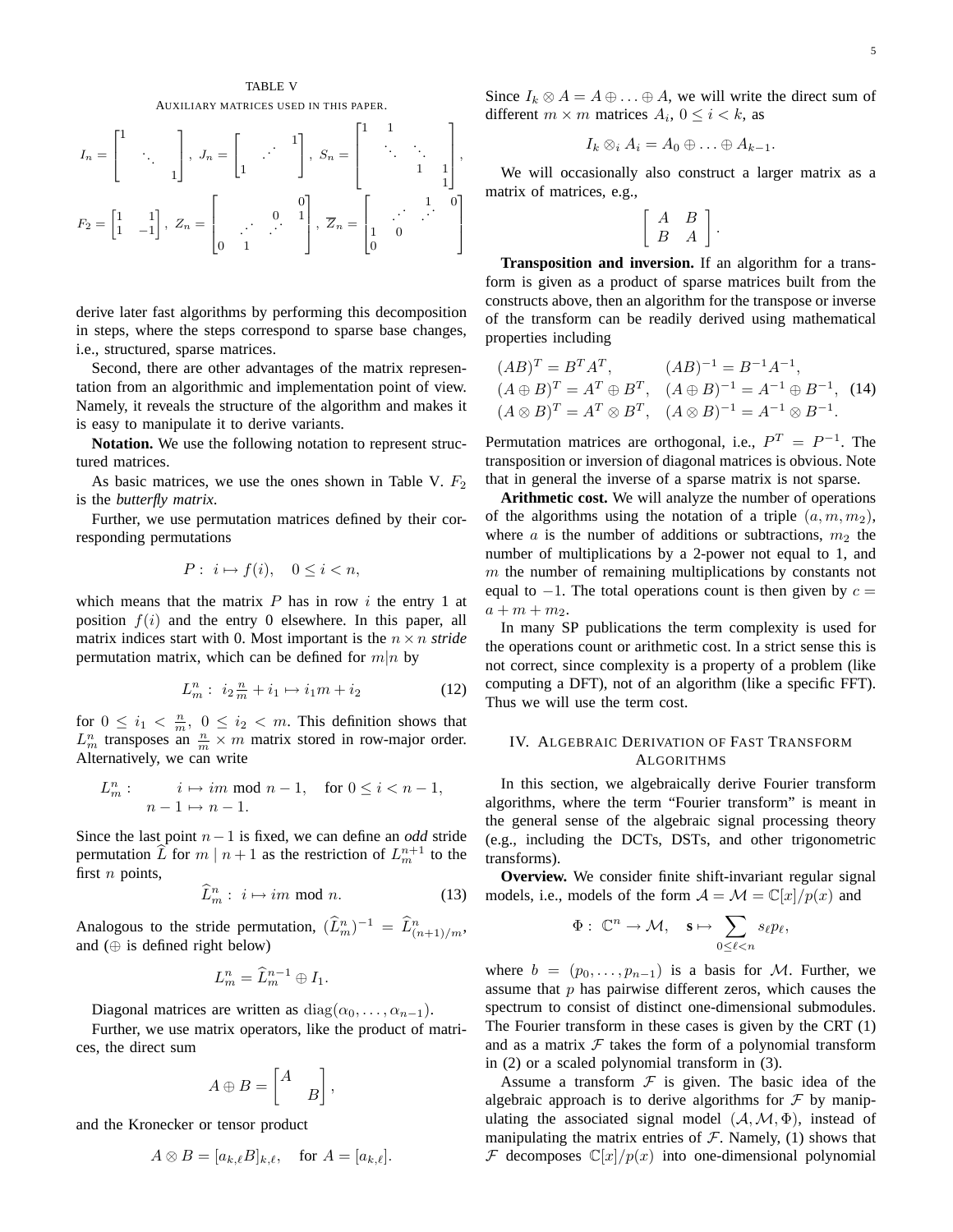

Fig. 1. Basic idea behind the algebraic derivation of Cooley-Tukey type algorithms for a Fourier transform  $\mathcal{F}.$ 

algebras, i.e., its spectrum. Fast algorithms are obtained, as we will show, by performing this decomposition *in steps* using an intermediate subalgebra. Fig. 1 visualizes this approach.

The advantage of the algebraic derivation is that it identifies a few general principles that account for many different algorithms when instantiated for different transforms. Further, the derivation is often greatly simplified, since the only task required is to determine the base change matrices when instantiating the general theorems.

In this paper, we focus on explaining and deriving "Cooley-Tukey type" algorithms as we will call them. As the name suggests, these algorithms will include, as well as generalize, the equally named algorithms for the DFT. The latter will serve as examples in this section. Our main focus in the remainder of this paper will then be the derivation of analogous algorithms for the DCTs and DSTs, most of which have not been reported in the literature. All these new algorithms are non-orthogonal, i.e., are not constructed exclusively from butterflies and  $2 \times 2$ rotations. Orthogonal algorithms do exist and will be captured algebraically in a future paper. Also "Rader" type algorithms, which apply when the above decomposition methods fail (for the DFT in the case of a prime size), will be explained in a future paper.

The existence and usefulness of Cooley-Tukey type algorithms for the above signal model depends on properties of both  $p(x)$  and b. Specifically, algorithms may arise from two different basic principles, which manifest themselves as a property of p:

- 1) *Cooley-Tukey type (factorization)*:  $p(x) = q(x) \cdot r(x)$ factorizes; and
- 2) *Cooley-Tukey type (decomposition)*:  $p(x) = q(r(x))$  decomposes.

Clearly, 1) is always possible (if we consider the basefield  $\mathbb{C}$ ), but 2) is a special property of  $p$ .

In both cases, as we will show, we obtain a matrix factorization of  $F$  containing smaller transforms, i.e., the algorithm for  $F$  is recursive. Its usefulness as a *fast* algorithm, however, depends on the basis b. In the remainder of this section, we derive the general form of these two algorithms. We focus on Fourier transforms that are polynomial transforms  $P_{b,\alpha}$ . Since any Fourier transform has the form  $\mathcal{F} = D\mathcal{P}_{b,\alpha}$  in (3), where D is a diagonal matrix, any algorithm for  $\mathcal{P}_{b,\alpha}$  also yields an algorithm for  $\mathcal{F}$ .

## *A. Cooley-Tukey Type Algorithms: Factorization*

A simple way to decompose  $\mathbb{C}[x]/p(x)$  in steps is to use a factorization  $p(x) = q(x) \cdot r(x)$  of p. Namely, let  $k = \deg(q)$ and  $m = \deg(r)$ , then

$$
\mathbb{C}[x]/p(x) \longrightarrow \mathbb{C}[x]/q(x) \oplus \mathbb{C}[x]/r(x) \tag{15}
$$

$$
\rightarrow \bigoplus_{0 \le i < k} \mathbb{C}[x]/(x - \beta_i) \oplus \bigoplus_{0 \le j < m} \mathbb{C}[x]/(x - \gamma_j) \tag{16}
$$

$$
\rightarrow \bigoplus_{0 \le i < n} \mathbb{C}[x]/(x - \alpha_i). \tag{17}
$$

Here the  $\beta_i$  are the zeros of q and the  $\gamma_i$  are the zeros of r, which implies that both are a subset of the zeros  $\alpha_i$ of  $p$ . Both steps (15) and (16) use the Chinese remainder theorem, whereas (17) is just a reordering of the spectrum. The corresponding factorization of the Fourier transform is provided in the following theorem.

*Theorem 1 (Cooley-Tukey Type Algorithm by Factorization)* Let  $p(x) = q(x) \cdot r(x)$ , and let c and d be bases of  $\mathbb{C}[x]/q(x)$ and  $\mathbb{C}[x]/r(x)$ , respectively. Further, denote with  $\beta$  and  $\gamma$  the lists of zeros of q and r, respectively. Then

$$
\mathcal{P}_{b,\alpha} = P(\mathcal{P}_{c,\beta} \oplus \mathcal{P}_{d,\gamma})B.
$$

The matrix  $B$  corresponds to (15), which maps the basis  $b$  to the concatenation  $(c, d)$  of the bases c and d, and P is the permutation matrix mapping the concatenation  $(\beta, \gamma)$  to the list of zeros  $\alpha$  in (17).

Note that the factorization of  $\mathcal{P}_{b,\alpha}$  in Theorem 1 is useful as a fast algorithm, i.e., reduces the arithmetic cost, only if  $B$  is sparse or can be multiplied with efficiently. Referring to Fig. 1, the "partial decomposition" is step (15) corresponding to B.

**Example: DFT.** The DFT is a (polynomial) Fourier transform for the regular signal model given by  $A = M$  $\mathbb{C}[x]/(x^n-1)$  with basis  $b=(1,x,\ldots,x^{n-1})$  as shown in (6). We assume  $n = 2m$  and use the factorization  $x^{2m} - 1 =$  $(x^m - 1)(x^m + 1)$ . Applying Theorem 1 yields the following decomposition steps:

$$
\mathbb{C}[x]/(x^n - 1)
$$
  
\n
$$
\rightarrow \mathbb{C}[x]/(x^m - 1) \oplus \mathbb{C}[x]/(x^m + 1)
$$
\n(18)

$$
\rightarrow \bigoplus_{0 \le i < m} \mathbb{C}[x]/(x - \omega_n^{2i}) \oplus \bigoplus_{0 \le i < m} \mathbb{C}[x]/(x - \omega_n^{2i+1}) \tag{19}
$$

$$
\rightarrow \bigoplus_{0 \le i < n} \mathbb{C}[x]/(x - \omega_n^i). \tag{20}
$$

As bases in the smaller modules  $\mathbb{C}[x]/(x^m - 1)$  and  $\mathbb{C}[x]/(x^m + 1)$ , we choose  $c = d = (1, x, \dots, x^{m-1})$ . We note that from this point on the derivation of the algorithm is entirely mechanical.

First, we derive the base change matrix  $B$  corresponding to (18). To do so, we have to express the base elements  $x^{\ell} \in b$ in the basis  $(c, d)$  (concatenation); the coordinate vectors are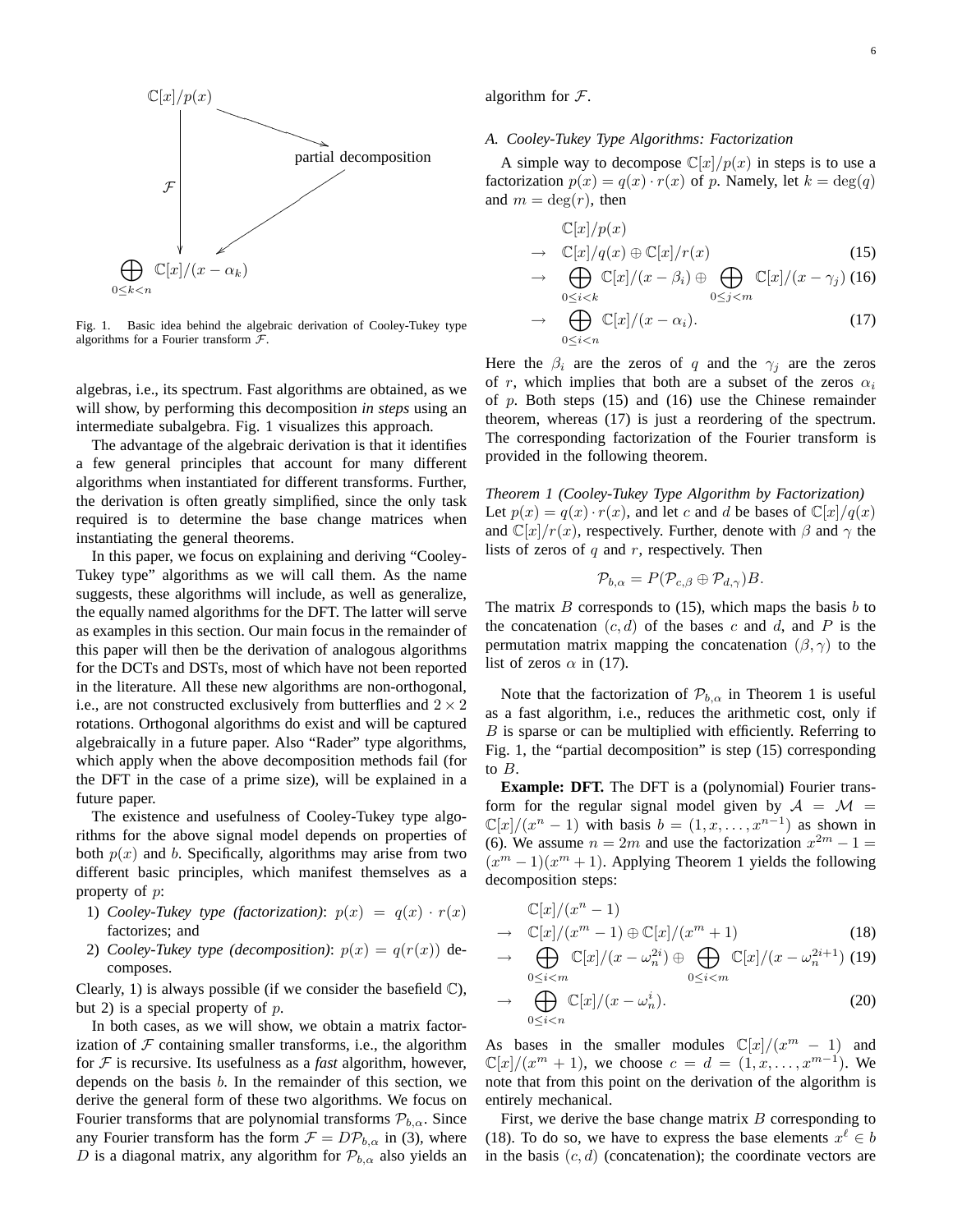the columns of B. For  $0 \leq \ell < m$ ,  $x^{\ell}$  is actually contained in  $c$  and  $d$ , so the first  $m$  columns of  $B$  are

$$
B = \begin{bmatrix} I_m & * \\ I_m & * \end{bmatrix},
$$

where the entries  $*$  are determined next. For the base elements  $x^{m+\ell}$ ,  $0 \le \ell < m$ , we have

$$
x^{m+\ell} \equiv x^{\ell} \mod (x^m - 1),
$$
  

$$
x^{m+\ell} \equiv -x^{\ell} \mod (x^m + 1),
$$

which yields the final result

$$
B = \begin{bmatrix} I_m & I_m \\ I_m & -I_m \end{bmatrix} = \text{DFT}_2 \otimes I_m.
$$

Next, we consider step (19).  $\mathbb{C}[x]/(x^m-1)$  is decomposed by  $\text{DFT}_m$  and  $\mathbb{C}[x]/(x^m+1)$  by  $\text{DFT-3}_m$  (see Table II). Finally, the permutation in step (20) is the perfect shuffle  $L_m^{2m}$ , which interleaves the even and odd spectral components (even and odd exponents of  $\omega_n$ ). The final algorithm obtained is

$$
DFT_{2m} = L_m^n(DFT_m \oplus DFT-3_m)(DFT_2 \otimes I_m).
$$

Using DFT-3<sub>m</sub> = DFT<sub>m</sub>  $D_m$  with  $D_m = \text{diag}_{0 \le i \le m}(\omega_n^i)$ , we get the better known form

$$
\begin{array}{rcl}\n\text{DFT}_{2m} & = & L_m^n(\text{DFT}_m \oplus \text{DFT}_m D_m)(\text{DFT}_2 \otimes I_m) \\
& = & L_m^n(I_2 \otimes \text{DFT}_m)(I_m \oplus D_m)(\text{DFT}_2 \otimes I_m).\n\end{array}
$$

The last expression is the radix-2 decimation-in-frequency Cooley-Tukey FFT. The corresponding decimation-in-time version is obtained by transposition using (14) and that the DFT is symmetric. The entries of the diagonal matrix  $I_m \oplus D_m$ are commonly called *twiddle factors*.

**Remarks.** Theorem 1 is well-known, as it is the CRT for polynomials expressed in matrix form. The above DFT example is equivalent to the derivation in [27] or [20]. Theorem 1 is also used as the first step in the derivation of Winograd DFT algorithms [24]. There, the polynomial  $x^n - 1$  is completely factored over the rational numbers, and the DFT decomposed accordingly.

An algorithm based on Theorem 1 is naturally implemented recursively and requires the availability of algorithms for the smaller transforms.

The algorithm derivation method in Theorem 1 is always applicable if the basefield is  $\mathbb{C}$ , but in general the base change matrix B will be dense and without useful structure. Otherwise, every polynomial transform would have a fast algorithm, which by the current state of knowledge is not the case. The subsequent method is different in that respect: it requires a special property of  $p(x)$ , and only this property leads to the typical general radix Cooley-Tukey FFT structure.

#### *B. Cooley-Tukey Type Algorithms: Decomposition*

A more interesting factorization of  $\mathcal{F} = \mathcal{P}_{b,\alpha}$  can be derived if  $p(x)$  *decomposes* into two polynomials,  $p(x) = q(r(x))$ . If  $deg(q) = k$  and  $deg(r) = m$ , then  $deg(p) = n = km$ , i.e., the degree of  $p$  is necessarily composite. In this case, the polynomial  $r(x)$  generates a subalgebra B of  $A = \mathbb{C}[x]/p(x)$ 

## TABLE VI

ALGEBRAS OCCURING IN THE ALGORITHM DERIVATION BASED ON THE DECOMPOSITION  $p(x) = q(y), y = r(x)$ .

| algebra                                                                                                                  | basis                                                    | zeros                                                                                                                                                                       |
|--------------------------------------------------------------------------------------------------------------------------|----------------------------------------------------------|-----------------------------------------------------------------------------------------------------------------------------------------------------------------------------|
| $\mathcal{A} = \mathbb{C}[x]/p(x)$<br>$\mathcal{B}=\mathbb{C}[y]/q(y)$<br>$\mathcal{C}_i = \mathbb{C}[x]/r(x) - \beta_i$ | $b=(p_0,\ldots,p_{n-1})$<br>$c = (q_0, \ldots, q_{k-1})$ | $\alpha = (\alpha_0, \ldots, \alpha_{n-1})$<br>$\beta = (\beta_0, \ldots, \beta_{k-1})$<br>$d = (r_0, \ldots, r_{m-1})$ $\gamma_i = (\gamma_{i,0}, \ldots, \gamma_{i,m-1})$ |

consisting of all polynomials in  $r(x)$ . Setting  $y = r(x)$  makes the structure of B evident:  $B = \mathbb{C}[y]/q(y)$ .

Let  $\beta = (\beta_0, \ldots, \beta_{k-1})$  be the zeros of q and let  $\gamma_i =$  $(\gamma_{i,0}, \ldots, \gamma_{i,m-1})$  be the zeros of  $r(x) - \beta_i$ ,  $0 \le i < k$ . Then

$$
p(x) = \prod_{0 \le i < k} (r(x) - \beta_i) = \prod_{0 \le i < k} \prod_{0 \le j < m} (x - \gamma_{i,j}).
$$

In particular, each  $\gamma_{i,j}$  is a zero  $\alpha_{\ell}$  of p. Now we decompose  $\mathbb{C}[x]/p(x)$  in the following steps:

$$
\mathbb{C}[x]/p(x) \rightarrow \mathbb{C}[x]/q(r(x)) \tag{21}
$$

$$
\rightarrow \bigoplus_{0 \le i < k} \mathbb{C}[x]/(r(x) - \beta_i) \tag{22}
$$

$$
\rightarrow \bigoplus_{0 \le i < k} \bigoplus_{0 \le j < m} \mathbb{C}[x]/(x - \gamma_{i,j}) \quad (23)
$$

$$
\rightarrow \bigoplus_{0 \leq i < n} \mathbb{C}[x]/(x - \alpha_i). \tag{24}
$$

Steps (22) and (23) use the Chinese remainder theorem. To derive the corresponding factorization of  $\mathcal{P}_{b,\alpha}$  into four factors, we first choose bases in the occuring algebras as shown in Table VI. Note that in each  $C_i$  we choose the same basis d.

In the first step  $(21)$ , we do not change A but only make a base change in  $A$  from the given basis  $b$  to the new basis

$$
b' = (r_0 q_0(r), \dots, r_{m-1} q_0(r), \dots, r_{0} q_{k-1}(r), \dots, r_{m-1} q_{k-1}(r)), \qquad (25)
$$

which is a product of the "coarse" basis of the subalgebra  $B \leq A$  with the "fine" common basis of the  $C_i$ . We denote the base change matrix for  $b \rightarrow b'$  with B.

Next, we compute the base change matrix  $M$  corresponding to the coarse decomposition (22) of  $A$  with basis  $b'$  and the basis d in each  $C_i$  on the right hand side. Let  $r_\ell(x)q_i(r(x)) \in$  $b'$ . Then

$$
r_{\ell}(x)q_j(r(x)) \equiv r_{\ell}(x)q_j(\beta_i) \text{ mod } (r(x) - \beta_i),
$$

which is  $q_j(\beta_i)$  times the  $\ell$ th base vector  $r_\ell(x)$  in d. Thus,

$$
M = [q_j(\beta_i) \cdot I_m]_{0 \le i,j < k} = \mathcal{P}_{c,\beta} \otimes I_m.
$$

The third step (23) decomposes the summands in (22) by their respective Fourier transforms  $\mathcal{P}_{d,\gamma_i}$ .

The final step (24) reorders the one-dimensional summands by a suitable permutation  $P$ . We summarize the resulting factorization in the following theorem.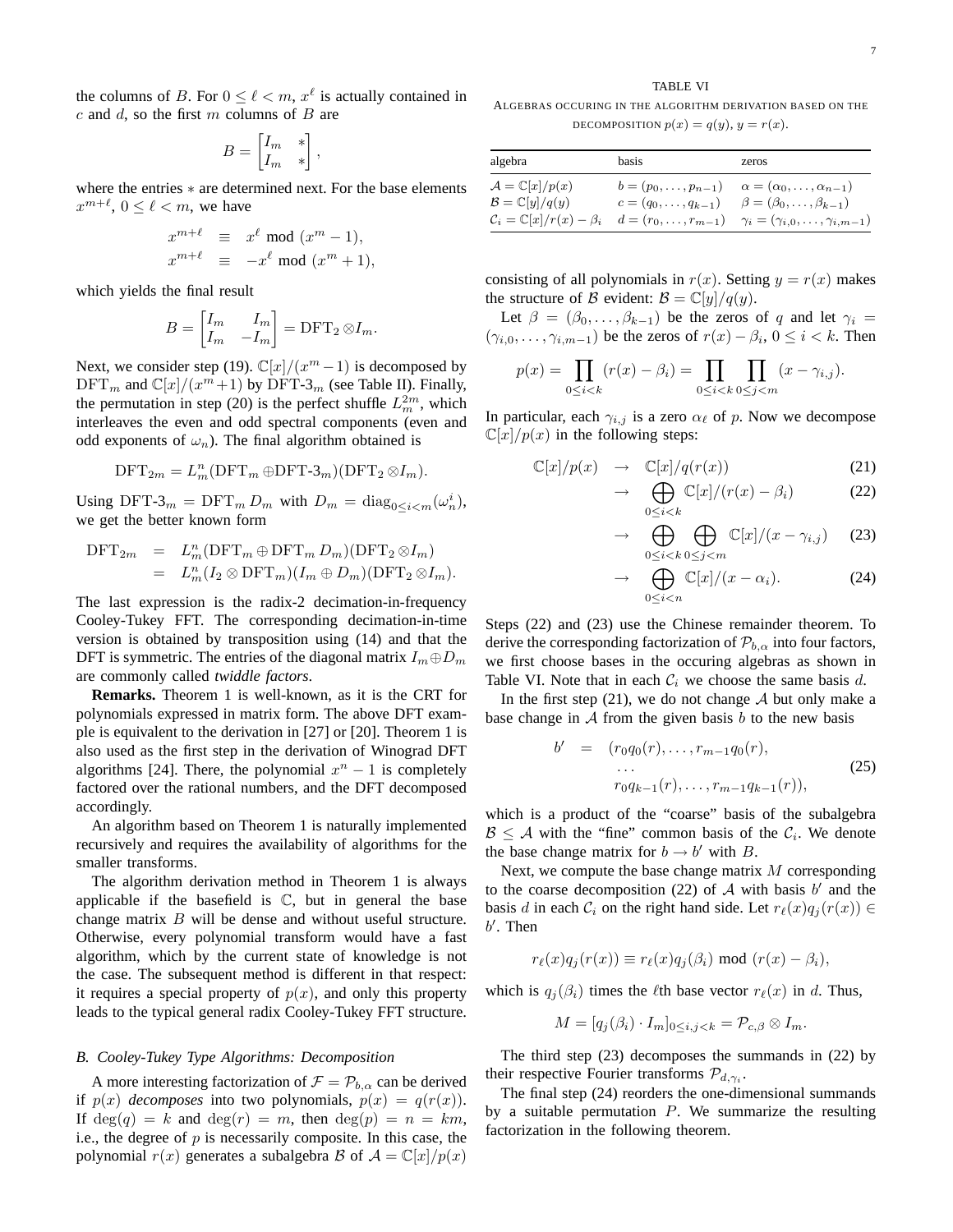*Theorem 2 (Cooley-Tukey Type Algorithms by Decomposition)* Let  $p(x) = q(r(x))$ . Using the notation in Table VI,

$$
\mathcal{P}_{b,\alpha} = P(I_k \otimes_i \mathcal{P}_{d,\gamma_i})(\mathcal{P}_{c,\beta} \otimes I_m)B,
$$

where  $B$  is the base change matrix mapping  $b$  to  $b'$ , and  $P$  is the permutation matrix mapping the concatenation of the  $\gamma_i$ onto  $\alpha$  in (24).

As in Theorem 1, the usefulness of this factorization as fast algorithm depends on the base change matrix  $B$ . Referring to Fig. 1, the "partial decomposition" is step (22).

**Example: DFT.** Let  $\mathcal{A} = \mathcal{M} = \mathbb{C}[x]/(x^n - 1)$  with basis  $b = (1, x, \dots, x^{n-1})$  be the signal model associated with the  $DFT_n$ . Further, assume that  $n = km$ . Then the polynomial  $p(x) = x^n - 1$  decomposes as

$$
x^n - 1 = (x^m)^k - 1,\t(26)
$$

i.e.,  $p(x) = q(r(x))$  with  $q(y) = y^k - 1$  and  $r(x) = x^m$ . Thus Theorem 2 is applicable. The zeros of  $q(y)$  are  $\beta_i = \omega_k^i$ ,  $0 \leq i < k$ . Further, we choose  $c = (1, y, \dots, y^{k-1})$  as basis in  $\mathcal{B} = \mathbb{C}[x]/q(y)$  and  $d = (1, x, \dots, x^{m-1})$  as basis in each  $\mathcal{C}_i = \mathbb{C}[x]/(x^m - \omega_k^i)$ . We find that  $b' = b$  in (25), which implies  $B = I_n$ .

Thus, the matrix  $\text{DFT}_k \otimes I_m$  performs the following coarse decomposition corresponding to (22):

$$
\mathbb{C}[x]/(x^n-1) \to \bigoplus_{0 \le i < k} \mathbb{C}[x]/(x^m - \omega_k^i).
$$

Each  $\mathbb{C}[x]/(x^m - \omega_k^i)$  is further decomposed as

$$
\mathbb{C}[x]/(x^m - \omega_k^i) \to \bigoplus_{0 \le j < m} \mathbb{C}[x]/(x - \omega_n^{jk+i})
$$

and the associated polynomial transform is a special case of (7):

$$
\text{DFT}_m(\omega_k^i) = \text{DFT}_m \cdot \text{diag}_{j=0}^{m-1}(\omega_n^{ij}).
$$

At this point, corresponding to (23),  $\mathbb{C}[x]/p(x)$  is completely decomposed, but the spectrum is ordered according to  $jk + i$ ,  $0 \leq i < m, 0 \leq j < k$  (j runs faster). The desired order is  $im + j$ . Thus, we need to apply the permutation  $jk + i \mapsto j$  $im + j$ , which is exactly the stride permutation  $L_m^n$  in (12).

In summary, we obtain the Cooley-Tukey decimation-infrequency FFT with arbitrary radix:

$$
L_m^n\Big(I_k \otimes_i \text{DFT}_m \cdot \text{diag}_{j=0}^{m-1}(\omega_n^{ij})\Big) (\text{DFT}_k \otimes I_m)
$$
  
=  $L_m^n(I_k \otimes \text{DFT}_m)T_m^n(\text{DFT}_k \otimes I_m),$  (27)

where the matrix  $T_m^n$  is diagonal and usually called the *twiddle matrix*. Transposition of (27) using (14) yields the corresponding decimation-in-time version.

Again, we note that after recognizing the decomposition property (26), the derivation is completely mechanical.

**Remarks.** Theorem 2 makes use of the CRT in (22) and (23), but it is the decomposition property of  $x^n - 1$  that produces the general radix structure. The previous work on the algebraic derivation of this FFT did not make use of decompositions. As we briefly discuss the next section, the decomposition is a special case of a more general algebraic principle.

An algorithm based on Theorem 2 is naturally implemented recursively, where the smaller transform are called inside loops coresponding to the tensor product and direct sum, respectively. The structure of the algorithm also makes it a candidate for efficient vectorization and parallelization [5], [6], [33], [28].

## *C. Remarks on Algebraic Principles*

The algorithms derived in this section are based on the factorization or decomposition of the polynomial  $p(x)$  in the signal model provided by  $\mathbb{C}[x]/p(x)$  (and basis b). This is pleasantly simple, but it is also of interest to identify the (more general) principle from the representation theory of algebras that lies behind that. This is important, as other signal models may not be regular or may not be represented by a polynomial algebra in one variable, but the algebraic principle may still apply.

We focus on the decomposition property of  $p(x)$  and be brief, assuming some familiarity with representation theory. The key concept underlying Theorem 2 is *induction* as implicit in step (21). Namely,  $r(x)$  generates a subalgebra  $\mathcal{B}$  =  $\langle r(x) \rangle \leq A$ , which is equal (setting  $y = r(x)$ ) to  $\mathbb{C}[y]/q(y)$ . Further,  $d = (r_0, \ldots, r_{m-1})$  is a transversal of B in A, which means A is a direct sum of the vector spaces  $r_i \mathcal{B}$ :

$$
\mathcal{A} = r_0 \mathcal{B} \oplus \ldots \oplus r_{m-1} \mathcal{B}.
$$
 (28)

This shows that the regular A-module is an induction of the regular B-module with transversal d:  $A = B \uparrow_d A$ . The natural basis of this induction is  $b'$  in (25), which reflects the structure of  $(28)$ . The purpose of step  $(21)$  is to make this induction explicit, and Theorem 2 is a decomposition theorem for inductions of (regular modules of) polynomial algebras.

This is a satisfying insight since it connects to related work on group FFTs that uses, among other techniques, the same principle for algorithm derivation (e.g., [22], [34], [35], [36]; compare Theorem 2 to [36, Th. 2 in the appendix]). In our own prior work [36], [37] we extended the group techniques to automatically find algorithms for a given transform. Application to the DCTs and DSTs yielded in some cases *orthogonal* algorithms that are different from the ones in this paper.

Further, we have used already a different generalization of Theorem 2, namely to polynomial algebras in *two* variables (which provide two-dimensional signal models) to derive a Cooley-Tukey type algorithm in [38] for the discrete triangle transform introduced in [39].

## V. COOLEY-TUKEY TYPE DTT ALGORITHMS (FACTORIZATION)

In this section we derive recursive DTT algorithms by applying Theorem 1, i.e., by factorizing the polynomial  $p$  in the module  $\mathbb{C}[x]/p(x)$  associated to a given DTT. To do so, we will use the following *rational* factorizations of Chebyshev polynomials.

*Lemma 2* The following factorizations hold for the Chebyshev polynomials  $T, U, V, W$ :

i) 
$$
T_3 = x(4x^2 - 3)
$$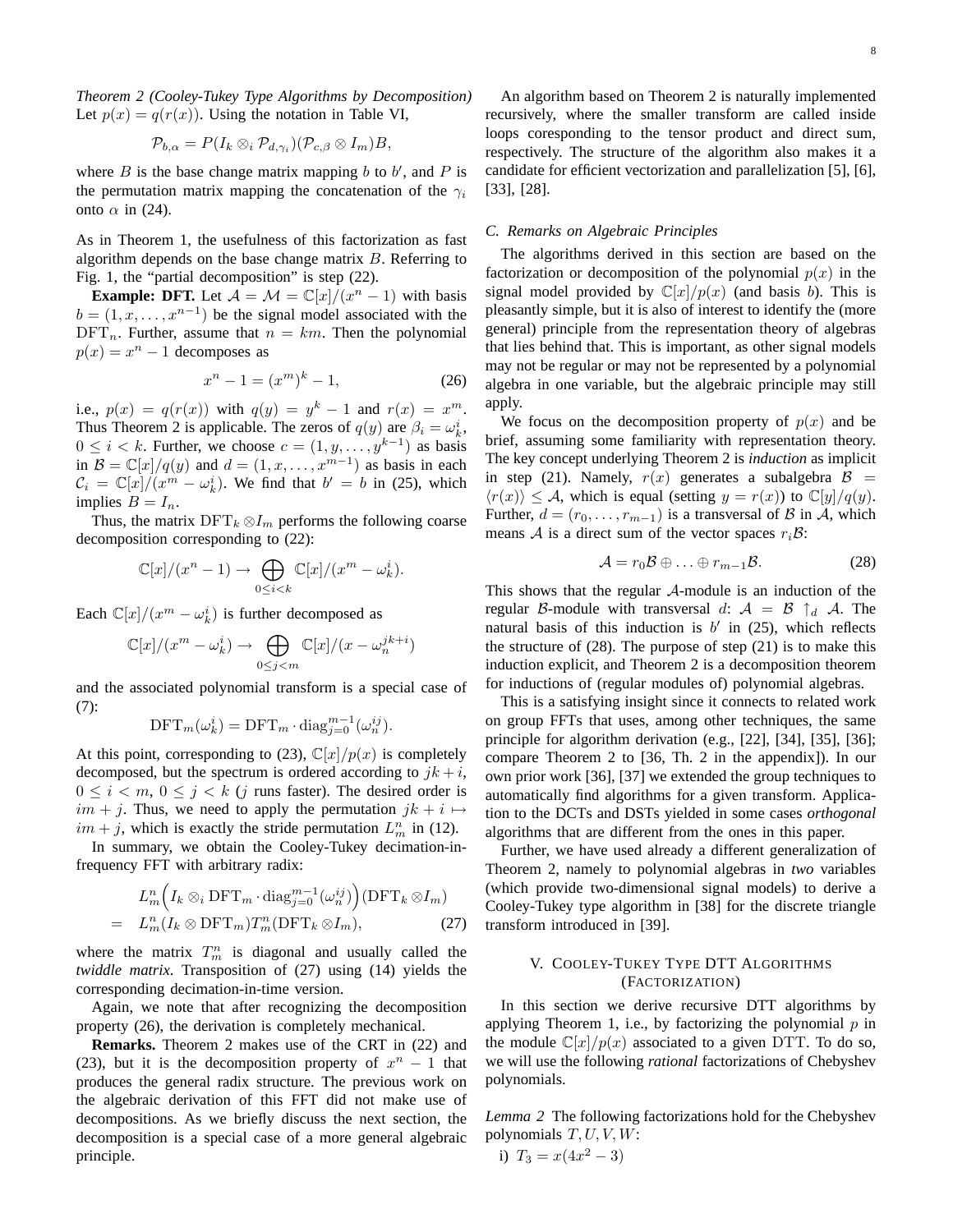iii) 
$$
U_{2n} = V_n W_n.
$$

iv) 
$$
V_{3n+1} = 2V_n(T_{2n+1} - 1/2).
$$

v) 
$$
W_{3n+1} = 2W_n(T_{2n+1} + 1/2).
$$

*Proof:* Follows from the closed form of the polynomials given in Table XVI and trigonometric identities.

The factorizations in Lemma 2 give rise to size 3 algorithms for DTTs in the T-group and recursive algorithms for DTTs in the  $U$ -,  $V$ -, and  $W$ -groups. The derivation is in each case straightforward using Theorem 1, hence we give only one detailed example.

T **-Group DTT algorithms for Size 3.** We derive algorithms based on Lemma 2, i), i.e., for DTTs in the  $T$ -group (DTTs of type 3 and 4) of size 3. As an example, we consider a DCT-4<sub>3</sub>. We start with the polynomial version  $\overline{DCT-4}_3$ , which is a polynomial transform for  $\mathbb{C}[x]/T_3$  with V-basis  $(V_0, V_1, V_2) = (1, 2x - 1, 4x^2 - 2x - 1)$ . The zeros of  $T_3$  are  $(\sqrt{3}/2, 0, -\sqrt{3}/2)$ . The factorization  $T_3 = x(4x^2 - 3)$  yields the stepwise decomposition

$$
\mathbb{C}[x]/T_3
$$
  
\n
$$
\rightarrow \mathbb{C}[x]/x \oplus \mathbb{C}[x]/(x^2 - \frac{3}{4})
$$
 (29)

$$
\rightarrow \quad \mathbb{C}[x]/x \oplus \left(\mathbb{C}[x]/(x-\frac{\sqrt{3}}{2}) \oplus \mathbb{C}[x]/(x+\frac{\sqrt{3}}{2})\right)
$$
(30)

$$
\rightarrow \mathbb{C}[x]/(x-\frac{\sqrt{3}}{2}) \oplus \mathbb{C}[x]/x \oplus \mathbb{C}[x]/(x+\frac{\sqrt{3}}{2}).
$$
 (31)

We start with the partial decomposition in (29) and choose in all three algebras a  $V$ -basis. The base change matrix  $B$  is computed by mapping  $(V_0, V_1, V_2)$  and expressing it in the basis of the direct sum in (29). The coordinate vectors are the columns of B. The first column is  $(1, 1, 0)^T$ . Because of  $V_1 =$  $2x - 1 \equiv -1 \mod x$ , the second column is  $(-1, 0, 1)^T$ . The last column is obtained from  $V_2 = 4x^2 - 2x - 1 \equiv -1 \mod x$ and  $4x^2 - 2x - 1 \equiv -2x + 2 = -V_1 + V_0 \mod 4x^2 - 3$ as  $(-1, 1, -1)^T$ . Step (30) requires polynomial transforms for  $\mathbb{C}[x]/x$  and  $\mathbb{C}[x]/(x^2 - 3/4)$  with *V*-bases, which are given by

$$
[1] \quad \text{and} \quad \begin{bmatrix} V_0(\frac{\sqrt{3}}{2}) & V_1(\frac{\sqrt{3}}{2}) \\ V_0(-\frac{\sqrt{3}}{2}) & V_1(-\frac{\sqrt{3}}{2}) \end{bmatrix} = \begin{bmatrix} 1 & \sqrt{3} - 1 \\ 1 & -\sqrt{3} - 1 \end{bmatrix},
$$

respectively. Finally, we have to exchange the first two spectral components in (31). The result is

$$
\overline{\text{DCT-4}}_3 = \begin{bmatrix} 0 & 1 & 0 \\ 1 & 0 & 0 \\ 0 & 0 & 1 \end{bmatrix} \begin{bmatrix} 1 & 0 & 0 \\ 0 & 1 & \sqrt{3} - 1 \\ 0 & 1 & -\sqrt{3} - 1 \end{bmatrix} \begin{bmatrix} 1 & -1 & -1 \\ 1 & 0 & 1 \\ 0 & 1 & -1 \end{bmatrix}.
$$

The corresponding algorithm for  $DCT-4<sub>3</sub>$  is obtained by scaling from the left with the diagonal matrix  $diag(cos(\pi/12), cos(3\pi/12), cos(5\pi/12))$  to get

$$
\text{DCT-4}_3 = \begin{bmatrix} 0 & 1 & 0 \\ 1 & 0 & 0 \\ 0 & 0 & 1 \end{bmatrix} \begin{bmatrix} \frac{1}{\sqrt{2}} & 0 & 0 \\ 0 & \cos\frac{\pi}{12} & \frac{1}{\sqrt{2}} \\ 0 & \cos\frac{5\pi}{12} & -\frac{1}{\sqrt{2}} \end{bmatrix} \begin{bmatrix} 1 & -1 & -1 \\ 1 & 0 & 1 \\ 0 & 1 & -1 \end{bmatrix}.
$$

Similarly, we get algorithms for the other DTTs of size 3 in the  $T$ -group. Those, which are among the best known ones, are collected in Table X in Section VI-A.

U**-Group DTT algorithms.** The factorizations in Lemma 2, ii) and iii), yield a complete set of recursive algorithms for DTTs in the U-group. We derived these already in [11] and restate them in Table VII(a) and (b) for completeness.

The algorithms in Table VII(a) and (b) appeared first in the literature (to our best knowledge) in [40], [41], [16], and [42], respectively. Combining Table VII(a) with the many ways of translating DTTs into each other given by duality or base change (see Appendix III) gives a large number of different recursions, many of them, however, with suboptimal arithmetic cost. Examples include [43], [44], [45].

One application of Table VII(b) is in obtaining DTT algorithms for small sizes, where the smaller DTTs of type 5–8 are base cases. As a simple example, we get

$$
\begin{aligned}\n\text{DCT-2}_3 &= \hat{L}_2^3(\text{DCT-6}_2 \oplus \text{DCT-8}_1)B_3 \\
&= \begin{bmatrix} 1 & 0 & 0 \\ 0 & 0 & 1 \\ 0 & 1 & 0 \end{bmatrix} \left( \begin{bmatrix} 1 & 1 \\ \frac{1}{2} & -1 \end{bmatrix} \oplus \frac{\sqrt{3}}{2} I_1 \right) \begin{bmatrix} 1 & 0 & 1 \\ 0 & 1 & 0 \\ 1 & 0 & -1 \end{bmatrix} .\n\end{aligned} \tag{32}
$$

Transposition yields a  $DCT-3<sub>3</sub>$  algorithm, equivalent to the one obtainable from Lemma 2(i).

V **- and** W**-Group DTT algorithms.** The factorizations in Lemma 2, iv) and v), yield recursive algorithms for the DTTs in the  $V$ - and  $W$ -group, i.e., for all DTTs of type 5–8. Since the second factor in these factorizations is  $T_{2n+1} \pm 1/2 =$  $T_{2n+1} \pm \cos(\pi/3)$ , the skew DTTs (see Section II-A) come into play. The resulting algorithms are shown in Table VII(c) and (d) and are novel.

One may ask what is the "natural" size of the DTTs of types 5–8, i.e., the sizes that yield the best decomposition. In each case, the occurring skew DTT is of odd size  $2m + 1$ . Hence, it can be decomposed best using the algorithms shown later in Table XI if  $2m + 1$  is a 3-power. This implies that  $3m + 2$ and  $3m + 1$  are of the forms  $(3<sup>k</sup> + 1)/2$  and  $(3<sup>k</sup> - 1)/2$ , respectively.

**Polynomial DTTs.** Every DTT in Table VII is decomposed into two DTTs that have the same associated basis  $b$ . Thus they have the same scaling function (see Table II:  $b$  and  $f$ are connected), which is the reason why we see no scaling factors in the equations. As an important consequence, we get algorithms corresponding to Table VII for the polynomial transforms DTT.

As an example, we derive the polynomial equivalent of (32):

$$
\overline{\text{DCT-2}}_3 = \begin{bmatrix} 1 & 0 & 0 \\ 0 & 0 & 1 \\ 0 & 1 & 0 \end{bmatrix} \left( \begin{bmatrix} 1 & 1 \\ 1 & -2 \end{bmatrix} \oplus I_1 \right) \begin{bmatrix} 1 & 0 & 1 \\ 0 & 1 & 0 \\ 1 & 0 & -1 \end{bmatrix},
$$

where DCT-2<sub>3</sub> = diag(1,  $\frac{\sqrt{3}}{2}, \frac{1}{2}$ ) · DCT-2<sub>3</sub>. The algorithm requires 4 additions and 1 multiplication and is thus 1 multiplication cheaper than its non-polynomial equivalent (32).

**Final remarks.** The algorithms given in this section are based on Lemma 2, which provides factorizations of the Chebyshev polynomials  $T, U, V, W$ . Since all these polynomial factorizations are rational, the associated matrix factorizations are also rational (the occuring transforms may of course still contain irrational entries). In Lemma 2, ii) and iii), the factors are again Chebyshev polynomials, and thus the smaller transforms in the decomposition are again DTTs.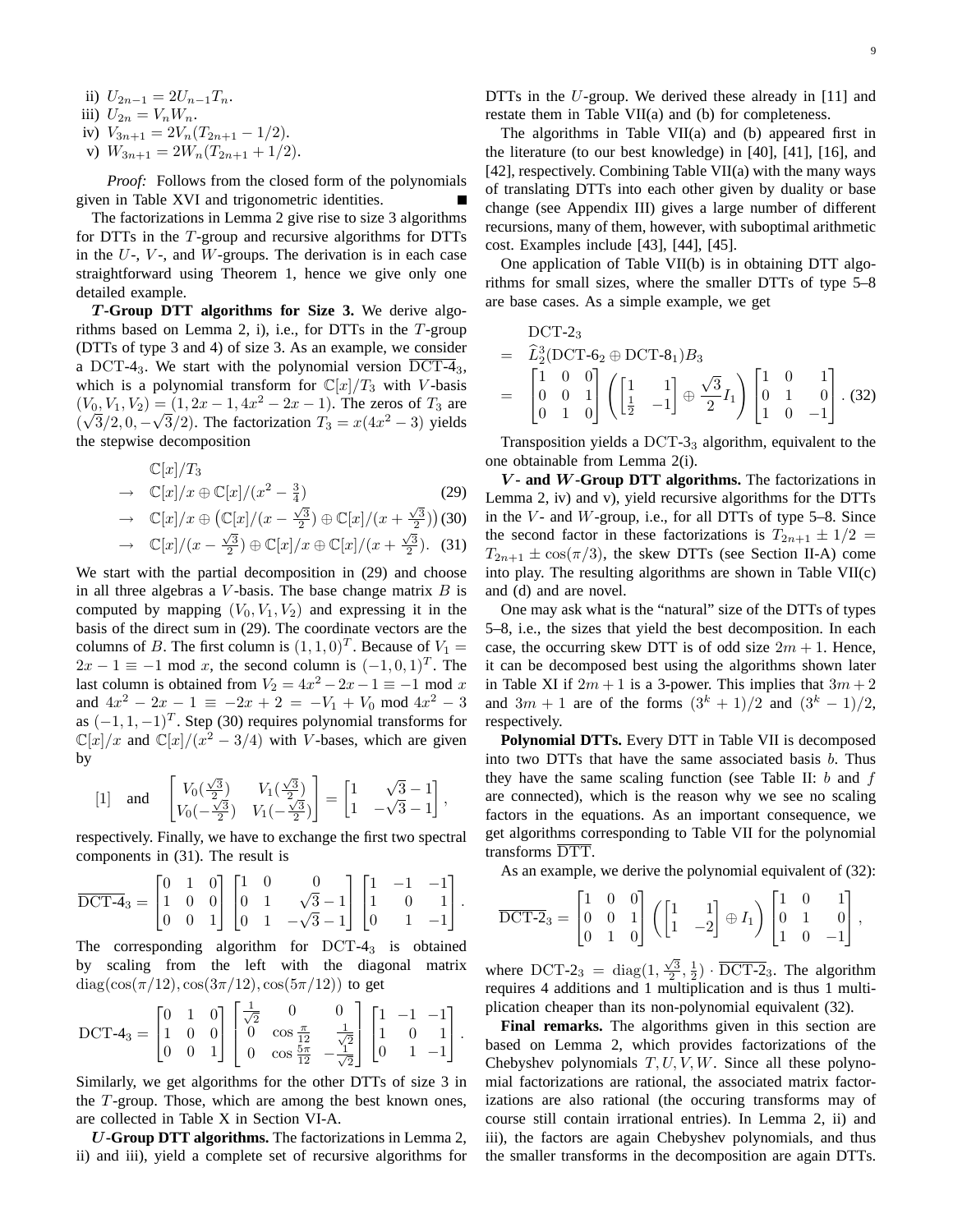#### TABLE VII

DTT ALGORITHMS BASED ON FACTORIZATION PROPERTIES OF THE CHEBYSHEV POLYNOMIALS. TRANSPOSITION YIELDS A DIFFERENT SET OF ALGORITHMS. REPLACING EACH TRANSFORM BY ITS POLYNOMIAL COUNTERPART YIELDS ALGORITHMS FOR THE POLYNOMIAL DTTS. THE BASE CASES ARE GIVEN IN TABLE IX. THE OCCURING MATRICES ARE DEFINED IN TABLE VIII.

(a) *U*-group: Based on 
$$
U_{2n-1} = 2U_{n-1}T_n
$$

DCT-1<sub>2m+1</sub> =  $\widehat{L}_{m+1}^{2m+1}$ (DCT-1<sub>m+1</sub>  $\oplus$  DCT-3<sub>m</sub>) $B_{2m+1}$ DST-1<sub>2m−1</sub> =  $\hat{L}_m^{2m-1}$ (DST-3<sub>m</sub> ⊕ DST-1<sub>m−1</sub>) $B_{2m-1}$ DCT-2<sub>2m</sub> =  $L_m^{2m}$ (DCT-2<sub>m</sub>  $\oplus$  DCT-4<sub>m</sub>) $B_{2m}$  $\text{DST-2}_{2m} = L_m^{2m}(\text{DST-4}_{m} \oplus \text{DST-2}_{m})B_{2m}$ 

(c) V-group: Based on 
$$
V_{3n+1} = 2(T_{2n+1} - 1/2)V_n
$$

DCT-7<sub>3m+2</sub> =  $P_m^{3m+2}$ (DCT-3<sub>2m+1</sub>( $\frac{1}{3}$ )  $\oplus$  DCT-7<sub>m+1</sub>) $B_{3m+2}^{(CT)}$ DST-7<sub>3m+1</sub> =  $\hat{P}_m^{3m+1}$ (DST-3<sub>2m+1</sub>( $\frac{1}{3}$ )  $\oplus$  DST-7<sub>m</sub>) $B_{3m+1}^{(ST)}$ DCT-8<sub>3m+1</sub> =  $\hat{P}_m^{3m+1}$ (DCT-4<sub>2m+1</sub>( $\frac{1}{3}$ )  $\oplus$  DCT-8<sub>m</sub>) $B_{3m+1}^{(CS)}$ DST-8<sub>3m+2</sub> =  $P_m^{3m+2}$ (DST-4<sub>2m+1</sub>( $\frac{1}{3}$ )  $\oplus$  DST-8<sub>m+1</sub>) $B_{3m+2}^{(S8)}$ 

(b) U-group: Based on  $U_{2n} = V_n W_n$ 

$$
\begin{aligned} \text{DCT-1}_{2m} &= L_m^{2m}(\text{DCT-5}_m \oplus \text{DCT-7}_m) B_{2m} \\ \text{DST-1}_{2m} &= L_m^{2m}(\text{DST-7}_m \oplus \text{DST-5}_m) B_{2m} \\ \text{DCT-2}_{2m+1} &= \hat{L}_{m+1}^{2m+1}(\text{DCT-6}_{m+1} \oplus \text{DCT-8}_m) B_{2m+1} \\ \text{DST-2}_{2m+1} &= \hat{L}_{m+1}^{2m+1}(\text{DST-8}_{m+1} \oplus \text{DST-6}_m) B_{2m+1} \end{aligned}
$$

(d) W-group: Based on 
$$
W_{3n+1} = 2W_n(T_{2n+1} + 1/2)
$$

DCT-5<sub>3m+2</sub> = 
$$
Q_m^{3m+2}
$$
(DCT-5<sub>m+1</sub>  $\oplus$  DCT-3<sub>2m+1</sub>( $\frac{2}{3}$ )) $B_{3m+2}^{(C5)}$   
\nDST-5<sub>3m+1</sub> =  $\hat{Q}_m^{3m+1}$ (DST-5<sub>m</sub>  $\oplus$  DST-3<sub>2m+1</sub>( $\frac{2}{3}$ )) $B_{3m+1}^{(S5)}$   
\nDCT-6<sub>3m+2</sub> =  $Q_m^{3m+2}$ (DCT-6<sub>m+1</sub>  $\oplus$  DCT-4<sub>2m+1</sub>( $\frac{2}{3}$ )) $B_{3m+2}^{(C6)}$   
\nDST-6<sub>3m+1</sub> =  $\hat{Q}_m^{3m+1}$ (DST-6<sub>m</sub>  $\oplus$  DST-4<sub>2m+1</sub>( $\frac{2}{3}$ )) $B_{3m+1}^{(S6)}$ 

## TABLE VIII MATRICES USED IN THE ALGORITHMS IN TABLE VII.

(a) Base change matrices in Table VII(a) and (b)

$$
B_{2m} = \begin{bmatrix} I_m & J_m \\ I_m & -J_m \end{bmatrix} = (\text{DFT}_2 \otimes I_m)(I_m \oplus J_m), \qquad B_{2m+1} = \begin{bmatrix} I_m & 0 & J_m \\ 0 & 1 & 0 \\ I_m & 0 & -J_m \end{bmatrix}
$$

(b) Base change matrices in Table VII(c); from left to right:  $B_{3m+2}^{(CT)}$ ,  $B_{3m+1}^{(ST)}$ ,  $B_{3m+1}^{(CS)}$ ,  $B_{3m+2}^{(SS)}$ .

$$
\left[\begin{array}{c|c}I_{2m+1} & 1/2 & I_m \ -J_m & -I_m \end{array}\right], \quad \left[\begin{array}{c|c}I_{2m+1} & J_m \ J_m & 0 & -J_m \ I_{2m+1} & 0 & 0 \end{array}\right], \quad \left[\begin{array}{c|c}I_{2m+1} & 0 & I_m \ -I_{2m+1} & 0 & -J_m \ -I_m & 0 & -I_m \end{array}\right], \quad \left[\begin{array}{c|c}I_{2m+1} & I_m & 0 \ -J_m & -I_m & -I_m \end{array}\right]
$$

| (c) Base change matrices in Table VII(d); from left to right: $B_{3m+2}^{(C5)}$ , $B_{3m+1}^{(S5)}$ , $B_{3m+2}^{(C6)}$ , $B_{3m+1}^{(S6)}$ . |  |  |  |  |
|-----------------------------------------------------------------------------------------------------------------------------------------------|--|--|--|--|
|-----------------------------------------------------------------------------------------------------------------------------------------------|--|--|--|--|

| 1 <sub>m</sub><br>1 <sub>m</sub><br>$J_m$<br>$\overline{\phantom{a}}$<br>$-1$<br>$12m + 1$<br>$-1m$<br>$-J_{m}$<br>– | $-J_m$<br>1 <sub>m</sub><br>1 <sub>m</sub><br>$-1m$<br>-<br>$12m + 1$<br>$J_{m}$<br>$0 \cdots$<br>⌒<br>v | $\frac{1}{m}$<br>1 <sub>m</sub><br>$J_{m}$<br>$-1m$<br>$\Omega$<br>$12m+1$<br>$^{-2}$<br>$-J_m$ | $\sim$<br>$-J_m$<br>1 <sub>m</sub><br>1 <sub>m</sub><br>$-1m$<br>$\sim$<br>$0 \cdots 0$<br>$12m+1$<br>$J_m$ |
|----------------------------------------------------------------------------------------------------------------------|----------------------------------------------------------------------------------------------------------|-------------------------------------------------------------------------------------------------|-------------------------------------------------------------------------------------------------------------|
|----------------------------------------------------------------------------------------------------------------------|----------------------------------------------------------------------------------------------------------|-------------------------------------------------------------------------------------------------|-------------------------------------------------------------------------------------------------------------|

(d) Permutations in Table VII(c) and (d); note that  $\hat{P}$  and  $\hat{Q}$  are implicitly defined by dropping a fixpoint from P and Q, respectively.

$$
P_{m}^{3m+2} = i_{1} + 3i_{2} \mapsto \begin{cases} 2i_{2}, & \text{for } i_{1} = 0; \\ i_{2} + 2m + 1, & \text{for } i_{1} = 1; \\ 2i_{2} + 1, & \text{for } i_{1} = 2; \end{cases} \qquad Q_{m}^{3m+2} = i_{1} + 3i_{2} \mapsto \begin{cases} i_{2}, & \text{for } i_{1} = 0; \\ 2i_{2} + m + 1, & \text{for } i_{1} = 1; \\ 2i_{2} + m + 2, & \text{for } i_{2} = 2. \end{cases}
$$
  
\n
$$
= \hat{L}_{m+1}^{3m+2} \begin{bmatrix} I_{m+1} \\ I_{m} \end{bmatrix} \begin{pmatrix} \hat{L}_{2}^{2m+1} \oplus I_{m+1} \end{pmatrix} \qquad \qquad Q_{m}^{3m+2} = i_{1} + 3i_{2} \mapsto \begin{cases} i_{2}, & \text{for } i_{1} = 0; \\ 2i_{2} + m + 1, & \text{for } i_{1} = 1; \\ 2i_{2} + m + 2, & \text{for } i_{2} = 2. \end{cases}
$$
  
\n
$$
= \hat{L}_{m+1}^{3m+2} \begin{bmatrix} I_{m+1} \\ I_{2m+1} \end{bmatrix} \begin{pmatrix} \hat{L}_{2}^{2m+1} \oplus I_{m+1} \end{pmatrix} \qquad \qquad = \begin{bmatrix} \hat{L}_{m+1}^{3m+2} \\ I_{2m+1} \end{bmatrix} \begin{pmatrix} I_{m+1} \\ I_{2m+1} \end{pmatrix} \begin{pmatrix} \hat{L}_{2}^{2m+1} \oplus I_{m+1} \end{pmatrix}
$$

TABLE IX BASE CASES FOR THE ALGORITHMS IN TABLE VII. THE T-GROUP DTT BASE CASES ARE PROVIDED IN TABLE X.

| $DCT-1_2 = F_2$                                                                         | $\overline{\text{DCT-1}}_2 = \text{DCT-1}_2$ |                                                                                                                                                    | DCT-7 <sub>2</sub> = $\begin{bmatrix} 1 & 1/2 \\ 1 & -1 \end{bmatrix}$ $\overline{DCT\text{-}7}_2 = \text{DCT-}7_2$ $\overline{DCT\text{-}5}_2 = \begin{bmatrix} 1 & 1 \\ 1 & -1/2 \end{bmatrix}$ $\overline{DCT\text{-}5}_2 = \text{DCT-}5_2$ |                                                                                                                                                    |  |
|-----------------------------------------------------------------------------------------|----------------------------------------------|----------------------------------------------------------------------------------------------------------------------------------------------------|------------------------------------------------------------------------------------------------------------------------------------------------------------------------------------------------------------------------------------------------|----------------------------------------------------------------------------------------------------------------------------------------------------|--|
| $DST-1_1 = I_1$                                                                         | $DST-1_1 = I_1$                              | DST-7 <sub>1</sub> = $\frac{\sqrt{3}}{2}I_1$                                                                                                       | $\overline{\text{DST-7}}_1 = I_1$                                                                                                                                                                                                              | $DST-5_1 = \frac{\sqrt{3}}{2}I_1$ $\qquad \qquad \overline{DST-5_1} = I_1$                                                                         |  |
| DCT-2 <sub>2</sub> = diag(1, $\frac{1}{\sqrt{2}}$ ) · $F_2$ DCT-2 <sub>2</sub> = $F_2$  |                                              | DCT-8 <sub>1</sub> = $\frac{\sqrt{3}}{2}I_1$                                                                                                       | $\overline{\mathrm{DCT-8}}_1 = I_2$                                                                                                                                                                                                            | $\text{DCT-6}_2 = \begin{bmatrix} 1 & 1 \\ 1/2 & -1 \end{bmatrix} \quad \overline{\text{DCT-6}}_2 = \begin{bmatrix} 1 & 1 \\ 1 & -2 \end{bmatrix}$ |  |
| DST-2 <sub>2</sub> = diag( $\frac{1}{\sqrt{2}}$ , 1) · $F_2$ DST-2 <sub>2</sub> = $F_2$ |                                              | DST-8 <sub>2</sub> = $\begin{bmatrix} 1/2 & 1 \\ 1 & -1 \end{bmatrix}$ $\overline{\text{DCT-8}}_2 = \begin{bmatrix} 1 & 2 \\ 1 & -1 \end{bmatrix}$ |                                                                                                                                                                                                                                                | DST-6 <sub>1</sub> = $\frac{\sqrt{3}}{2}I_1$ DCT-6 <sub>1</sub> = $I_1$                                                                            |  |
|                                                                                         |                                              |                                                                                                                                                    |                                                                                                                                                                                                                                                |                                                                                                                                                    |  |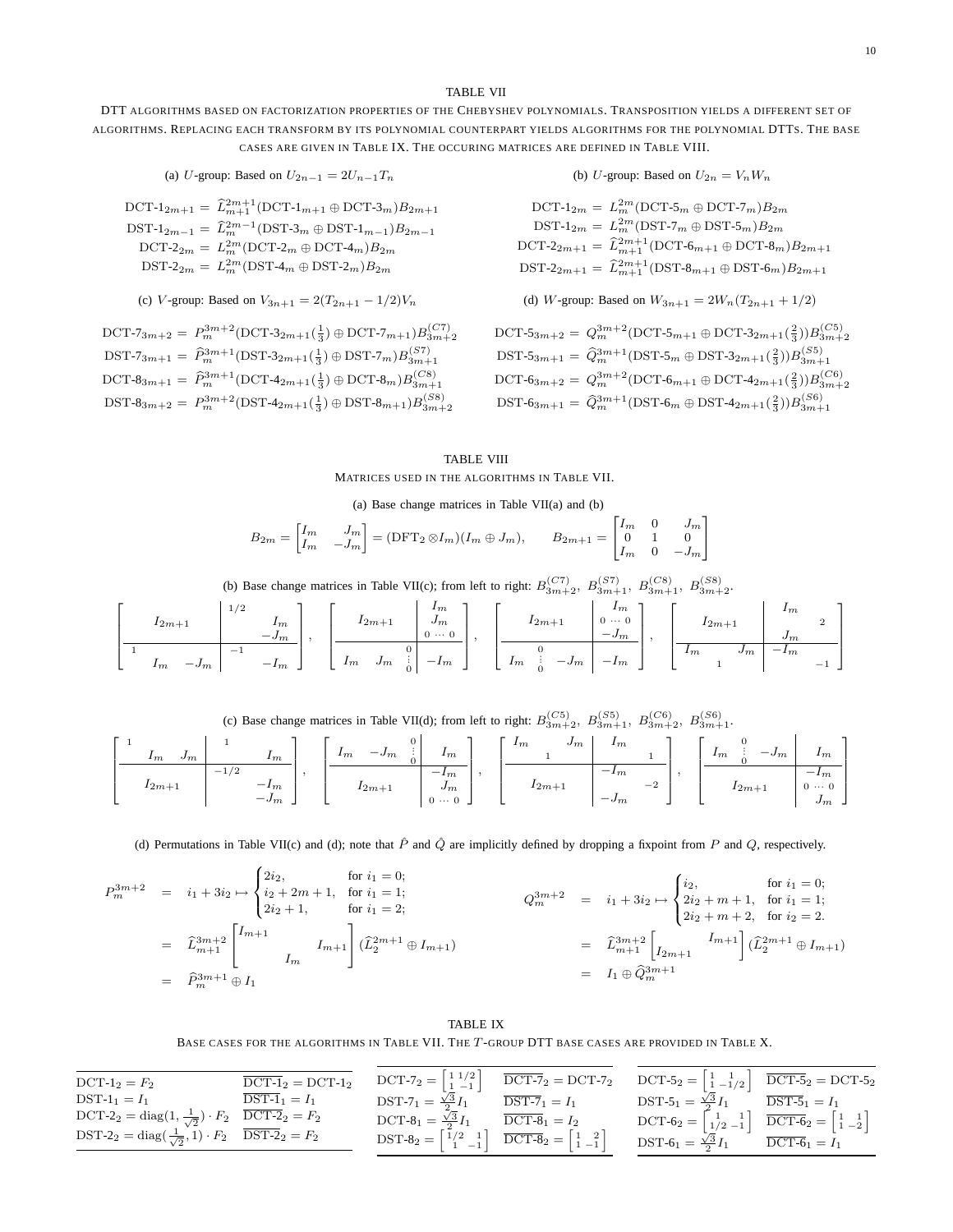In Lemma 2, iv) and v), the second factor  $T_{2n+1}-1/2$  leads to skew DTTs (see Table IV). The complete rational factorization of the Chebyshev polynomials  $T_n, U_n$  for arbitrary n is given in [46]. The rational factorization of  $V_n$  and  $W_n$  can be derived using [46] and Lemma 2, iii). These factorizations can be used to decompose a DTT, but the smaller transforms obtained are in general no DTTs or skew DTTs.

All algorithms in Table VII can be manipulated in numerous ways using the identities in Appendix III or transposition to obtain different algorithms.

## VI. COOLEY-TUKEY TYPE DTT ALGORITHMS (DECOMPOSITION)

In this section, we derive DTT algorithms that are based on Theorem 2, i.e., on a decomposition  $p(x) = q(r(x))$ of the polynomial p in the associated algebra  $\mathbb{C}[x]/p(x)$ . These algorithms are structurally and in a precise mathematical sense the equivalent of the Cooley-Tukey FFT (27), which we derived based on the decomposition  $x^n - 1 = (x^m)^k - 1$ .

We will see that all 16 DTTs possess such algorithms, and that in many cases there are several reasonable variants with different characteristics to choose from. Some of these algorithms generalize the ones we introduced in Section V.

Each of these DTT algorithms exhibits the same flexible recursion and regular and versatile structure that has been the success of the Cooley-Tukey FFT. As a consequence, one may expect that many FFT variants optimized for, e.g., parallel or vector computation will have counterparts for the 16 DTTs. See [33], [28], [5], [6] for more details on FFT variants.

Only very few special cases of these algorithms have been found before. Again, our algebraic methods show their power: all algorithms are based on the single Theorem 2 and the derivation is comparatively easy since only base changes have to be computed. In contrast, a derivation based on matrix entries would become hopelessly complicated and does not provide a guideline on how to obtain an algorithm at all.

**Decomposition of Chebyshev polynomials.** The DTT algorithms are based on the following lemma.

*Lemma 3* The Chebyshev polynomials T, U, V, W have the following decomposition properties:

i) 
$$
T_{km} = T_k(T_m)
$$
;  $T_{km} - a = T_k(T_m) - a, a \in \mathbb{C}$ .

ii) 
$$
U_{km-1} = U_{m-1} \cdot U_{k-1}(T_m)
$$
.

- iii)  $V_{(k-1)/2+km} = V_m \cdot V_{(k-1)/2}(T_{2m+1}).$
- iv)  $W_{(k-1)/2+km} = W_m \cdot W_{(k-1)/2}(T_{2m+1}).$
- v)  $T_{km+m/2} = T_{m/2} \cdot V_k(T_m)$ .
- vi)  $U_{km+m/2-1} = U_{m/2-1} \cdot W_k(T_m)$ .

*Proof:* Straightforward using the closed form of  $T_n$  from Table XVI. In particular, property i) is well-known in the literature [47].

Inspecting the identities in Lemma 3, we observe that only i) provides a pure decomposition; the other identities are a decomposition up to a factor. Thus, in these cases, the algorithm derivation requires us to first apply Theorem 1 and then Theorem 2.

Also, we observe that Lemma 3 provides decompositions of *all four types* of Chebyshev polynomials. Thus we can expect 11

Cooley-Tukey type algorithms for all 16 DTTs. Looking at Lemma 3, Theorem 2, and its derivation in  $(21)$ – $(24)$ , we see that the algebras in (22), will always have the form

$$
\mathbb{C}[x]/(T_n - \cos r\pi).
$$

Thus the decomposition (23) will require skew DTTs, which motivates their introduction in [9]. Of course, this poses the question how to further decompose the skew DTTs for nontrivial sizes. This question is answered by the second identity in Lemma 3, i):  $T_n - a$  decomposes exactly as  $T_n$  does, which establishes a one-to-one correspondence between algorithms for the DTTs in the T-group and their skew counterparts.

We will focus on the derivation of algorithms for  $T$ -group DTTs, and, due to space limitations, comment only very briefly on the others. Additional details are in [19].

## *A.* T*-Group DTT Algorithms*

In this section, we derive Cooley-Tukey algorithms for the four DTTs in the T-group based on the decomposition  $T_n =$  $T_k(T_m)$ . These algorithms are then summarized in Table XI.

We start with a fixed DTT in the T-group with associated algebra  $\mathbb{C}[x]/T_n$  and C-basis<sup>2</sup>  $b = (C_0, \ldots, C_{n-1})$ , where  $C \in \{T, U, V, W\}$  depends on the chosen DTT. We assume  $n = km$ , and use the decomposition  $T_n = T_k(T_m)$ . The decomposition steps (21)–(24) of Theorem 2 take the form

$$
\mathbb{C}[x]/T_n \quad \to \quad \mathbb{C}[x]/T_k(T_m) \tag{33}
$$

$$
\rightarrow \bigoplus_{0 \le i < k} \mathbb{C}[x]/(T_m - \cos \frac{i+1/2}{k}\pi) \tag{34}
$$

$$
\rightarrow \bigoplus_{0 \le i < k} \bigoplus_{0 \le j < m} \mathbb{C}[x]/(x - \cos r_{i,j}\pi) \tag{35}
$$

$$
\rightarrow \bigoplus_{0 \le i < n} \mathbb{C}[x]/(x - \cos \frac{i + 1/2}{n}\pi), \tag{36}
$$

where the  $r_{i,j}$  are determined by Lemma 1.

In the first step (33), we change bases in  $\mathbb{C}[x]/T_n$  =  $\mathbb{C}[x]/T_k(T_m)$ , from the given C-basis b to the basis b' given in (25). The question arises, which basis to choose in the subalgebra  $\mathcal{B} = \mathbb{C}[y]/T_k$ , and which common basis to choose in the "skew" algebras  $C_i = \mathbb{C}[x]/(T_m - \frac{\cos(i+1/2)\pi}{k})$  $\frac{+1/2\pi}{k}$ ). In the latter ones, we always choose the same  $C$ -basis as in the original algebra. For the subalgebra, it turns out that we have two reasonable choices: a T-basis or a U-basis. We consider both cases, starting with the U-basis.

U-basis. We choose, independently of  $C$ , a U-basis in  $\mathbb{C}[y]/T_k$ . Note, that this makes the corresponding DTT a DST-3<sub>m</sub> (see Table II). The basis  $b'$  in (25) is then given by

$$
b' = (C_0U_0(T_m), \dots, C_{m-1}U_0(T_m),
$$
  
\n...  
\n
$$
C_0U_{k-1}(T_m), \dots, C_{m-1}U_{k-1}(T_m))
$$
  
\n
$$
= (C_jU_i(T_m) | 0 \le i < k, 0 \le j < m).
$$
\n(37)

We order double indices always lexicographically  $(i, j)$  =  $(0, 0), (0, 1), \ldots$ 

<sup>&</sup>lt;sup>2</sup>C-basis does not mean that the basefield is  $\mathbb C$  but that it consists of Chebyshev polynomials.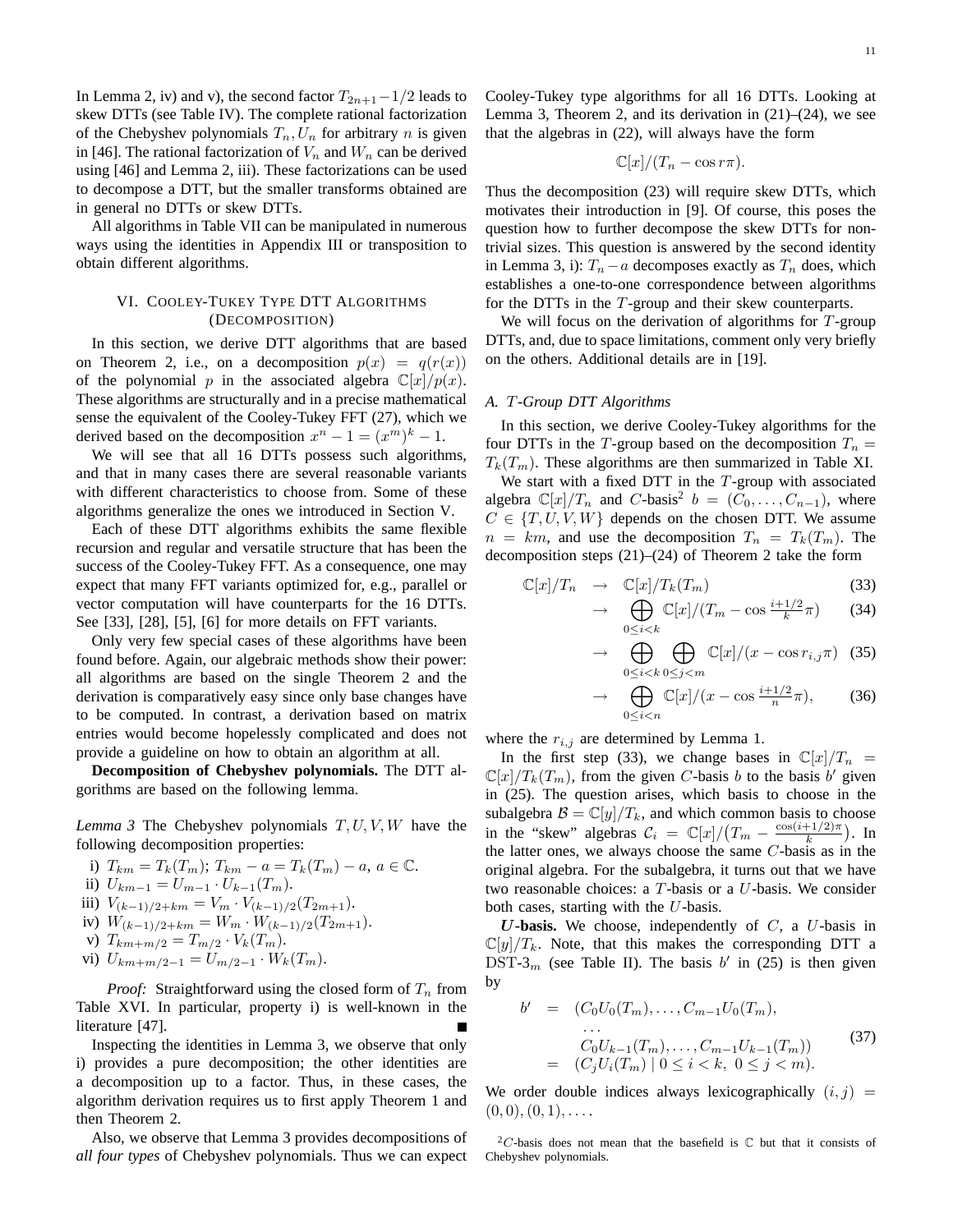We denote the corresponding base change matrix  $b \to b'$ in (33) with  $\overline{B}_{k,m}^{(*)}$ . Here, and in the following, the  $* \in$  $\{C3, S3, C4, S4\}$  in the superscript means that the matrix depends on the DTT that is decomposed.

We show  $DTT = DCT-3$  as an example. The matrix  $\overline{B}_{k,m}^{(*)} = \overline{B}_{k,m}^{(C3)}$  in (40) performs in this case in  $\mathbb{C}[x]/T_n$  a base change from the T-basis to the basis  $b'$  in (37) with  $C = T$ . To compute  $\overline{B}_{k,m}^{(C3)}$  we have to express every element  $T_i$  in b as a linear combination of elements in b'. To do this, we first write *b* as

$$
b = (T_{im+j} \mid 0 \le i < k, \ 0 \le j < m).
$$

We did not change b, but only decomposed the index into a radix-m representation. The basis  $b'$  is a special case of (37):

$$
b' = (T_j U_i(T_m) \mid 0 \le i < k, \ 0 \le j < m).
$$

First, we consider the case  $j = 0$ . From Table XVII, we know that  $T_i = (U_i - U_{i-2})/2$  and thus

$$
T_{im} = T_i(T_m) = \frac{1}{2}U_i(T_m) - \frac{1}{2}U_{i-2}(T_m)
$$
 (38)

is the desired representation in  $b'$ .

Now, let  $j \neq 0$ , i.e.,  $1 \leq j \leq m$ . We claim that

$$
T_{im+j} = T_j U_i(T_m) - T_{m-j} U_{i-1}(T_m). \tag{39}
$$

To prove it, we define the recursion

$$
p_0 = T_{j-m} = T_{m-j},
$$
  
\n
$$
p_1 = T_j,
$$
  
\n
$$
p_{i+1} = 2T_m p_i - p_{i-1}.
$$

First, because of (53) in Appendix III we see that

$$
p_{i+1} = T_{im+j},
$$

which is the left hand side of (39). On the other hand, using (52) in Appendix II with  $T_m$  playing the role of x in (52) shows that  $p_{i+1}$  is also the right hand side of (39), as desired.

The equations (38) and (39) define the columns of the base change matrix, which is thus given by

$$
\overline{B}_{k,m}^{(C3)} = \begin{bmatrix}\n1 & -\frac{1}{2} & & & & \\
I_{m-1} & -J_{m-1} & & & & \\
& \frac{1}{2} & \ddots & -\frac{1}{2} & & \\
& & \ddots & -J_{m-1} & & \\
& & & \frac{1}{2} & & \\
& & & & I_{m-1} & -J_{m-1} \\
& & & & & \frac{1}{2} & \\
& & & & & I_{m-1}\n\end{bmatrix}
$$

For example, all rows with an index that is a multiple of  $m$ are determined by  $(38)$  and thus contain the numbers  $1/2$ . Using

$$
C_{im+j} = C_j U_i(T_m) - C_{j-m} U_{i-1}(T_m),
$$

which generalizes (39), yields the base change matrices in the other three cases  $* \in \{C4, S3, S4\}.$ 

After the base change, the decomposition follows steps (34)–(36) and Theorem 2. The coarse decomposition in

step (34) is obtained with the matrix  $\overline{\text{DST-3}}_k \otimes I_m$ , since Theorem 2 requires us to choose a polynomial transform for the coarse decomposition. For step (35), we need a direct sum of skew DTTs:  $I_k \otimes_i \text{DTT}_m(\frac{i+1/2}{k})$  $\frac{1/2}{k}$ ). These are of the same type as the DTT we started with, since they have the same C-basis as the DTT to be decomposed.

Finally, we order the one-dimensional summands in step (36) using a permutation. This permutation does not depend on the basis, but only on the zeros of  $T_k$  and  $T_m$ . Thus it is the same in all four cases of DTTs in the  $T$ -group, and, using Lemma 1, it takes the form

$$
K_m^n = (I_k \oplus J_k \oplus I_k \oplus J_k \oplus \dots) L_m^n.
$$

This permutation is the  $T$ -group DTT equivalent of the stride permutation  $L_m^n$  in the Cooley-Tukey FFT.

In summary, we obtain

$$
\text{DTT}_n = K_m^n \big( I_k \otimes_i \text{DTT}_m\big(\frac{i+1/2}{k}\big) \big) \big( \overline{\text{DST-3}}_k \otimes I_m \big) \overline{B}_{k,m}^{(*)}.\tag{40}
$$

The question that remains is how to decompose the smaller transforms: the skew  $DTT_m$ 's and the polynomial  $\overline{DST-3}_k$ . However, this poses no problem. Since for any  $a \in \mathbb{C}$ ,  $T_n - a$  decomposes exactly as  $T_n$ , we derive in a completely analogous way the "skew version" of (40) as

$$
\mathrm{DTT}_n(r) = K_m^n \big( I_k \otimes_i \mathrm{DTT}_m(r_i) \big) \big( \overline{\mathrm{DST-3}}_k(r) \otimes I_m \big) \overline{B}_{k,m}^{(*)},\tag{41}
$$

which generalizes (40); namely, (40) is (41) for  $r = 1/2$ . The numbers  $r_i$  are computed from r using Lemma 1. The matrix  $K_{m}^{n}$  neither depends on the type of DTT, nor on r; the matrix  $\overline{B}_{k,m}^{(*)}$  does depend on the type of DTT, but not on r, since the bases  $b$  and  $b'$  are independent of  $r$ .

Further, since DTTs and skew DTTs have the same scaling function (Tables II and IV), we obtain corresponding algorithms for the polynomial version of the transforms by just replacing each DTT by its polynomial counterpart:

$$
\overline{\mathrm{DTT}}_n(r) = K_m^n\big(I_k \otimes_i \overline{\mathrm{DTT}}_m(r_i)\big) \big(\overline{\mathrm{DST-3}}_k(r) \otimes I_m\big) \overline{B}_{k,m}^{(*)}.
$$

All details of the above algorithms are in Table XI.

Next, we derive the analogue of the above algorithms, if a  $T$ -basis, instead of a  $U$ -basis is chosen in the subalgebra  $\mathbb{C}[x]/T_k$ .

T **-basis.** In distinction to the above, we choose this time, independently of C, a T-basis in  $\mathbb{C}[y]/T_k$ . Thus, the corresponding DTT is a DCT-3<sub>m</sub>. The basis b' in (25) is now given by

$$
b' = (C_0T_0(T_m), \dots, C_{m-1}T_0(T_m),
$$
  
\n
$$
\dots
$$
  
\n
$$
C_0T_{k-1}(T_m), \dots, C_{m-1}T_{k-1}(T_m))
$$
  
\n
$$
= (C_{j-im}/2 + C_{j+im}/2 \mid 0 \le i < k, 0 \le j < m),
$$
\n
$$
(42)
$$

using (53) in Appendix II. We denote the base change matrix for  $b \to b'$  by  $B_{k,m}^{(*)}$ . We omit the derivation, which is similar to the U-basis case above. Details are in [19].

The coarse decomposition in step (34) is now performed by the matrix DCT-3<sub>k</sub>  $\otimes I_m$  (note that DCT-3 is a polynomial transform). The remaining steps (35) and (36) are equal to what we had before.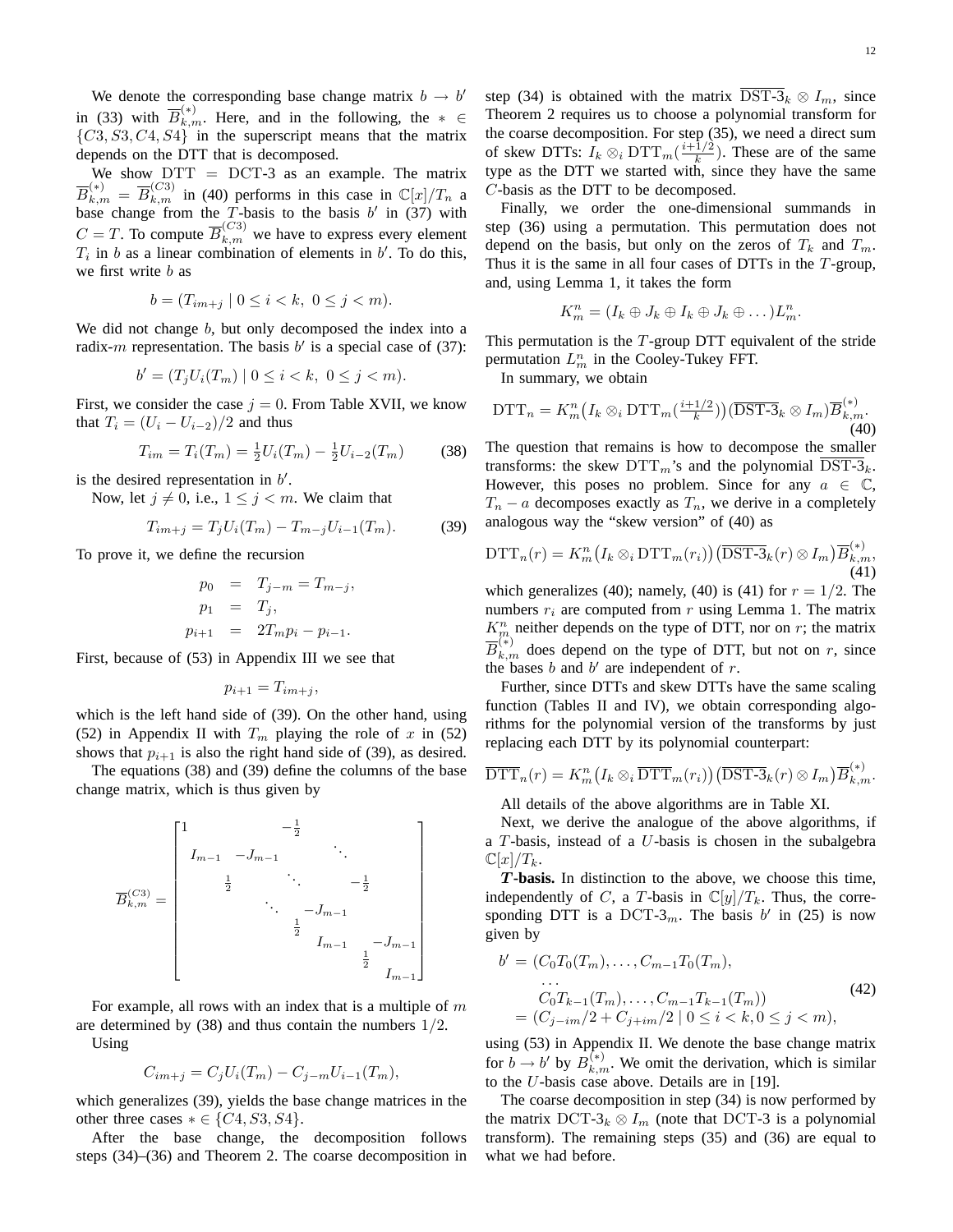As a result, we obtain

$$
\text{DTT}_n = K_m^n \big( I_k \otimes_i \text{DTT}_m\big(\frac{i+1/2}{k}\big) \big) (\text{DCT-3}_k \otimes I_m) B_{k,m}^{(*)},\tag{43}
$$

and its generalization to the skew DTTs

$$
\text{DTT}_n(r) = K_m^n \big( I_k \otimes_i \text{DTT}_m(r_i) \big) \big( \text{DCT-3}_k(r) \otimes I_m \big) B_{k,m}^{(*)}.
$$
\n(44)

Again,  $B_{k,m}^{(*)}$  only depends on the type of DTT, and not on r.

The polynomial version is again given by simply replacing all DTTs by their polynomial counterparts:

$$
\overline{\mathrm{DTT}}_n(r) = K_m^n\big(I_k \otimes_i \overline{\mathrm{DTT}}_m(r_i)\big) \big(\mathrm{DCT-3}_k(r) \otimes I_m\big) B_{k,m}^{(*)}.
$$

We mentioned above that choosing a  $U$ -basis in the subalgebra  $\mathbb{C}[x]/T_k$  leads to base change matrices  $\overline{B}_{k,m}$  that are sparse. For the  $T$ -basis, this is somewhat different. In fact, inspecting (42) shows that the inverse base change  $b' \rightarrow b$ , i.e.,  $B_{k,m}^{-1}$  is sparse (with at most two entries in each column). For this reason, we will also consider the inverse of (43) and (44). The sparsity of  $B_{k,m}$  depends on k; the best case is  $k = 2$  and the only one we consider in this paper.

All the details are in Table XI.

T **-basis inverted.** To express the inverse, we need the inverse skew DTTs (Appendix III). The inverse of (44) will take, after minor simplifications, in each case the general form

iDTT<sub>n</sub>(r) = C<sub>k,m</sub><sup>(\*)</sup> (iDCT-3<sub>k</sub>(r) 
$$
\otimes I_m
$$
)  
\n
$$
(I_k \otimes_i iDTT_m(r_i))M_k^n, (45)
$$

where  $M_k^n = (K_m^n)^{-1} = L_k^n (I_k \oplus J_k \oplus I_k \oplus J_k \oplus \dots)$ , and  $C_{k,m}^{(*)}$  is closely related to  $(B_{k,m}^{(*)})^{-1}$ . (45) provides algorithms for the DTTs of type 2 and 4 (the inverses of the DTTs in the T-group). See Table XI for the exact form.

**Variants.** The algorithms derived above can be further manipulated to obtain variants. We saw already an example: the inversion of (44) to obtain (45). One obvious manipulation is transposition, which turns each  $T$ -group DTT algorithm into an algorithm for a DCT or DST of type 2 or 4 (the transposes of the T-group DTTs).

More interestingly, each of the above algorithms has a corresponding "twiddle version," which is obtained by translating skew DTTs into their non-skew counterparts using (56) in Appendix III. For example, the twiddle version of (43) is given by

$$
\text{DTT}_n = K_m^n(I_k \otimes \text{DTT}_m) D_{k,m}(\text{DCT-3}_k \otimes I_m) B_{k,m}, \tag{46}
$$

where  $D_{k,m} = I_k \otimes_i X_m^{(*)}(\frac{i+1/2}{k})$  $\frac{1/2}{k}$ ) is a direct sum of the xshaped matrices in (56) (Appendix III).

The twiddle version seems more appealing; however, we will later see that at least in the 2-power case  $n = 2<sup>k</sup>$  they incur a higher arithmetic cost. The reason is that skew and non-skew DTTs can be computed with the same cost in this case. For other sizes, the twiddle version may not incur any penalty. Most state of the art software implementations [2], [3] fuse the twiddle factors with the subsequent loop incurred by the tensor product anyway to achieve better locality.

**Base cases.** We provide the base cases for the above algorithms for size  $n = 2$ , 3 in Table X. The size 2 cases

TABLE X BASE CASES FOR NORMAL AND SKEW T-GROUP DTTS OF SIZE 2 AND 3.

| $\overline{\mathrm{DCT}\text{-}3}_2 = F_2 \cdot \mathrm{diag}(1,1/\sqrt{2})$                                                                                                                                                                                                                                                                                                                                                                                                                                                                                      |
|-------------------------------------------------------------------------------------------------------------------------------------------------------------------------------------------------------------------------------------------------------------------------------------------------------------------------------------------------------------------------------------------------------------------------------------------------------------------------------------------------------------------------------------------------------------------|
| $\overline{\text{DST-3}}_2 = F_2 \cdot \text{diag}(1, \sqrt{2})$                                                                                                                                                                                                                                                                                                                                                                                                                                                                                                  |
|                                                                                                                                                                                                                                                                                                                                                                                                                                                                                                                                                                   |
| $\overline{\text{DCT-4}}_2 = F_2 \cdot \begin{bmatrix} 1 & -1 \\ 0 & \sqrt{2} \\ 0 & \sqrt{2} \end{bmatrix}$<br>$\overline{\text{DST-4}}_2 = F_2 \cdot \begin{bmatrix} 1 & -1 \\ 1 & 1 \\ 0 & \sqrt{2} \end{bmatrix}$                                                                                                                                                                                                                                                                                                                                             |
| $DCT-32 = \overline{DCT-3}_{2}$                                                                                                                                                                                                                                                                                                                                                                                                                                                                                                                                   |
| DST-3 <sub>2</sub> = $F_2 \cdot diag(1/\sqrt{2}, 1)$                                                                                                                                                                                                                                                                                                                                                                                                                                                                                                              |
|                                                                                                                                                                                                                                                                                                                                                                                                                                                                                                                                                                   |
| DCT-4 <sub>2</sub> = diag(cos $\frac{\pi}{8}$ , sin $\frac{\pi}{8}$ ) · $F_2 \cdot \begin{bmatrix} 1 & -1 \\ 0 & \sqrt{2} \end{bmatrix}$<br>DST-4 <sub>2</sub> = diag(sin $\frac{\pi}{8}$ , cos $\frac{\pi}{8}$ ) · $F_2 \cdot \begin{bmatrix} 1 & 1 \\ 1 & \sqrt{2} \end{bmatrix}$                                                                                                                                                                                                                                                                               |
| $\overline{\mathrm{DCT-3}}_2(r) = F_2 \cdot \mathrm{diag}(1, \cos \frac{r}{2}\pi)$                                                                                                                                                                                                                                                                                                                                                                                                                                                                                |
| $\overline{\text{DST-3}}_2(r) = F_2 \cdot \text{diag}(1, 2 \cos \frac{r\pi}{2})$                                                                                                                                                                                                                                                                                                                                                                                                                                                                                  |
| $\overline{\mathrm{DCT\text{-}4}}_2(r) = F_2 \cdot \begin{bmatrix} 1 & -1 \\ 0 & 2\cos\frac{r\pi}{2} \\ \overline{\mathrm{DST\text{-}4}}_2(r) = F_2 \cdot \begin{bmatrix} 1 & 1 & 2 \\ 0 & 2\cos\frac{r\pi}{2} \\ \end{bmatrix} \end{bmatrix}$                                                                                                                                                                                                                                                                                                                    |
|                                                                                                                                                                                                                                                                                                                                                                                                                                                                                                                                                                   |
|                                                                                                                                                                                                                                                                                                                                                                                                                                                                                                                                                                   |
| $DCT-3_2(r) = \overline{DCT-3_2(r)}$                                                                                                                                                                                                                                                                                                                                                                                                                                                                                                                              |
| DST-3 <sub>2</sub> $(r) = F_2 \cdot diag(\sin \frac{r\pi}{2}, \sin r\pi)$                                                                                                                                                                                                                                                                                                                                                                                                                                                                                         |
|                                                                                                                                                                                                                                                                                                                                                                                                                                                                                                                                                                   |
| DCT-4 <sub>2</sub> (r) = diag(cos $\frac{r\pi}{4}$ , sin $\frac{r\pi}{4}$ ) · $F_2$ · $\begin{bmatrix} 1 & -1 \\ 0 & 2\cos\frac{r\pi}{2} \\ 1 & 1 \end{bmatrix}$<br>DST-4 <sub>2</sub> (r) = diag(sin $\frac{r\pi}{4}$ , cos $\frac{r\pi}{4}$ ) · $F_2$ · $\begin{bmatrix} 1 & 1 \\ 0 & 2\cos\frac{r\pi}{2} \\ 0 & 2\cos\frac{r\pi}{2} \end{bmatrix}$                                                                                                                                                                                                             |
| iDCT-3 <sub>2</sub> $(r)$ = diag(1, $\frac{1}{2 \cos \frac{r}{2} \pi)} \cdot F_2$ ,                                                                                                                                                                                                                                                                                                                                                                                                                                                                               |
| iDST-3 <sub>2</sub> $(r)$ = diag( $\frac{1}{2 \sin \frac{r\pi}{2}}$ , $\frac{1}{\sin r\pi}$ ) · $F_2$                                                                                                                                                                                                                                                                                                                                                                                                                                                             |
|                                                                                                                                                                                                                                                                                                                                                                                                                                                                                                                                                                   |
|                                                                                                                                                                                                                                                                                                                                                                                                                                                                                                                                                                   |
| iDCT-4 <sub>2</sub> (r) = $\begin{bmatrix} 1 & \frac{1}{2} \\ 0 & \frac{1}{2\cos\frac{r\pi}{2}} \\ 1 & -1 \end{bmatrix} \cdot F_2 \cdot \text{diag}(\frac{1}{2\cos\frac{r\pi}{4}}, \frac{1}{2\sin\frac{r\pi}{4}})$<br>iDCT-4 <sub>2</sub> (r) = $\begin{bmatrix} 1 & \frac{1}{2\cos\frac{r\pi}{2}} \\ 0 & \frac{1}{2\cos\frac{r\pi}{2}} \end{bmatrix} \cdot F_2 \cdot \text{diag}(\frac{1}{2\sin\frac{r\pi}{4}}, \frac{1}{2\cos\$                                                                                                                                 |
|                                                                                                                                                                                                                                                                                                                                                                                                                                                                                                                                                                   |
|                                                                                                                                                                                                                                                                                                                                                                                                                                                                                                                                                                   |
|                                                                                                                                                                                                                                                                                                                                                                                                                                                                                                                                                                   |
|                                                                                                                                                                                                                                                                                                                                                                                                                                                                                                                                                                   |
|                                                                                                                                                                                                                                                                                                                                                                                                                                                                                                                                                                   |
|                                                                                                                                                                                                                                                                                                                                                                                                                                                                                                                                                                   |
|                                                                                                                                                                                                                                                                                                                                                                                                                                                                                                                                                                   |
| $\begin{array}{rl} \overline{\mathrm{DCT}\text{-}3_3} = \left[\begin{smallmatrix} 1 & 0 & 1 \\ 0 & 1 & 0 \\ 1 & 0 & -1 \end{smallmatrix} \right] \left[\begin{smallmatrix} 1 & 0 & 1/2 \\ 1 & 0 & -1 \\ 0 & \sqrt{3}/2 & 0 \end{smallmatrix} \right] \\ \overline{\mathrm{DST}\text{-}3_3} = \left[\begin{smallmatrix} 0 & 1 & 1 \\ 1 & 0 & 0 \\ 1 & 0 & 1 \\ 0 & 1 & -1 \end{smallmatrix} \right] \left[\begin{smallmatrix} 1 & 0 & -1 \\ 1 & 0 & -2 \\ 0 & \sqrt{3}$                                                                                            |
| $DCT-3_3 = \overline{DCT-3_3}$                                                                                                                                                                                                                                                                                                                                                                                                                                                                                                                                    |
|                                                                                                                                                                                                                                                                                                                                                                                                                                                                                                                                                                   |
|                                                                                                                                                                                                                                                                                                                                                                                                                                                                                                                                                                   |
|                                                                                                                                                                                                                                                                                                                                                                                                                                                                                                                                                                   |
|                                                                                                                                                                                                                                                                                                                                                                                                                                                                                                                                                                   |
|                                                                                                                                                                                                                                                                                                                                                                                                                                                                                                                                                                   |
| $\begin{array}{l} \mbox{DST-3}_3=\begin{bmatrix} 1 & 0 & 1 \\ 0 & 1 & 0 \\ 1 & 0 & -1 \\ 1 & 0 & -1 \\ \end{bmatrix} \begin{bmatrix} 1/2 & 0 & 1 \\ 1 & 0 & -1 \\ 0 & \sqrt{3}/2 & 0 \\ 0 & 1 & -1 \\ 1 & 1 & 0 \\ \end{bmatrix} \begin{bmatrix} 1/2 & 0 & 1 \\ 0 & -1 & 0 \\ 0 & 1 & -1 \\ 0 & 0 & -2 \\ \end{bmatrix} \text{diag}\left(\sqrt{\frac{3}{2}},\sqrt{\frac{1}{8}},\sqrt{\frac{1}{2}}\right) \begin{bmatrix}$                                                                                                                                         |
|                                                                                                                                                                                                                                                                                                                                                                                                                                                                                                                                                                   |
| $\begin{array}{l} \overline{\mathrm{DCT}\text{-}3}_3(r)=\left[\begin{smallmatrix} 1 & 1 & 1 \\ 1 & -1 & 0 \\ 1 & 0 & -1 \end{smallmatrix}\right] \left(I_1\oplus \left[\begin{smallmatrix} \cos(\frac{1+r}{3}\pi)\cos(\frac{1-2r}{3}\pi) \\ \cos(\frac{1-r}{3}\pi)\cos(\frac{1+2r}{3}\pi) \end{smallmatrix}\right]\right) \\ \overline{\mathrm{DST}\text{-}3}_3(r)=\left[\begin{smallmatrix} 1 & 1 & 1 \\ 1 & -1 & 0 \\ 1 & 0 & -1 \end{smallmatrix}\right] \left(I_1\oplus 2\left[\begin{smallmatrix$<br>$\overline{\mathrm{DCT-4}}_3(r) = \text{by definition}$ |
| $\overline{\text{DST-4}}_3(r)$ = by definition                                                                                                                                                                                                                                                                                                                                                                                                                                                                                                                    |
| $DCT-3_3(r) = \overline{DCT-3_3(r)}$                                                                                                                                                                                                                                                                                                                                                                                                                                                                                                                              |
|                                                                                                                                                                                                                                                                                                                                                                                                                                                                                                                                                                   |
| DST-3 <sub>3</sub> $(r) = diag(sin \frac{r}{3}\pi, sin \frac{2-r}{3}\pi, sin \frac{2+r}{3}\pi)$ <del>DST-3</del> <sub>3</sub> $(r)$<br>DCT-4 <sub>3</sub> $(r)$ = by definition<br>DST-4 <sub>3</sub> $(r)$ = by definition                                                                                                                                                                                                                                                                                                                                       |

follow from the definition; most of the size 3 cases are derived as explained in in Section V.

**Special case.** We briefly discuss the special case of (48) in Table XI for DTT = DCT-3 and  $k = 2$ .  $B_{2,m}^{(C3)}$  shonw in Table  $XII(c)$  incurs multiplications by 2, which can be fused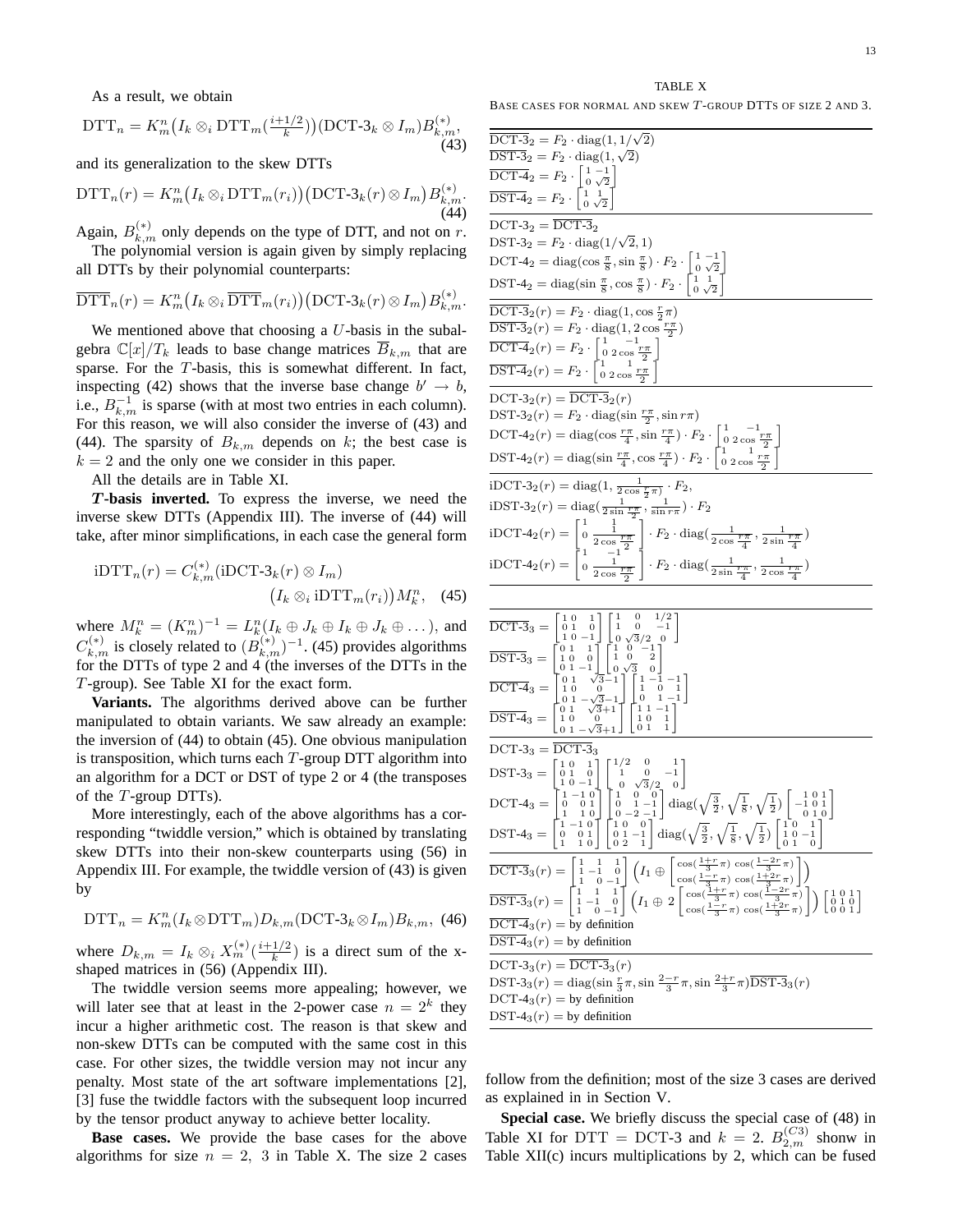.

#### TABLE XI

## GENERAL RADIX COOLEY-TUKEY ALGORITHMS BASED ON  $T_n = T_k(T_m)$  for the DTTs in the T-Group (and their transposes). In each case DTT ∈ {DCT-3, DST-3, DCT-4, DST-4}. THE EXACT FORM OF THE OCCURRING MATRICES IS GIVEN IN TABLE XII.

$$
U\text{-basis: } \text{DTT}_n = \text{DTT}_n(1/2), \quad \text{DTT}_{km}(r) = K_m^n \left(I_k \otimes_i \text{DTT}_m(r_i)\right) \left(\overline{\text{DST-3}}_k(r) \otimes I_m\right) \overline{B}_{k,m}^{(*)} \tag{47}
$$

$$
T\text{-basis: } \text{DTT}_n = \text{DTT}_n(1/2), \quad \text{DTT}_{km}(r) = K_m^n \big(I_k \otimes_i \text{DTT}_m(r_i)\big) \big(\text{DCT-3}_k(r) \otimes I_m\big) B_{k,m}^{(*)} \tag{48}
$$

Inverse of (48): 
$$
DTT_n^T = iDTT_n(1/2)
$$
,  $iDTT_{km}(r) = C_{k,m}^{(*)}(iDCT-3_k(r) \otimes I_m)(I_k \otimes_i iDTT_m(r_i))M_k^n$  (49)

#### TABLE XII

#### MATRICES USED IN TABLE XI.

#### (a) Permutations.

$$
K_m^n = (I_k \oplus J_k \oplus I_k \oplus J_k \oplus \dots) L_m^n, \quad M_k^n = (K_m^n)^{-1} = L_k^n (I_k \oplus J_k \oplus I_k \oplus J_k \oplus \dots)
$$

(b) Base change matrices for (47); from left to right:  $\overline{B}^{(C3)}$ ,  $\overline{B}^{(S3)}$ ,  $\overline{B}^{(C4)}$ ,  $\overline{B}^{(S4)}$ .

$$
\begin{bmatrix} 1 & & & & -\frac{1}{2} & & & & \\ & I_{m-1} & & & & & & \\ & & \frac{1}{2} & & & & & \\ & & & \frac{1}{2} & & & & \\ & & & & \frac{1}{2} & & & \\ & & & & & I_{m-1} & & \\ & & & & & & \frac{1}{2} & I_{m-1} \end{bmatrix}, \begin{bmatrix} I_m & \overline{Z}_m & & & & \\ & I_m & \overline{Z}_m & & & \\ & & \ddots & & & \\ & & & \ddots & & \\ & & & & I_m & \overline{Z}_m \\ & & & & & I_m \end{bmatrix}, \begin{bmatrix} I_m & -J_m & & & & \\ & & I_m & -J_m & & \\ & & & \ddots & & \\ & & & & & I_m & -J_m \\ & & & & & & I_m \end{bmatrix}, \begin{bmatrix} I_m & J_m & & & & \\ & & I_m & J_m & & \\ & & & \ddots & & \\ & & & & & I_m & J_m \\ & & & & & & I_m \end{bmatrix}.
$$

(c) Base change matrices for (48) in the case 
$$
k = 2
$$
.  $B_{2,m}^{(C3)} = (I_m \oplus \text{diag}(1, 2, \ldots, 2)) \begin{bmatrix} I_m & -Z_m \\ & I_m \end{bmatrix}$ ,  $B_{2,m}^{(S3)} = \begin{bmatrix} I_m & \overline{Z}_m \\ & 2I_m \end{bmatrix}$ ,  $B_{2,m}^{(C4)} = \begin{bmatrix} I_m & -J_m \\ & 2I_m \end{bmatrix}$ ,  $B_{2,m}^{(S4)} = \begin{bmatrix} I_m & J_m \\ & 2I_m \end{bmatrix}$ 

(d) Base change matrices for (49); from left to right:  $C^{(C3)}$ ,  $C^{(S3)}$ ,  $C^{(C4)}$ ,  $C^{(S4)}$ .

$$
\begin{bmatrix}\nI_m & Z_m & & & & \\
I_m & Z_m & & & & \\
& \ddots & \ddots & & & \\
& & I_m & Z_m & \\
& & & & I_m\n\end{bmatrix},\n\begin{bmatrix}\nI_{m-1} & -J_{m-1} & & & & \\
& I_{m-1} & -J_{m-1} & & & \\
& & \ddots & \ddots & & \\
& & & & -J_{m-1} & \\
& & & & & \ddots \\
& & & & & & I_m\n\end{bmatrix},\n\begin{bmatrix}\nI_m & J_m & & & & \\
& I_m & J_m & & & \\
& & \ddots & \ddots & & \\
& & & & & I_m\n\end{bmatrix},\n\begin{bmatrix}\nI_m & -J_m & & & & \\
& I_m & -J_m & & & \\
& & \ddots & \ddots & & \\
& & & & & I_m\n\end{bmatrix}.
$$

with the multiplications incurred by the adjacent  $DCT-3<sub>2</sub>(r)$ . Namely, using  $DCT-3_2(r) = F_2 \cdot diag(1, \cos \frac{r}{2}\pi)$  (see Table X), we can manipulate (48) in Table XI to take the form

DCT-3<sub>n</sub>(r) = 
$$
K_m^n(\text{DCT-3}_m(\frac{r}{2}) \oplus \text{DCT-3}_m(\frac{2-r}{2}))
$$
  
( $F_2 \otimes I_m)E_{2,m}$ , (50)

where

$$
E_{2,m} = \begin{bmatrix} I_m & -Z_m \\ & \cos \frac{r}{2} \pi (I_1 \oplus 2I_{m-1}) \end{bmatrix} . \tag{51}
$$

#### *B. Alternative* T*-Group DTT Algorithms*

It is also possible to derive  $T$ -group DTT algorithms using the decomposition  $T_{km+m/2} = T_{m/2} \cdot V_k(T_m)$  in Lemma 3, v). One application is in obtaining algorithms for size  $5 = 2 \cdot 2 +$ 2/2. For the DCT-3 this yields the algorithm in Table XIII. The cost can be read off as  $(12, 6, 1)$ . Transposition yields an algorithm for  $DCT-2<sub>5</sub>$  with identical cost, which is only slightly worse than the  $(13, 5, 0)$  algorithm in [48].

## *C.* U*/*V */*W*-group DTT Algorithms*

Lemma 3, ii)–iv), yields general radix algorithms for the other DTTs in the  $U/V/W$ -groups. These are generalizations of the algorithms in Table VII. Since the most important DCT-2 is already covered by the transposes of the DCT-3 algorithms, we are very brief and give one representative example from each group in Table XIV. The occurring matrices and more details for the other DTTs can be found in [19].

## VII. ANALYSIS

In this section we analyze the algorithms presented in this paper in Tables VII and XI with respect to arithmetic cost and other characteristics. We also identify the special cases that can be found in the literature.

**Cost analysis.** We focus the discussion on the most important cases. Table XV shows a summary of the achievable costs for all 16 DTTs including the algorithms that achieve them.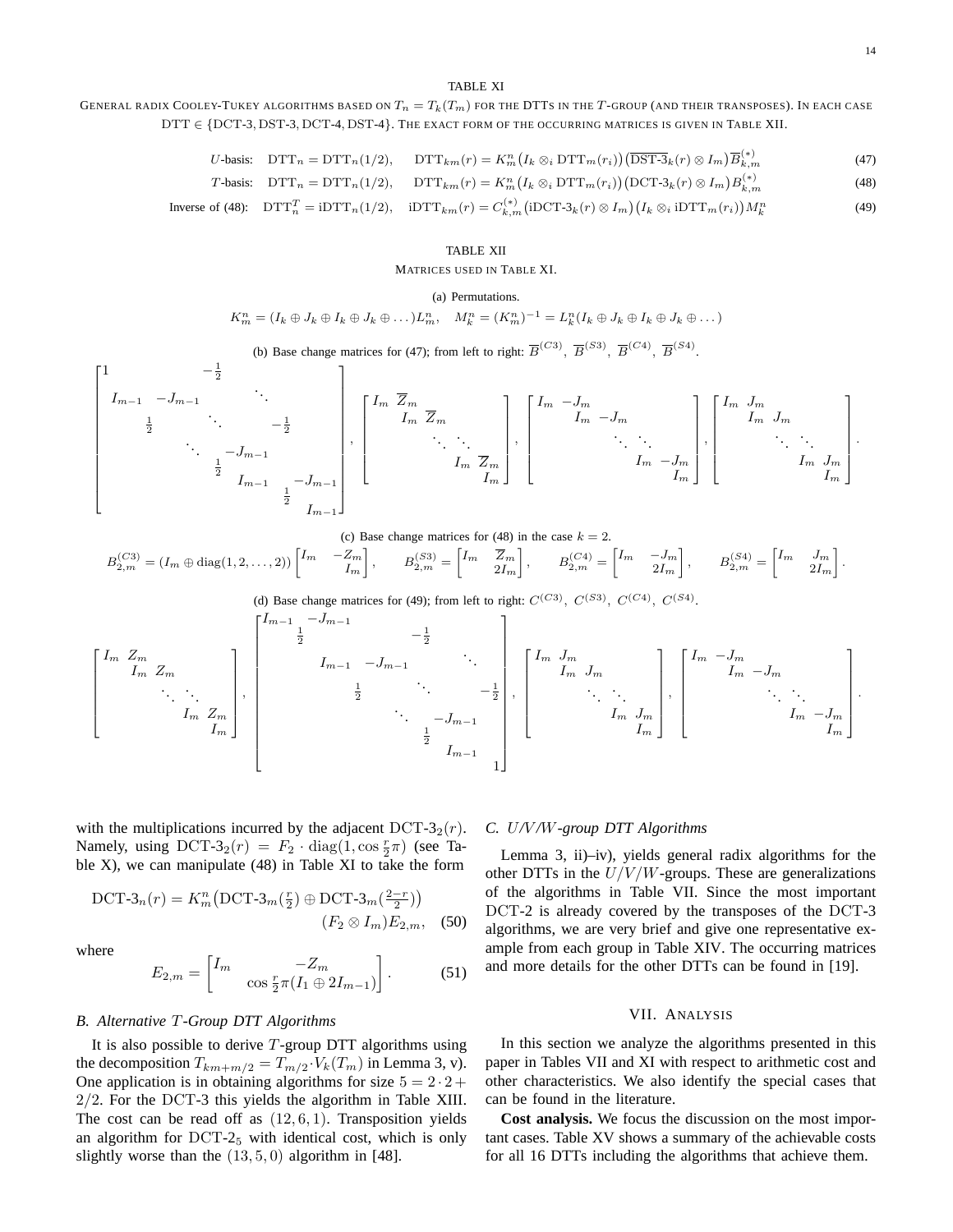ALGORITHM FOR DCT-3<sup>5</sup> WITH COST (12, 6, 1). TRANSPOSITION YIELDS A DCT-2<sup>5</sup> ALGORITHM OF EQUAL COST.

$$
\begin{bmatrix} 0 & 1 & 0 & 0 & 0 \\ 0 & 0 & 0 & 1 & 0 \\ 1 & 0 & 0 & 0 & 0 \\ 0 & 0 & 0 & 0 & 1 \\ 0 & 0 & 1 & 0 & 0 \end{bmatrix} \left( I_1 \oplus \left( F_2 \operatorname{diag}(1, \cos \frac{\pi}{5}) \oplus F_2 \operatorname{diag}(1, \cos \frac{3\pi}{5}) \right) \begin{bmatrix} I_2 & \operatorname{diag}(\cos \frac{\pi}{5}, 2\cos \frac{\pi}{5}) \\ I_2 & \operatorname{diag}(\cos \frac{3\pi}{5}, 2\cos \frac{3\pi}{5}) \end{bmatrix} \right) \begin{bmatrix} 1 & 0 & -1 & 0 & 1 \\ 1 & 0 & 1/2 & 0 & 0 \\ 0 & 1 & 0 & 0 & 0 \\ 0 & 0 & 1 & 0 & 1 \\ 0 & 0 & 0 & 1 & 0 \end{bmatrix}
$$

#### TABLE XIV

EXAMPLES OF COOLEY-TUKEY TYPE ALGORITHMS FOR DTTS IN THE  $U/V/W$ -GROUP, BASED ON THE RESPECTIVE DECOMPOSITIONS  $U_{km-1} = U_{k-1}(T_m) \cdot U_{m-1}, V_{(k-1)/2+km} = V_{(k-1)/2}(T_{2m+1}) \cdot V_m, W_{(k-1)/2+km} = W_m \cdot W_{(k-1)/2}(T_{2m+1}).$  The polynomial versions ARE OBTAINED BY REPLACING ALL TRANSFORMS BY THEIR POLYNOMIAL COUNTERPARTS.

$$
\text{DST-1}_{km-1} = P_{k,m}^{(S1)} \Big( (I_{k-1} \otimes_i \text{DST-3}_m(\frac{i+1}{k})) (\overline{\text{DST-1}}_{k-1} \otimes I_m) \oplus \text{DST-1}_{m-1} \Big) B_{k,m}^{(S1)}
$$
\n
$$
\text{DST-7}_{km+(k-1)/2} = P_{k,m}^{(S7)} \Big( (I_{(k-1)/2} \otimes_i \text{DST-3}_{2m+1}(\frac{2i+1}{k})) (\overline{\text{DST-7}}_{\frac{k-1}{2}} \otimes I_{2m+1}) \oplus \text{DST-7}_m \Big) B_{k,m}^{(S7)}
$$
\n
$$
\text{DST-5}_{km+(k-1)/2} = P_{k,m}^{(S5)} \Big( \text{DST-5}_m \oplus (I_{(k-1)/2} \otimes_i \text{DST-3}_{2m+1}(\frac{2i+2}{k})) (\overline{\text{DST-5}}_{\frac{k-1}{2}} \otimes I_{2m+1}) \Big) B_{k,m}^{(S5)}
$$

For the T-group DTTs, we consider the algorithms in Table XI; (49) is considered transposed. Transposition yields 2-power algorithms of equal cost for DCT and DST of type 2.

For a 2-power  $n$ , the costs in each case are independent of the chosen recursive split strategy and are equal for the skew (and inverse skew) and non-skew versions since they have the same recursions *and* the base cases in Table X have equal cost. The polynomial DTTs save multiplications since they have cheaper base cases (except for the DCT-3 = DCT-3).

For a 3-power  $n$ , the skew DTTs are more expensive than their non-skew counterparts, because the size 3 base cases have this property. Also, the stated costs for 3-powers in Table XV(a) can be further improved with the algorithms in this paper. For example, we can slightly improve a DCT-3 of a 3-power size *n* using first the transpose of Table VII(b) and then decompose the occuring DCTs of type 7 and 8 with Tables VII(c) and VII(d) to get a cost of

$$
\left(\frac{8}{3}n\log_3(n) - 2n + 2, \frac{4}{3}n\log_3(n) - \frac{7}{4}n + \frac{1}{2}\log_3(n) + \frac{7}{4}, \frac{1}{4}n + \frac{1}{2}\log_3(n) - \frac{1}{4}\right) = 4n\log_3(n) - \frac{7}{2}n + \log_3(n) + \frac{7}{2}
$$

while sacrificing some regularity in structure. For example, for  $n = 9$ , Table XV(a) yields  $(32, 12, 4) = 48$  and the above  $(32, 11, 3) = 46$ . The same costs apply to a DCT-2 by transposing the algorithms. Reference [48] provides an  $(34, 8, 2) = 44$  algorithm (proven optimal with respect to non-rational multiplications) with no obvious structure. Any of these size 9 algorithms can also be used as base case for a larger 3-power size. Using (55) and (56), the cost for a 3 power size DCT-4 can also be reduced.

For an arbitrary *p*-power *n*, we can compute  $T$ -group DTTs (and their transposes) using the twiddle versions of the Tgroup algorithms such as (46). For example, a DCT- $2p<sub>t</sub>$ computed with (49) then requires, independently of the split strategy,  $\frac{n}{p} \log_p(n)$  DCT-2<sub>p</sub>'s and

$$
2(1 - 1/p)n \log_p(n) - 2n + 2
$$

additions and multiplications, respectively. For a given DCT-2<sub>p</sub> kernel (e.g., the transpose of Table XIII for  $p = 5$  or [48] for  $p = 5, 7$ , it is now easy to compute a precise cost. The other T-group DTTs can be decomposed analogously.

## **Further comments.**

- The algorithms in (48) in Table XI for  $k = 2$  have the appealing feature that all multiplications occur in parallel with additions on the same operands as shown for the DCT-3 in (51). Further, their transposes are a good choice if the output is to be pruned, i.e., only, say, the first half of the output matters. This was used in [49] for the DCT-2.
- The algorithms (49) involve iDTTs and hence inverse cosines (from the base cases of the iDTTs in Table X). This may cause numerical instability.
- Transposition of the algorithms in Tables VII and XI yields algorithms for the respective transposed DTTs with equal cost. The reason for this is that all occurring matrices have this property.
- If a non-skew DTT is decomposed using any of the algorithms in Table XI, and  $n$  is odd, then (the middle) one of the occurring skew DTTs in the direct sum has  $r = 1/2$ , i.e., is non-skew.
- Any odd-size DCT of type 2 or 3 can be translated into an RDFT without incurring operations [48].
- Again, we note that the algorithms in this section are not all the available ones. One example are orthogonal algorithms, which are due to other algebraic principles such as [36].
- All the algorithms for DTTs of types 2–4 have a total cost of  $2n \log_2(n) + O(n)$  for a 2-power size *n*. This can be improved by roughly 5% with the recent paper [50] to  $\frac{17}{9}n \log_2(n) + O(n)$  at the expense of some regularity.

**Literature.** Algorithm (48) for the DCT-3 of 2-power size in the special case  $k = 2$  was derived in [51] and in [29]; the latter also considered 3-powers and  $k = 3$ . For arbitrary p-powers (p prime) and  $k = p$ , the derivation is in [30]. The above references also used Chebyshev polynomials in their derivation, but they do not use the algebraic framework, and they present the algorithms in an iterative form only, which avoids the definition of skew DTTs. For software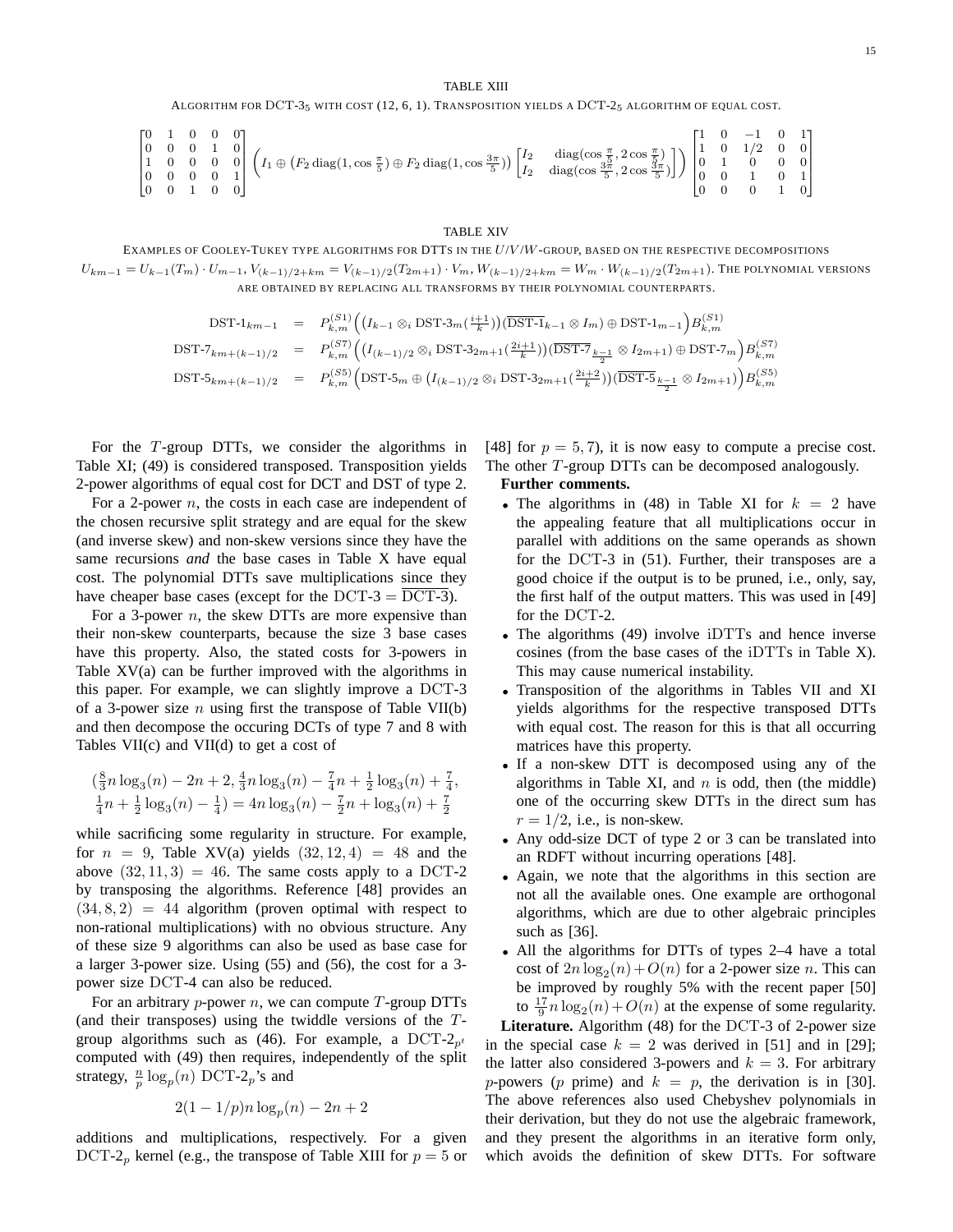## TABLE XV

ARITHMETIC COSTS ACHIEVABLE FOR THE 16 DTTS WITH THE ALGORITHMS IN THIS PAPER.

(a) T-group DTTs of 2-power and 3-power sizes n. All the 3-power size costs can be slightly improved upon (see Section VII). For 2-power sizes n, the polynomial versions of the type 4 DTTs require  $n$  multiplications less and the polynomial DST-3 requires  $n/2$  multiplications less.

| <b>Transform</b> | Cost (adds, mults, 2-power mults)                                                                                    | <b>Total cost</b>                 | <b>Achieved</b> by                                       |
|------------------|----------------------------------------------------------------------------------------------------------------------|-----------------------------------|----------------------------------------------------------|
| $2$ -power $n$   |                                                                                                                      |                                   |                                                          |
| $DCT-3_n$        | $\left(\frac{3}{2}n\log_2(n)-n+1,\ \frac{1}{2}n\log_2(n),\ 0\right)$                                                 | $2n \log_2(n) - n + 1$            | $(47) = (50), (49)T$ , Table VII(a) <sup>T</sup>         |
| $DST-3_n$        | same as $DCT-3n$                                                                                                     | $2n \log_2(n) - n + 1$            | duality (54), Table VII(a) <sup>T</sup>                  |
| $DCT-4n$         | $\left(\frac{3}{2}n\log_2(n), \frac{1}{2}n\log_2(n) + n, 0\right)$                                                   | $2n \log_2(n) + n$                | $(47)$ , $(48)$ , $(49)$ , $(55)$ , and their transposes |
| $DST-4_n$        | same as $DCT-4n$                                                                                                     | $2n \log_2(n) + n$                | $(47)$ , $(48)$ , $(49)$ , duality $(54)$                |
| $DCT-3n(r)$      | same as $DCT-3n$                                                                                                     | $2n \log_2(n) - n + 1$            | (48)                                                     |
| $DST-3_n(r)$     | $\left(\frac{3}{2}n\log_2(n)-n+1,\ \frac{1}{2}n\log_2(n)+\frac{1}{2}n,\ 0\right)$                                    | $2n \log_2(n) - \frac{1}{2}n + 1$ | (47)                                                     |
| $DCT-4n(r)$      | same as $DCT-4n$                                                                                                     | $2n \log_2(n) + n$                | $(47)$ , $(48)$                                          |
| $DST-4_n(r)$     | same as $DCT-4n$                                                                                                     | $2n \log_2(n) + n$                | $(47)$ , $(48)$                                          |
| 3-power n        |                                                                                                                      |                                   |                                                          |
| $DCT-3_n$        | $\left(\frac{8}{3}n\log_3(n)-2n+2,\ \frac{4}{3}n\log_3(n)-\frac{3}{2}n,\ \frac{1}{2}n-\frac{1}{2}\right)$            | $4n \log_3(n) - 3n + 3$           | $(48)$ , $(49)^T$ , see also discussion in Section VII   |
| $DST-3_n$        | same as $DCT-3n$                                                                                                     | $4n \log_3(n) - 3n + 3$           | duality $(54)$                                           |
| $DCT-4_n$        | $\left(\frac{8}{3}n\log_3(n)-n+1,\ \frac{4}{3}n\log_3(n)-\frac{1}{2}n,\ \frac{1}{2}n-\frac{1}{2}\right)$             | $4n \log_3(n) - n + 2$            | (55)                                                     |
| $DST-4_n$        | same as $DCT-4_n$                                                                                                    | $4n \log_3(n) - n + 2$            | duality $(54)$                                           |
| $DCT-3n(r)$      | $\left(\frac{8}{3}n\log_3(n)-n+1,\ \frac{4}{3}n\log_3(n),\ 0\right)$                                                 | $4n \log_3(n) - n + 1$            | (48)                                                     |
| $DST-3_n(r)$     | $\left(\frac{8}{3}n\log_3(n)-n+1,\ \frac{4}{3}n\log_3(n)+\frac{1}{2}n+\frac{1}{2},\ \frac{1}{2}n-\frac{1}{2}\right)$ | $4n \log_3(n) + 1$                | (56)                                                     |
| $DCT-4n(r)$      | $\left(\frac{8}{3}n\log_3(n), \frac{4}{3}n\log_3(n) + \frac{1}{2}n - \frac{1}{2}, \frac{1}{2}n - \frac{1}{2}\right)$ | $4n \log_3(n) + n$                | (57)                                                     |
| $DST-4n(r)$      | same as DCT-4 $_n(r)$                                                                                                | $4n \log_3(n) + n$                | the equivalent to $(57)$                                 |

(b) U/V/W-group DTTs. The size of DCT-1 is  $n = 2^k + 1$ , the size of DST-1 is  $n = 2^k - 1$ , the sizes of DCT-2 and DST-2 is  $n = 2^k$ , the size of DCT-5, DCT-6, DCT-7, DST-8 is  $n = (3<sup>k</sup> + 1)/2$ , and the size of DST-5, DST-6, DST-7, DCT-8 is  $n = (3<sup>k</sup> - 1)/2$ . The polynomial DTTs of type 2 are  $n - 1$  multiplications cheaper.

| <b>Transform</b> | Cost (adds, mults, 2-power mults)                                                                                                     | <b>Total cost</b>                           | <b>Achieved</b> by                         |
|------------------|---------------------------------------------------------------------------------------------------------------------------------------|---------------------------------------------|--------------------------------------------|
| $DCT-1n$         | $\left(\frac{3}{2}n\log_2(n-1)-2n-\frac{1}{2}\log_2(n-1)+6\right)$                                                                    | $2n \log_2(n-1) - 3n$                       | Table $VII(a)$                             |
|                  | $\frac{1}{2}n \log_2(n-1) - n - \frac{1}{2} \log_2(n-1) + 2$ , 0)                                                                     | $-\log_2(n-1)+8$                            |                                            |
| $DST-1_n$        | $\left(\frac{3}{2}n\log_2(n+1)-2n+\frac{5}{2}\log_2(n+1)+2\right)$                                                                    | $2n \log_2(n+1) - 3n$                       | Table $VII(a)$                             |
| $DCT-2n$         | $\frac{1}{2}n \log_2(n+1) - n + \frac{1}{2} \log_2(n+1)$ , 0)<br>$\left(\frac{3}{2}n\log_2(n)-n+1,\ \frac{1}{2}n\log_2(n),\ 0\right)$ | $+3\log_2(n+1)+2$<br>$2n \log_2(n) - n + 1$ | Table VII(a), $(48)^{T} = (50)^{T}$ , (49) |
| $DST-2_n$        | same as DCT-2                                                                                                                         | $2n \log_2(n) - n + 1$                      | Table VII(a), duality $(54)^T$             |
| $DCT-7n$         | $\frac{8}{2}n \log_3(2n-1) - 3n - \frac{1}{2} \log_3(2n-1) + 3,$                                                                      | $4n \log_3(2n-1) - 5n + 5$                  | Table $VII(c)$                             |
|                  | $\frac{4}{3}n\log_3(2n-1)-2n-\frac{2}{3}\log_3(2n-1)+2, \ \log_3(2n-1))$                                                              |                                             |                                            |
| $DST-7_n$        | $\left(\frac{8}{2}n\log_3(2n+1)-3n+\frac{1}{2}\log_3(2n+1)\right)$                                                                    | $4n \log_3(2n+1) - 4n$                      | Table $VII(c)$                             |
|                  | $\frac{4}{3}n \log_3(2n+1) - \frac{3}{2}n + \frac{7}{6} \log_3(2n+1), \frac{1}{2}n - \frac{1}{2} \log_3(2n+1))$                       | $+\log_3(2n+1)$                             |                                            |
| $DCT-8n$         | same as DST-7                                                                                                                         |                                             | duality $(54)$                             |
| $DST-8n$         | same as DCT-7                                                                                                                         |                                             | duality $(54)$                             |
| $DCT-5n$         | same as DCT-7                                                                                                                         |                                             | Table VII(d) and its transpose             |
| $\text{DST-5}_n$ | same as DST-7                                                                                                                         |                                             | Table VII(d) and its transpose             |
| $DCT-6n$         | same as DCT-7                                                                                                                         |                                             | duality (54), Table VII(c) <sup>T</sup>    |
| $DST-6n$         | same as DST-7                                                                                                                         |                                             | duality (54), Table VII(c) <sup>T</sup>    |

implementations, it is crucial to have a recursive form as presented here. Further, the derivation for  $p > 2$  in [30] produced suboptimal cost compared to our algorithms.

Special cases of (48) for the DCT-3 with the reverse split, i.e., for  $n = p^t$ ,  $k = p^{t-1}$  and  $m = p$ , may not be practical because of the long critical path for computing  $B_{k,m}$ . Their discovery, however, is more straightforward, since they do not require large skew DCTs, which are unexpected without the algebraic approach. The case  $p = 2$  was reported in [52],  $p = 3, 6$  in [53], the case of a general p in [54] with examples  $p = 3, 5, 7, 9.$ 

Algorithm (48) for DST-3 and for 2-powers and  $k = 2$  was found in [55]. The only special case of (48) for DCT-4 we found in the literature (again for 2-powers and  $k = 2$  only) was derived implicitly in [51], where the DCT-4 is called "odd DCT."

The only case of (49) we found in the literature is for DCT-2 and  $n = 2^t$ ,  $m = 2$ , in which case the skew DCTs become trivial [56].

All other cases in Table XI are to our best knowledge novel.

## VIII. CONCLUSIONS

We presented an algebraic approach to deriving fast transform algorithms as an extension to the algebraic signal processing theory (ASP). In particular, we identified the general principle behind the Cooley-Tukey FFT and applied it to derive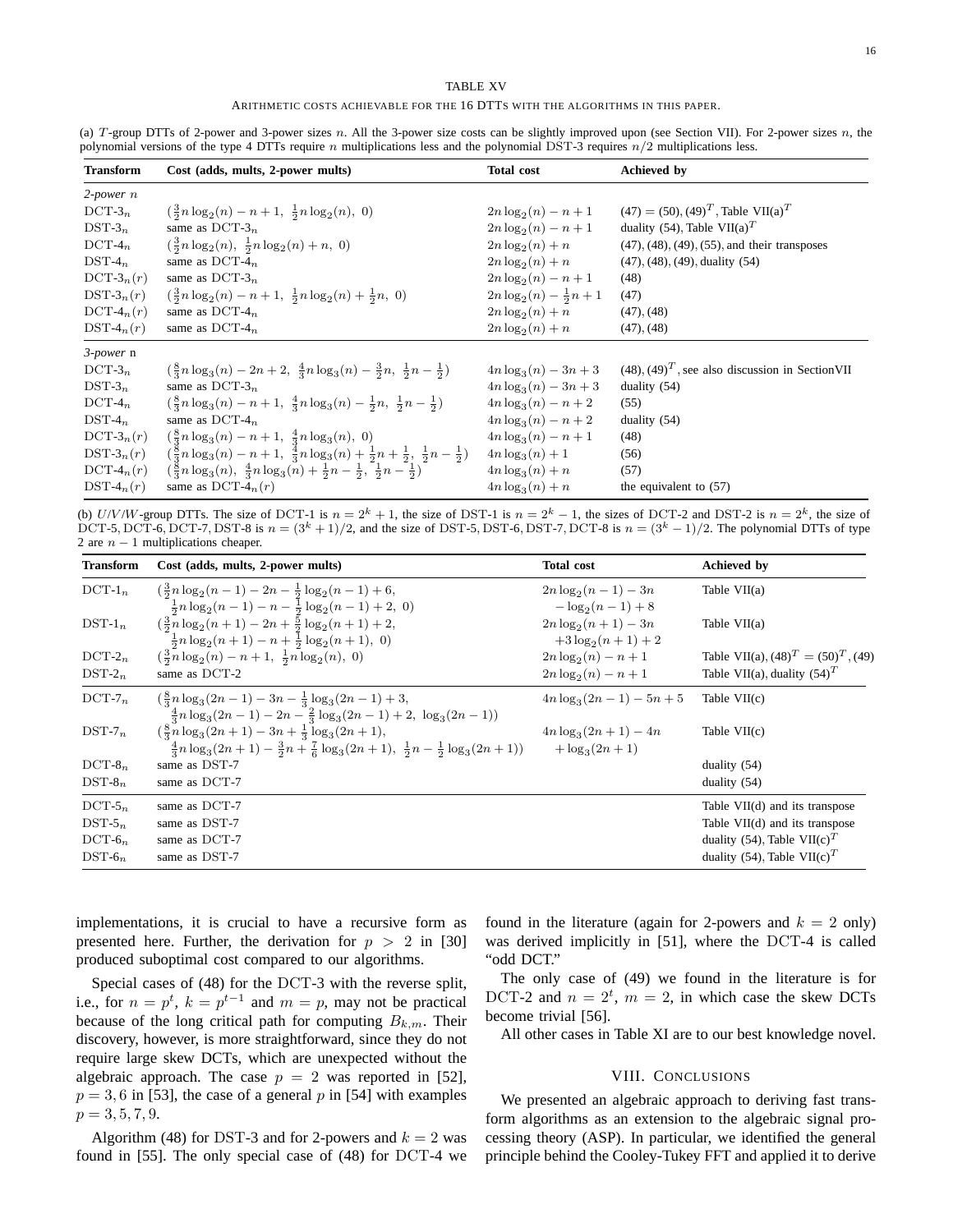"Cooley-Tukey type" algorithms for all 16 DCTs and DSTs. In doing so, we explain many existing algorithms and discover an even larger number of new algorithms that were not found with previous methods. In particular, general radix algorithms for the DCTs and DSTs were not known before. The availability of a flexible radix algorithm helps, as for the DFT, with the optimization of its implementation for computers with a deep memory hierarchy, vector instruction sets, and multiple processors.

From a theoretical point of view, our approach also explains why these algorithms exist, makes the derivation comparatively easy, and explains their structure. The key is to associate with each transform a polynomial algebra, and to derive algorithms by manipulating this algebra rather than the transform itself. That polynomial algebras play such an important role is not surprising as explained by ASP [8]: they provide the structure for finite, shift-invariant SP. This means, the signal and filter spaces are polynomial algebras and the associated Fourier transform is provided by the Chinese remainder theorem. Thus, in ASP, the signal processing theory naturally connects with the theory of fast transform algorithms.

## **REFERENCES**

- [1] M. Frigo and S. G. Johnson, "FFTW: An adaptive software architecture for the FFT," in *Proc. International Conference on Acoustics, Speech, and Signal Processing (ICASSP)*, 1998, vol. 3, pp. 1381–1384.
- [2] Matteo Frigo and Steven G. Johnson, "The design and implementation of FFTW3," *Proceedings of the IEEE*, vol. 93, no. 2, 2005, special issue on "Program Generation, Optimization, and Adaptation".
- [3] Markus Püschel, José M. F. Moura, Jeremy Johnson, David Padua, Manuela Veloso, Bryan W. Singer, Jianxin Xiong, Franz Franchetti, Aca Gačić, Yevgen Voronenko, Kang Chen, Robert W. Johnson, and Nick Rizzolo, "SPIRAL: Code generation for DSP transforms," *Proceedings of the IEEE*, vol. 93, no. 2, pp. 232–275, 2005, special issue on "Program Generation, Optimization, and Adaptation".
- [4] "FFTW web site," 1998, www.fftw.org.
- [5] F. Franchetti and M. Püschel, "A SIMD vectorizing compiler for digital signal processing algorithms," in *Proc. IPDPS*, 2002, pp. 20–26.
- [6] F. Franchetti, Y. Voronenko, and M. Püschel, "FFT program generation for shared memory: SMP and multicore," in *Proc. Supercomputing (SC)*. 2006, ACM, New York.
- [7] "Spiral web site," 1998, www.spiral.net.
- [8] M. Püschel and J. M. F. Moura, "Algebraic signal processing theory: Foundation and 1-D time," submitted for publication, the material is also available as part of [10].
- [9] M. Püschel and J. M. F. Moura, "Algebraic signal processing theory: 1-D space," submitted for publication, the material is also available as part of [10].
- [10] M. Püschel and J. M. F. Moura, "Algebraic signal processing theory," available at http://arxiv.org/abs/cs.IT/0612077, material from this manuscript is submitted as [8] and [9].
- [11] M. Püschel and J. M. F. Moura, "The algebraic approach to the discrete cosine and sine transforms and their fast algorithms," *SIAM Journal of Computing*, vol. 32, no. 5, pp. 1280–1316, 2003.
- [12] M. Püschel, "Cooley-Tukey FFT like algorithms for the DCT," in *Proc. International Conference on Acoustics, Speech, and Signal Processing (ICASSP)*, 2003, vol. 2, pp. 501–504.
- [13] Y. Voronenko and M. Püschel, "Algebraic derivation of general radix Cooley-Tukey algorithms for the real discrete Fourier transform," in *Proc. International Conference on Acoustics, Speech, and Signal Processing (ICASSP)*, 2006, vol. 3, pp. 876–879.
- [14] M. Püschel and M. Rötteler, "Algebraic signal processing theory: Cooley-Tukey type algorithms on the 2-D hexagonal spatial lattice," *Applicable Algebra in Engineering, Communication and Computing*, special issue in the memory of Thomas Beth, to appear.
- [15]  $\hat{M}$ . Püschel and M. Rötteler, "Algebraic signal processing theory: 2-D hexagonal spatial lattice," *IEEE Transactions on Image Processing*, vol. 16, no. 6, pp. 1506–1521, 2007.
- [16] W. H. Chen, C. H. Smith, and S. C. Fralick, "A fast computational algorithm for the discrete cosine transform," *IEEE Trans. on Communications*, vol. COM-25, no. 9, pp. 1004–1009, 1977.
- [17] P. P. N. Yang and M. J. Narasimha, "Prime factor decomposition of the discrete cosine transform," in *Proc. International Conference on Acoustics, Speech, and Signal Processing (ICASSP)*, 1985, pp. 772–775.
- [18] P. Duhamel and H. H'Mida, "New  $2^n$  algorithms suitable for VLSI implementations," in *Proc. International Conference on Acoustics, Speech, and Signal Processing (ICASSP)*, 1987, pp. 1805–1808.
- [19] M. Püschel and J. M. F. Moura, "Algebraic signal processing theory: Cooley-Tukey type algorithms for DCTs and DSTs," extended version of this paper; available at http://arxiv.org/abs/cs.IT/0702025.
- [20] L. Auslander, E. Feig, and S. Winograd, "Abelian semi-simple algebras and algorithms for the discrete Fourier transform," *Advances in Applied Mathematics*, vol. 5, pp. 31–55, 1984.
- [21] P. J. Nicholson, "Algebraic theory of finite Fourier transforms," *Journal of Computer and System Sciences*, vol. 5, no. 5, pp. 524–547, 1971.
- [22] Th. Beth, *Verfahren der Schnellen Fouriertransformation [Methods for the Fast Fourier Transform]*, Teubner, 1984.
- [23] S. Winograd, "On the multiplicative complexity of the discrete Fourier transform," *Advances in Mathematics*, vol. 32, pp. 83–117, 1979.
- [24] L. Auslander, E. Feig, and S. Winograd, "The multiplicative complexity of the discrete Fourier transform," *Advances in Applied Mathematics*, vol. 5, pp. 87–109, 1984.
- [25] H. W. Johnson and C. S. Burrus, "On the structure of efficient DFT algorithms," *IEEE Trans. on Acoustics, Speech, and Signal Processing*, vol. ASSP-33, no. 1, pp. 248–254, 1985.
- [26] M. T. Heideman and C. S. Burrus, "On the number of multiplications necessary to compute a length-2 <sup>n</sup> DFT," *IEEE Trans. on Acoustics, Speech, and Signal Processing*, vol. ASSP-34, no. 1, pp. 91–95, 1986.
- [27] H. J. Nussbaumer, *Fast Fourier Transformation and Convolution Algorithms*, Springer, 2nd edition, 1982.
- [28] R. Tolimieri, M. An, and C. Lu, *Algorithms for Discrete Fourier Transforms and Convolution*, Springer, 2nd edition, 1997.
- [29] G. Steidl and M. Tasche, "A polynomial approach to fast algorithms for discrete Fourier-cosine and Fourier-sine transforms," *Mathematics of Computation*, vol. 56, no. 193, pp. 281–296, 1991.
- [30] G. Steidl, "Fast radix-p discrete cosine transform," *Applicable Algebra in Engineering, Communication and Computing*, vol. 3, no. 1, pp. 39–46, 1992.
- [31] Z. Wang and B. R. Hunt, "The discrete W transform," *Applied Mathematics and Computation*, vol. 16, pp. 19–48, 1985.
- [32] V. Britanak and K. R. Rao, "The fast generalized discrete Fourier transforms: A unified approach to the discrete sinusoidal transforms computation," *Signal Processing*, vol. 79, pp. 135–150, 1999.
- [33] C. Van Loan, *Computational Framework of the Fast Fourier Transform*, Siam, 1992.
- [34] D. Rockmore, "Fast Fourier analysis for Abelian group extensions," *Advances in Applied Mathematics*, vol. 11, pp. 164–204, 1990.
- [35] D. Maslen and D. Rockmore, "Generalized FFTs a survey of some recent results," in *Proceedings of IMACS Workshop in Groups and Computation*, 1995, vol. 28, pp. 182–238.
- [36] S. Egner and M. Püschel, "Automatic generation of fast discrete signal transforms," *IEEE Trans. on Signal Processing*, vol. 49, no. 9, pp. 1992– 2002, 2001.
- [37] M. Püschel, "Decomposing monomial representations of solvable groups," *Journal of Symbolic Computation*, vol. 34, no. 6, pp. 561– 596, 2002.
- [38] M. Püschel and M. Rötteler, "Cooley-Tukey FFT like fast algorithms for the discrete triangle transform," in *Proc. 11th IEEE DSP Workshop*, 2004, pp. 158–162.
- [39] M. Püschel and M. Rötteler, "The discrete triangle transform," in *Proc. International Conference on Acoustics, Speech, and Signal Processing (ICASSP)*, 2004, vol. 3, pp. 45–48.
- [40] H. Kitajima, "A symmetric cosine transform," *IEEE Trans. on Computers*, vol. C-29, no. 4, pp. 317–323, 1980.
- [41] P. Yip and K. R. Rao, "A fast computational algorithm for the discrete sine transform," *IEEE Trans. on Communications*, vol. COM-28, no. 2, pp. 304–307, 1980.
- [42] Z. Wang, "Fast algorithms for the discrete W transform and for the discrete Fourier transform," *IEEE Trans. on Acoustics, Speech, and Signal Processing*, vol. ASSP-32, no. 4, pp. 803–816, 1984.
- [43] P. Yip and K. R. Rao, "Fast decimation-in-time algorithms for a family of discrete sine and cosine transforms," *Circuits, Systems, and Signal Processing*, vol. 3, no. 4, pp. 387–408, 1984.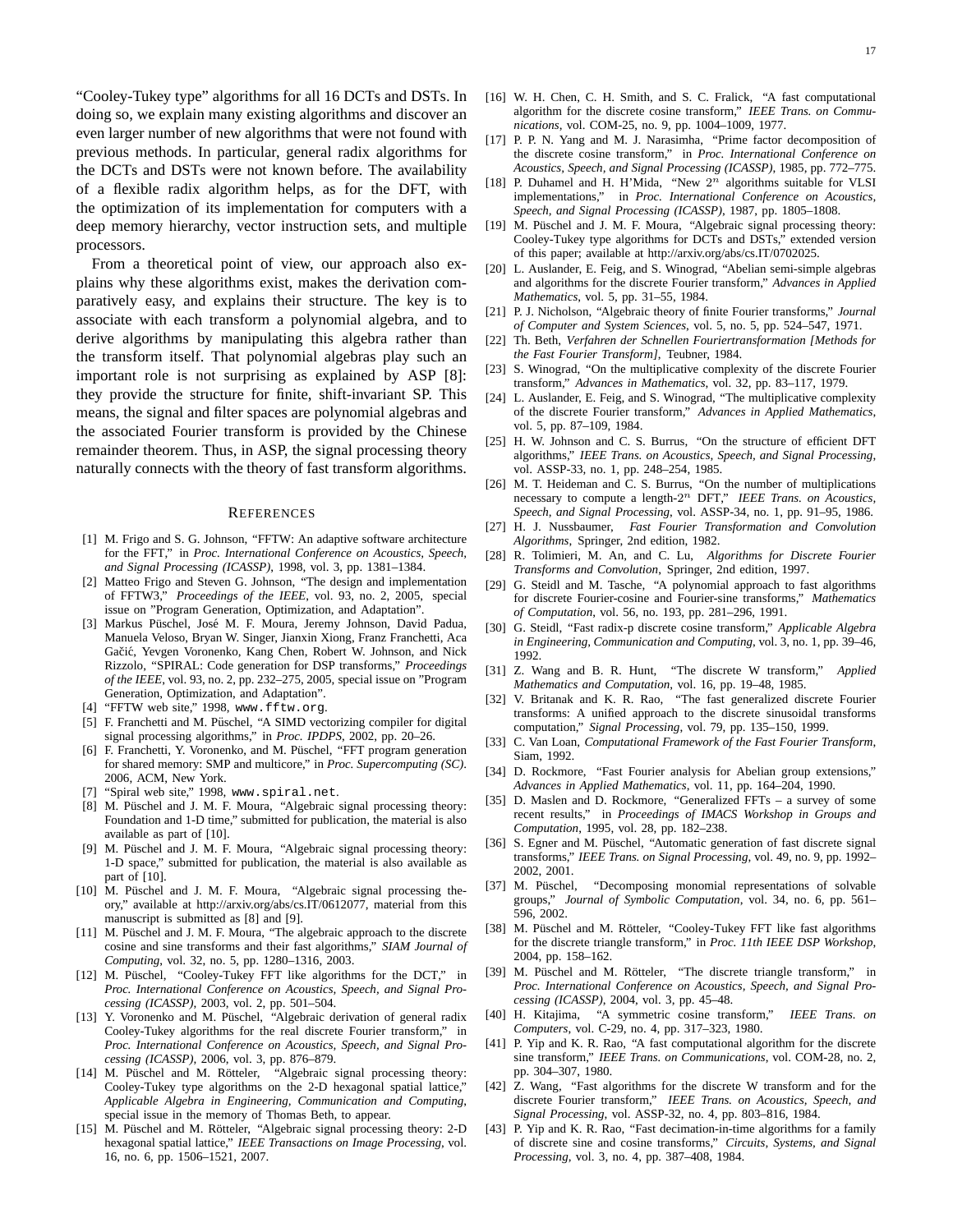- [44] P. Yip and K. R. Rao, "The decimation-in-frequency algorithms for a family of discrete sine and cosine transforms," *Circuits, Systems, and Signal Processing*, vol. 7, no. 1, pp. 3–19, 1988.
- [45] S. C. Chan and K. L. Ho, "Direct methods for computing discrete sinusoidal transforms," *IEE Proceedings*, vol. 137, no. 6, pp. 433–442, 1990.
- [46] M. O. Rayes, V. Trevisan, and P. S. Wang, "Factorization of Chebyshev polynomials," Tech. Rep. ICM-199802-0001, Kent State University, 1998.
- [47] G. Szegö, Orthogonal Polynomials, Amer. Math. Soc. Colloq. Publ., 4th edition, 1992.
- [48] M. T. Heideman, "Computation of an odd-length DCT from a realvalued DFT of the same length," *IEEE Trans. on Signal Processing*, vol. 40, pp. 54–61, 1992.
- [49] Z. Wang, "Pruning the fast discrete cosine transform," *IEEE Transactions on Communications*, vol. 39, no. 5, pp. 640–643, 1991.
- [50] X. Shao and S. Johnson, "Type-II/II DCT/DST algorithms with reduced number of arithmetic operations," submitted for publication.
- [51] Y. Morikawa, H. Hamada, and N. Yamane, "A fast algorithm for the cosine transform based on successive order reduction of the Chebyshev polynomial," *Electronics and Communications in Japan, Part 1*, vol. 69, no. 3, pp. 173–180, 1986.
- [52] H. S. Hou, "A fast recursive algorithm for computing the discrete cosine transform," *IEEE Trans. on Acoustics, Speech, and Signal Processing*, vol. ASSP-35, no. 10, pp. 1455–1461, 1987.
- [53] Y. H. Chan and W. C. Siu, "Mixed-radix discrete cosine transform," *IEEE Trans. on Signal Processing*, vol. 41, no. 11, pp. 3157–3161, 1993.
- [54] G. Bi and L. W. Yu, "DCT algorithms for composite sequence lengths," *IEEE Trans. on Signal Processing*, vol. 46, no. 3, pp. 554–562, 1998.
- [55] Z. Wang, "Fast discrete sine transform algorithms," *Signal Processing*, vol. 19, pp. 91–102, 1990.
- [56] B. G. Lee, "A new algorithm to compute the discrete cosine transform," *IEEE Trans. on Acoustics, Speech, and Signal Processing*, vol. ASSP-32, no. 6, pp. 1243–1245, 1984.
- [57] T. S. Chihara, *An Introduction to Orthogonal Polynomials*, Gordon and Breach, 1978.
- [58] T. J. Rivlin, *The Chebyshev Polynomials*, Wiley Interscience, 1974.

#### APPENDIX I

#### CHINESE REMAINDER THEOREM

Let  $\mathbb{C}[x]/p(x)$  be a polynomial algebra (see Section II) and assume that  $p(x) = q(x)r(x)$  factors into two coprime polynomials, i.e.,  $gcd(q, r) = 1$ . Then the Chinese remainder theorem (for polynomials) states that

$$
\begin{array}{rcl}\n\phi: \hspace{0.2cm}{\mathbb C}[x]/p(x) & \to & {\mathbb C}[x]/q(x) \oplus {\mathbb C}[x]/r(x) \\
s(x) & \mapsto & (s(x) \hspace{0.2cm} \text{mod} \hspace{0.2cm} q(x), s(x) \hspace{0.2cm} \text{mod} \hspace{0.2cm} r(x))\n\end{array}
$$

is an isomorphism of algebras. Formally, this implies

$$
\begin{array}{rcl}\n\phi(s+s') & = & \phi(s) + \phi(s'), \\
\phi(s \cdot s') & = & \phi(s) \cdot \phi(s').\n\end{array}
$$

Informally, this means that computing in  $\mathbb{C}[x]/p(x)$  and elementwise computing in  $\mathbb{C}[x]/q(x) \oplus \mathbb{C}[x]/r(x)$  is equivalent.

## APPENDIX II CHEBYSHEV POLYNOMIALS

Chebyshev polynomials are a special class of orthogonal polynomials and play an important role in many mathematical areas. Excellent introductory books are [57], [47], [58]. We only introduce the definitions and the properties of the polynomials we use in this paper.

Let  $C_0(x) = 1$  and  $C_1(x)$  be a polynomial of degree 1, and define  $C_n(x)$  for  $n > 1$  by the recurrence

$$
C_n(x) = 2xC_{n-1}(x) - C_{n-2}(x).
$$

## TABLE XVI

FOUR SERIES OF CHEBYSHEV POLYNOMIALS. THE RANGE FOR THE ZEROS IS  $0 \leq k \leq n$ . In the TrigONOMETRIC CLOSED FORM  $\cos \theta = x$ .

|       | $n = 0, 1$        | closed form                                                         | symmetry            | zeros                                           |
|-------|-------------------|---------------------------------------------------------------------|---------------------|-------------------------------------------------|
| $T_n$ | 1, x              | $\cos(n\theta)$                                                     | $T_{-n}=T_n$        | $\cos\frac{(k+\frac{1}{2})\pi}{k}$              |
| $U_n$ | 1,2x              | $\frac{\sin(n+1)\theta}{\sin\theta}$                                | $U_{-n} = -U_{n-2}$ | $\cos \frac{(k+1)\pi}{n+1}$                     |
| $V_n$ | $1, 2x - 1$       | $\cos\left(n+\frac{1}{2}\right)\theta$<br>$\cos \frac{1}{2} \theta$ | $V_{-n} = V_{n-1}$  | $\cos \frac{(k+\frac{1}{2})\pi}{n+\frac{1}{2}}$ |
|       | $W_n$ 1, $2x + 1$ | $\sin\left(n+\frac{1}{2}\right)\theta$<br>$\sin \frac{1}{2} \theta$ | $W_{-n} = -W_{n-1}$ | $\cos \frac{(k+1)\pi}{n+\frac{1}{2}}$           |

#### TABLE XVII

IDENTITIES AMONG THE FOUR SERIES OF CHEBYSHEV POLYNOMIALS;  $C_n$  has to be replaced by  $T_n$ ,  $U_n$ ,  $V_n$ ,  $W_n$  to obtain rows 1, 2, 3, 4, RESPECTIVELY.

| $C_n$ | $C_n - C_{n-2}$   | $C_n - C_{n-1}$ | $C_n + C_{n-1}$ |
|-------|-------------------|-----------------|-----------------|
| $T_n$ | $2(x^2-1)U_{n-2}$ | $(x-1)W_{n-1}$  | $(x+1)V_{n-1}$  |
| $U_n$ | $2T_n$            | $V_n$           | $W_n$           |
| $V_n$ | $2(x-1)W_{n-1}$   | $2(x-1)U_{n-1}$ | $2T_n$          |
| $W_n$ | $2(x+1)V_{n-1}$   | $2T_n$          | $2(x+1)U_{n-1}$ |

Running this recurrence backwards yields polynomials  $C_{-n}$ ,  $n > 0$ . Each sequence  $(C_n)_{n \in \mathbb{Z}}$  of polynomials defined this way is called a sequence of Chebyshev polynomials. It is uniquely determined by  $C_0 = 1$  and the choice of  $C_1$ . Four special cases are of particular importance in signal processing [9], [10] and in this paper. They are denoted by  $C \in \{T, U, V, W\}$  and are called Chebyshev polynomials of the first, second, third, and fourth kind. Table XVI gives their initial conditions, their closed form, their symmetry properties, and their zeros.

For example,  $T_n(x) = \cos(n\theta)$ , where  $\cos \theta = x$ . The closed form easily yields the zeros of  $T_n$ .

We will use the following properties of Chebyshev polynomials:

1) For any sequence of Chebyshev polynomials with arbitrary initial conditions  $C_0, C_1$ , we have

$$
C_n = C_1 U_{n-1} - C_0 U_{n-2}.
$$
 (52)

2) For any sequence of Chebyshev polynomials  $C_n$ ,

$$
T_k C_n = (C_{n-k} + C_{n+k})/2.
$$
 (53)

3) The identities in Table XVII hold. They are based on trigonometric identities.

## APPENDIX III

## RELATIONSHIPS BETWEEN DTTS

We use in this paper the following relationships between DTTs. The explanation for their existence and proofs can be found in [9], [11].

**Duality.** Two DTTs  $DTT_n, DTT'_n$ , which have flipped boundary conditions are called *dual* to each other. They are necessarily in the same group (see Table II). The duality property is not visible from Table II since we omitted the boundary conditions. Thus we just state the pairs: DCT-3/DST-3,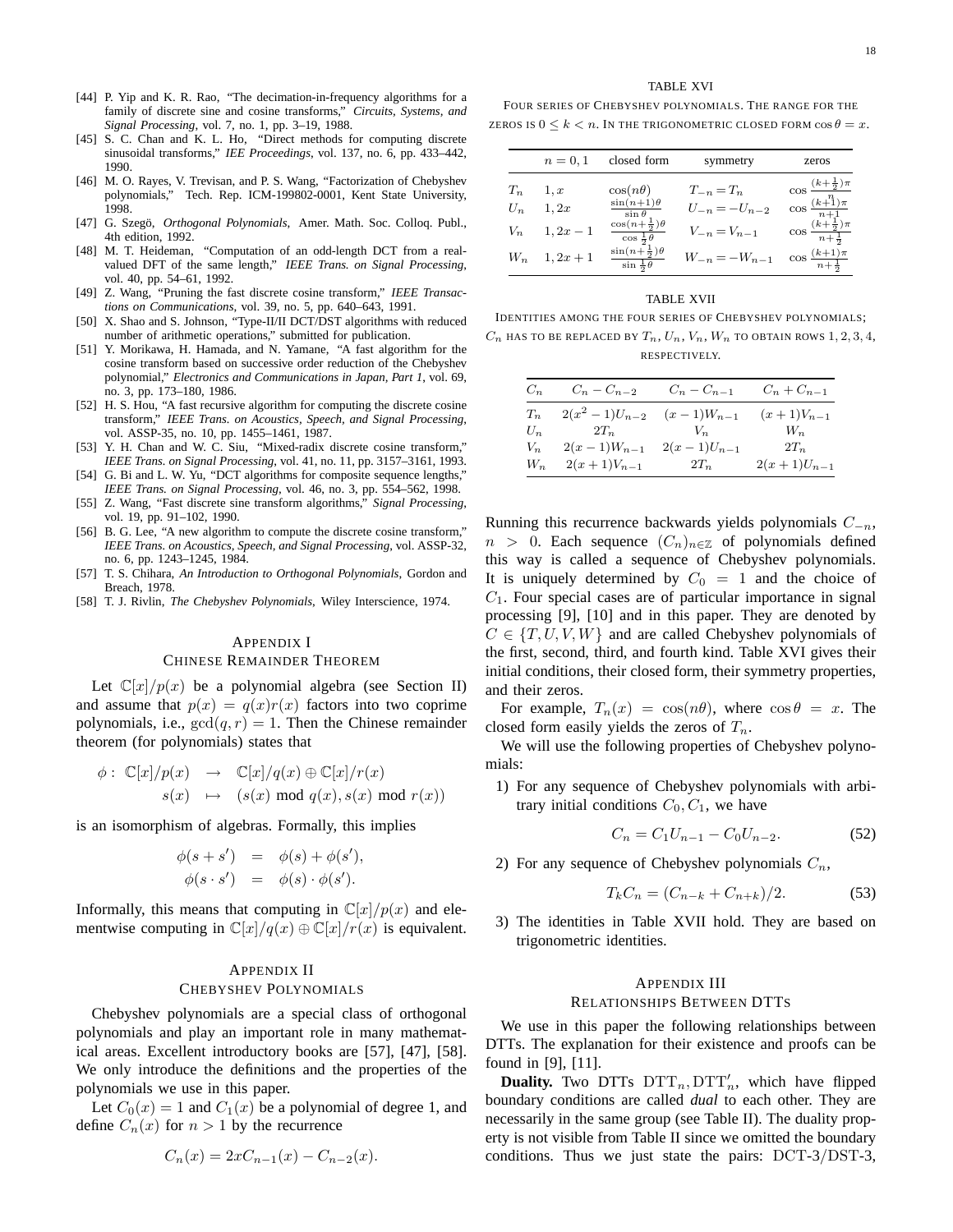TABLE XVIII

MATRICES IN (56). FROM LEFT TO RIGHT,  $X_n^{(C3)}(r),~X_n^{(S3)}(r),~X_n^{(C4)}(r),~X_n^{(S4)}(r).$  We use  $c_\ell=\cos(1/2-r)\ell\pi/n,$   $s_\ell=\sin(1/2-r)\ell\pi/n,$  $c'_\ell=\cos(1/2-r)(2\ell+1)\pi/(2n)$ , and  $s'_\ell=\sin(1/2-r)(2\ell+1)\pi/(2n)$ . Where the diagonals cross, the elements are added.

|  |  |  |  |  |  | $\left[\begin{array}{cccccc} 1 & 0 & \cdots & \cdots & 0 \\ 0 & c_1 & & & & \\ \vdots & & & & & \\ \vdots & & & & & \\ \vdots & & & & & \\ 0 & s_1 & & & & \\ \end{array}\right],\, \left[\begin{array}{cccccc} c_1 & & & & -s_{n-1} & 0 \\ & \ddots & & & & \vdots \\ & & & & & \\ \vdots & & & & & \\ -s_1 & & & & & \\ 0 & \cdots & \cdots & 0 & c_n \end{array}\right],\, \left[\begin{array}{cccccc} c'_0 & & & & & -s'_{n-1} \\ & \ddots & & & & \\ \vdots & & & & & \\$ |  |  |  |  |
|--|--|--|--|--|--|--------------------------------------------------------------------------------------------------------------------------------------------------------------------------------------------------------------------------------------------------------------------------------------------------------------------------------------------------------------------------------------------------------------------------------------------------------------------------------|--|--|--|--|
|  |  |  |  |  |  |                                                                                                                                                                                                                                                                                                                                                                                                                                                                                |  |  |  |  |

 $DCT-4/DST-4$ , the DTTs in the U-group (DTTs of type 1 and 2) are all self-dual, DCT-7/DST-8, DST-7/DCT-8, DCT-5/DCT-6, DST-5/DST-6.

The following relationship holds for dual DTTs:

$$
\mathrm{diag}_{0 \le i < n}((-1)^i) \cdot \mathrm{DTT}_n \cdot J_n = \mathrm{DTT}'_n. \tag{54}
$$

As a consequence any DTT algorithm can be converted into a DTT′ algorithm without incurring additional operations.

**Base change.** Two DTTs (or skew DTTs) in the same group (e.g., T-group) have (at least almost) the same associated algebra. As a consequence they can be translated into each other at the expense of  $O(n)$  operations with a suitable base change using Table XVII (see [9]).

Examples include

DCT-4<sub>n</sub> = 
$$
S_n \cdot
$$
 DCT-2<sub>n</sub>  $\cdot \frac{1}{2}D_n(1/2)^{-1}$ , (55)  
iDCT-4<sub>n</sub>(r) =  $S_n \cdot$ iDCT-3<sub>n</sub>(r)  $\cdot \frac{1}{2}D_n(r)^{-1}$ .

 $S_n$  is defined in Table V and  $D_n(r) = \text{diag}_{0 \le i < n} (\cos \frac{r_i}{2} \pi)$ . The  $r_i$  are computed from r using Lemma 1.

**Skew and non-skew DTTs.** Every skew  $DTT(r)$  can be translated into its non-skew counterpart DTT:

$$
\frac{\text{DTT}_n(r)}{\text{DTT}_n(r)} = \frac{\text{DTT}_n \cdot X_n^{(*)}(r)}{\text{DTT}_n \cdot X_n^{(*)}(r)}.
$$
 and (56)

Here,  $X_n^{(*)}(r)$  depends on the DTT; the exact form is given in Table XVIII.

Combining (56) with (55) gives, for example

DCT-4<sub>n</sub>(r) = S<sub>n</sub> · DCT-2<sub>n</sub> · 
$$
\frac{1}{2}D_n(1/2)^{-1} \cdot X_n^{(C4)}(r)
$$
. (57)

The diagonal matrix can be fused with the x-shaped matrix to save multiplications.

Inversion of (56) gives the corresponding identities for the  $iDTT(r)$ 's:

$$
iDTT_n(r) = \left(X_n^{(*)}(r)\right)^{-1} \cdot DTT_n^T.
$$
 (58)

The matrices  $(X_n^{(*)}(r))^{-1}$  have the same x-shaped structure and the same arithmetic complexity as  $X_n^{(*)}(r)$  and can be readily computed because of their block structure. For example:

$$
(X_n^{(C3)}(r))^{-1} = \begin{bmatrix} c_n & 0 & \cdots & \cdots & 0 \\ 0 & c_{n-1} & & -s_{n-1} \\ \vdots & & \ddots & \vdots \\ \cos(1/2 - r)\pi & \vdots & & \ddots & \vdots \\ 0 & -s_1 & & & c_1 \end{bmatrix}.
$$

The above identities show that the complexity of a skew DTT differs from the complexity of the associated DTT by  $O(n)$ .



**Markus Püschel** (M'99-SM'05) is an Associate Research Professor of Electrical and Computer Engineering at Carnegie Mellon University. He received his Diploma (M.Sc.) in Mathematics and his Doctorate (Ph.D.) in Computer Science, in 1995 and 1998, respectively, both from the University of Karlsruhe, Germany. From 1998-1999 he was a Postdoctoral Researcher at Mathematics and Computer Science, Drexel University, Philadelphia. Since 2000 he has been with Carnegie Mellon University. He is an Associate Editor for the *IEEE Transactions on Signal*

*Processing*, and was an Associate Editor for the *IEEE Signal Processing Letters*, a Guest Editor of the *Journal of Symbolic Computation*, and the *Proceedings of the IEEE*. His research interests include signal processing theory/software/hardware, scientific computing, compilers, applied mathematics and algebra.